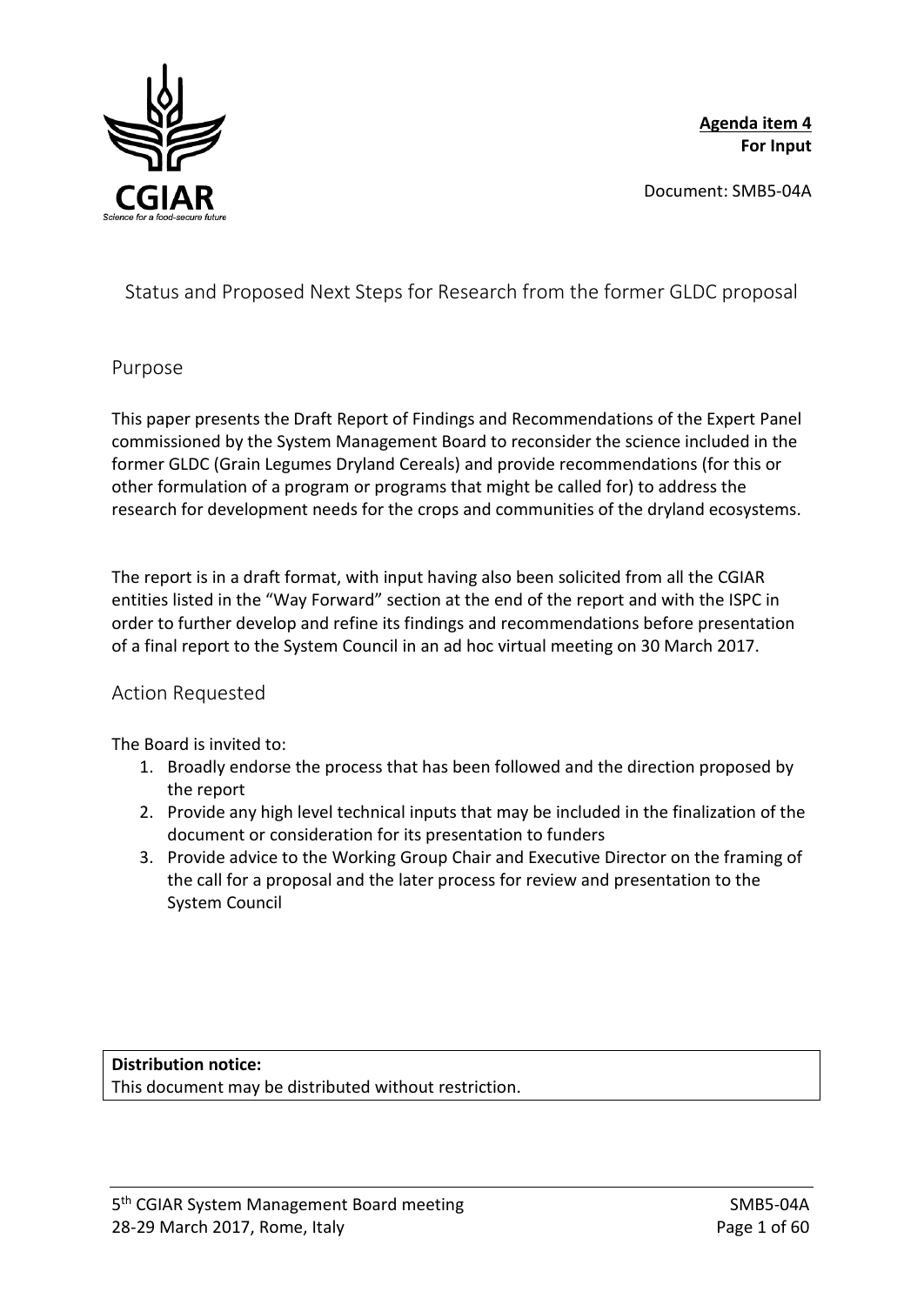15 March, 2017

#### **Draft Report of Findings and Recommendations GLDC Expert Panel**

#### **Introduction**

This draft report has been prepared by a six-person team, consisting of three core panel members and three resource persons, all of whom have extensive experience working in agricultural development in dryland areas. Brief bios of panel members and resource persons are included in Annex 1. The team worked toward consensus positions on most key issues. Where consensus was not reached, this is explicitly mentioned in the report.

The purpose of this draft is to provide key actors, partners and stakeholders with an update on the team's current thinking and to solicit feed-back. Comments and suggestions will be greatly welcomed to help the team further develop and refine its findings and recommendations. A final report will be given to the ISPC and System Management Board, and presented to the System Council in late March. It aims to assist those entities to decide how to proceed in developing an Agri-Food System CRP that most effectively meets the needs of farmers and consumers living in the poorest and most environmentally threatened countries of the world's drylands.

Our approach to date has been to conduct a desk review of background materials assembled and provided to the team by the System Management Office. The core materials included the recent interim and full GLDC proposals, proposals for three earlier CRPs focused on the drylands, ISPC commentary on all of these documents, and recent literature on drylands agriculture. Two team teleconferences were held to calibrate our approaches to ensure coherence and consistency, and then to discuss and resolve outstanding issues on which there may not have been sufficient consensus regarding team conclusions on the way forward.

Our findings and recommendations are benchmarked on the most recent proposal submitted by ICRISAT in July 2016. By doing this we intend to provide a concrete context within which our findings and recommendations can be interpreted and understood, and thereby provide more precise, operational guidance as to how future proposals might be strengthened.

The materials were examined through the lens of 11 sets of framing questions (and sub-questions within each), which are provided in full in Annex 2:

- 1. Is there a sufficient evidence-based rationale for major international public investment on grain legumes and dryland cereals in the target areas?
- 2. Are the methods used to prioritize crops, countries and research themes appropriate and adequate?
- 3. Is the overall structure which combines technology research streams with research on the enabling environment using an innovations systems approach coherent?
- 4. Are the proposed research activities complete, and designed in ways which are likely to meet program goals?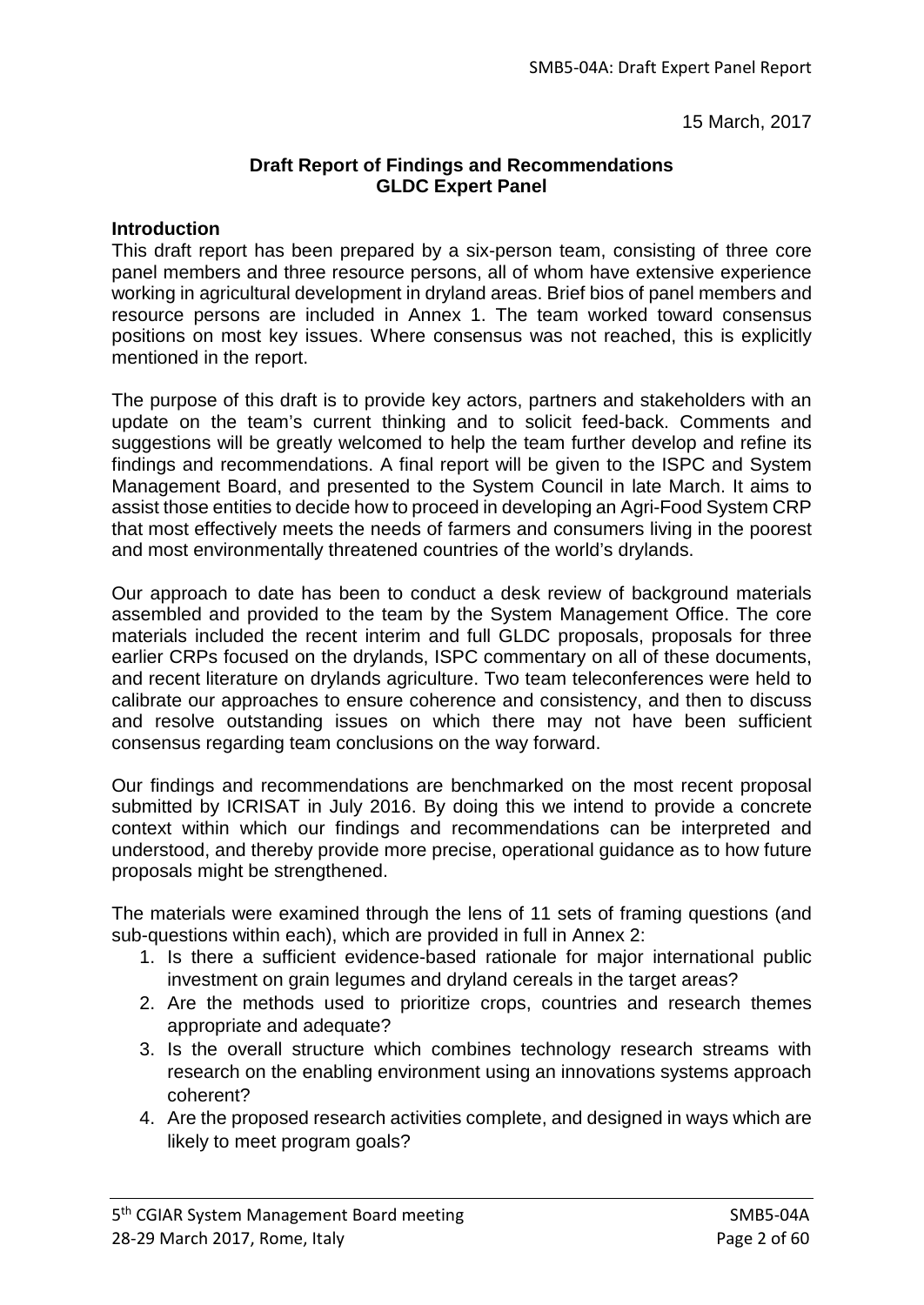- 5. Do the lead centers and proposed partnerships within the CRP combine to provide optimal overall capacity to fully meet the needs of the program?
- 6. Are the management and governance structures and processes clear and adequate to ensure efficient and effective implementation?
- 7. Are linkages to other CRPs sufficient to achieve the most important potential synergies and avoid duplication?
- 8. Are gender issues adequately conceptualized and incorporated into key program elements?
- 9. Are the proposed capacity development activities adequately conceptualized, designed and resourced?
- 10.Is the proposed design of the Monitoring, Evaluation, Impact Assessment and Learning (MEIAL) activities practical, and will it meet the needs of management and other stakeholders?
- 11.Are there alternative structures or approaches that could better guide the development of a CGIAR program or programs to meet the needs of agricultural development in the drylands?

Panel members and resources persons prepared written comments and suggestions responding to each of these broad question sets, which were synthesized to form the basis of the second teleconference. The report findings and recommendations are presented below according to the major framing questions (note that framing questions 5 and 6 dealing with partnerships have been combined below).

# **Summary of Headline Conclusions**

**The panel unanimously supports major investment by the CGIAR to improve agriculture in the drylands, but a much stronger case needs to be made.** Among the 50 countries ranked lowest on to the Global Hunger Index, half are either located entirely in the drylands or have major dryland populations. These countries are also the location of some of the world's most urgent environmental challenges, reflected in widespread degradation of land and soil resources, dwindling water supplies, threats to biodiversity, outmigration, and agricultural systems already under severe threat from climate change. Within the global drylands, the highest levels of poverty and food insecurity, and the most urgent environmental threats, are concentrated in the semiarid and sub-humid zones of Sub-Saharan Africa (SSA) and South Asia.

There is a compelling need for international investment in agricultural research to address these challenges. Compared to productivity improvements achieved during recent decades for the world's major crops, productivity growth for the most important dryland crops has been slow and uneven, particularly in SSA, reflecting in part the limited global investment to improve these crops.

At the same time, national and regional entities have developed strategies to improve their agricultural sectors, and there is growing political commitment to increase funding to the sector, thereby positioning themselves to play important partnership roles. Regional institutions have emerged to bridge some of these weaknesses and have created new avenues for both upstream research and downstream development. Nevertheless, and acknowledging important exceptions especially in South Asia,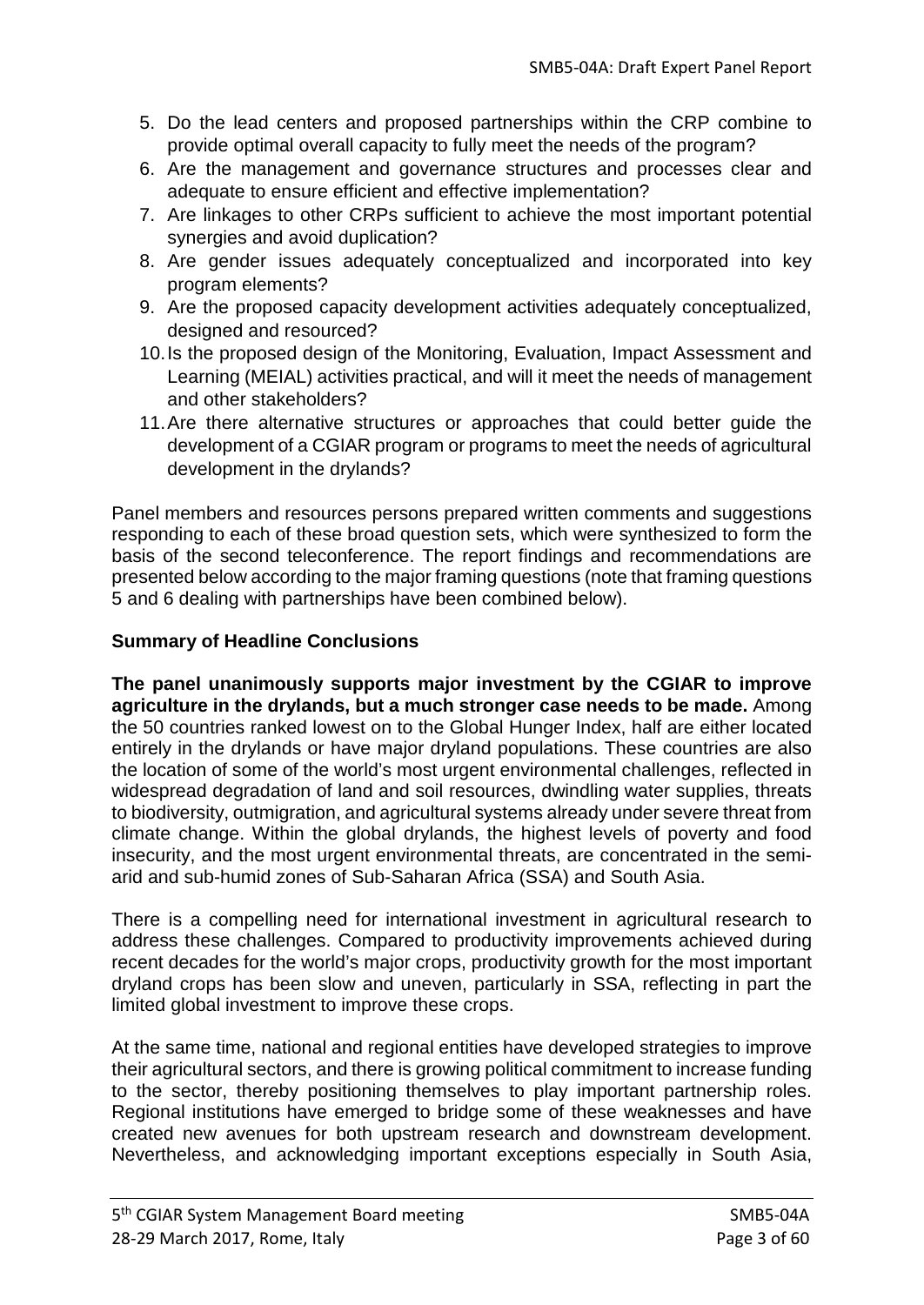many national research institutions in the drylands remain weak and badly underfunded, and thus not able to resolve their challenges working alone.

Investing more in complementary international research that works through close and empowering partnerships with national and regional research and development organizations is urgently needed to fill the gap. Determining where and how a CRP can contribute its comparative advantages in this new landscape is even more important for judicious use of public resources.

**There are compelling conceptual, functional and implementation linkages between the streams of research focused on crop technology development and on improving the enabling environment. This argues for a closely integrated agri-food systems approach within a single CRP.** Improved crop technologies will not be widely or sustainably adopted unless farmers have affordable access to inputs, information and finance, and can market their surplus production at attractive prices, and unless gender considerations are adequately incorporated in both the development and commercialization of new technologies. And this requires major improvements in markets, institutions and policies. Each piece of the puzzle must be brought together across value chains to sustainably improve crop productivity, reduce food insecurity among both producers and consumers, create equitable agricultural systems at scale, and increase farmer incomes in ways that facilitate their transition to a business orientation. Similarly, crop technology development must be guided by evolving market signals as consumer preferences change and as new opportunities in national, regional and global markets continue to emerge. In short, the linkages between the technology and markets/institutions/policy streams need to be close, systematic and interactive. These linkages are not yet defined with sufficient operational detail in the current proposal.

**Strong complementarities between dryland cereals and legumes at both the field and household levels also argue for combining crop improvement programs into a single, strategically integrated CRP.** The panel is convinced that multiple synergies between cereals and grain legumes, provide a sound basis for a coherent and well-coordinated CRP. At the field-level, the synergies between cereals and grain legumes include managing the nitrogen economy of dryland systems; maintaining soil organic matter as land use intensifies; efficiently managing soil and water resources under increasing stress; recycling nutrients from deep in the soil profile; improving plant nutrition as fallows decline; and managing diseases and pests such as *Striga* through cropping sequences.

At the household-level, farmers pursue diversified mixed-cropping strategies to manage risks, make more efficient use of their land and labor through intercropping, and to provide family members with a diet balanced in carbohydrates and low cost proteins. And in the agro-pastoral systems of the semi-arid tropics, cereal by-products provide critical feed and forage for multi-purpose household livestock holdings. These multiple interactions at both field and household levels must inform the objectives and approaches used to improve the genetics, management and enabling systems for both sets of crops.

Having said this, the panel finds that the current proposal fails to make a sufficiently compelling rationale for the merger of the former dryland cereals and grain legume CRPs into one.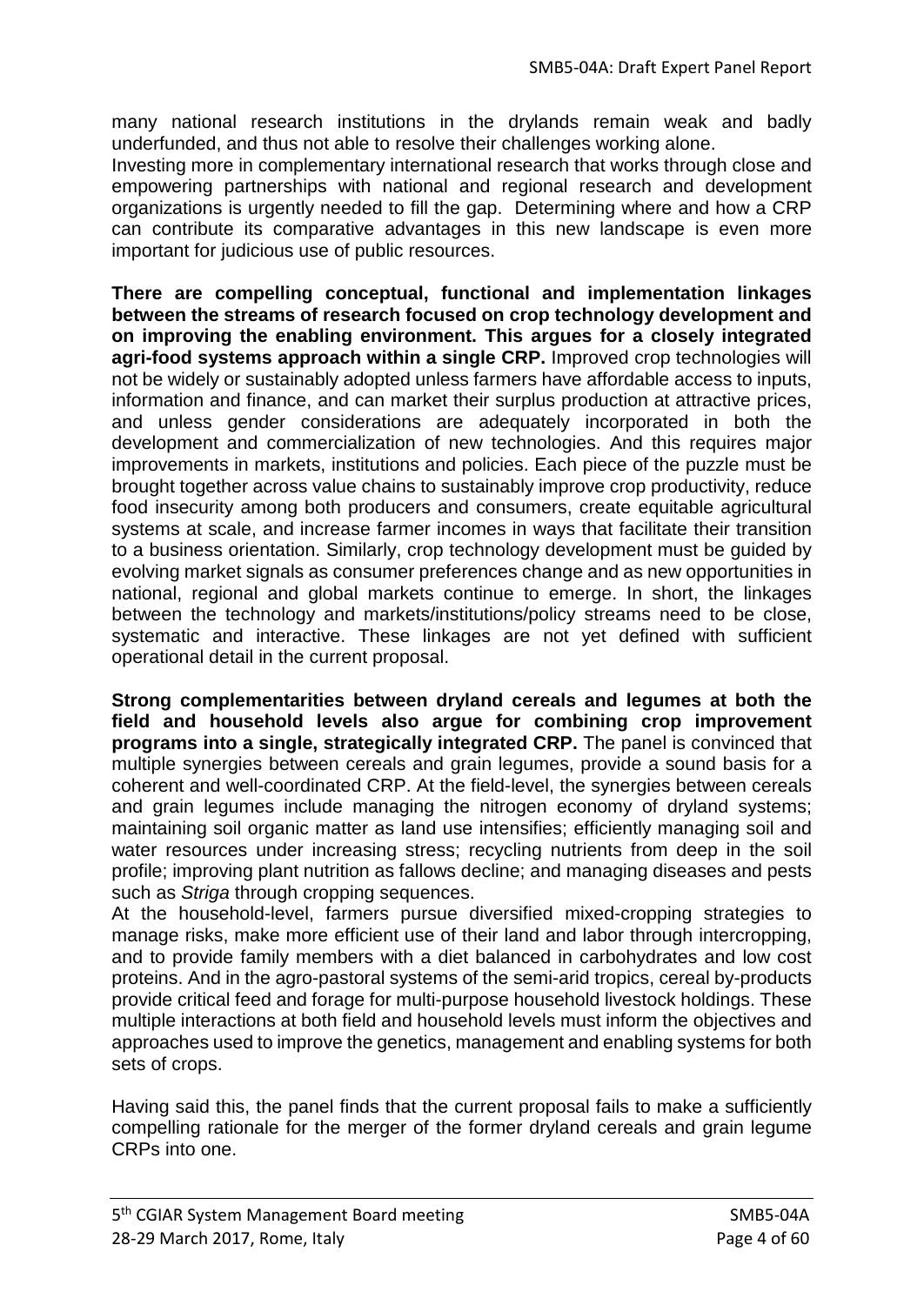**The panel concludes that the most effective and efficient way for the CGIAR to contribute to enhancing the lives and livelihoods of dryland populations is through an Agri-Food Systems CRP sharply focused on increasing the productivity, resilience and profitability of the most important cereals and grain legumes in the semi-arid and sub-humid agroecologies of SSA and South Asia.**  This represents an important strategic pivot away from the current CRP proposal that aimed at improving the productivity of a basket of cereal and grain legume crops, and their associated support systems, globally. The panel believes that a sharper geographic focus will make more efficient use of investors' funds and achieve larger impact in a shorter period. A geographical framing that focuses on representative African and South Asian countries with major dryland agroecologies strengthens the rationale and feasibility for closer cooperation with national and regional organizations, and provides a stronger and more coherent frame within which to integrate the work of component flagship programs. It also focuses the work of the CRP on those regions of the world where poverty, food insecurity and malnutrition are greatest.

Although at the farm level, this revised framing would retain a clear focus on the genetic improvement and management of a set of priority crops, the panel recommends that the CRP approach take a whole farm household perspective that explicitly considers competitive and/or complementary relationships with other agricultural enterprises, such as livestock, trees and other crops when assessing how best to improve household livelihoods. In contexts where other crop, livestock or tree enterprises provide promising avenues to improve household income and food and nutritional security or reduce risk, those enterprises should be accommodated, and efforts focused on determining and exploiting points of complementarity with cereals and grain legumes. This will require close and reframed cooperation with other CRPs. Similarly, the CRP would work to protect and build the resilience of the natural resource base in those farming systems within which the target crops are grown.

There are at least two immediate and significant implications of this agroecological and geographic reframing. First, the set of priority crops on which this CRP would focus needs to be revisited. Crop selection should be based on the current (and emerging future) importance of crops within the reframed agroecologies. This suggests that the inclusion within this CRP of common bean among the priority crops should be reconsidered due to their much greater significance in more humid areas.

Second, the reframing also means that the target and spillover countries should be reconsidered. The inclusion of Morocco as a target country, which in any case is not a low-income food-deficit country, should be reconsidered. Spillover countries also need to be revisited to include primarily those that share common agroecological conditions, and with which spillover activities can be conducted most efficiently and with greatest impact.

It is in this context that the panel suggests that the CGIAR reflect on whether future barley research could be more efficiently and effectively addressed within the current drylands CRP or within WHEAT. We note that both barley and wheat belong to Triticeae, share important similarities in technical breeding approaches, are grown in similar production environments, and have a long and successful history of collaborative work between ICARDA and CIMMYT for many years. Although there is significant barley production in Ethiopia and India, both of which fall within the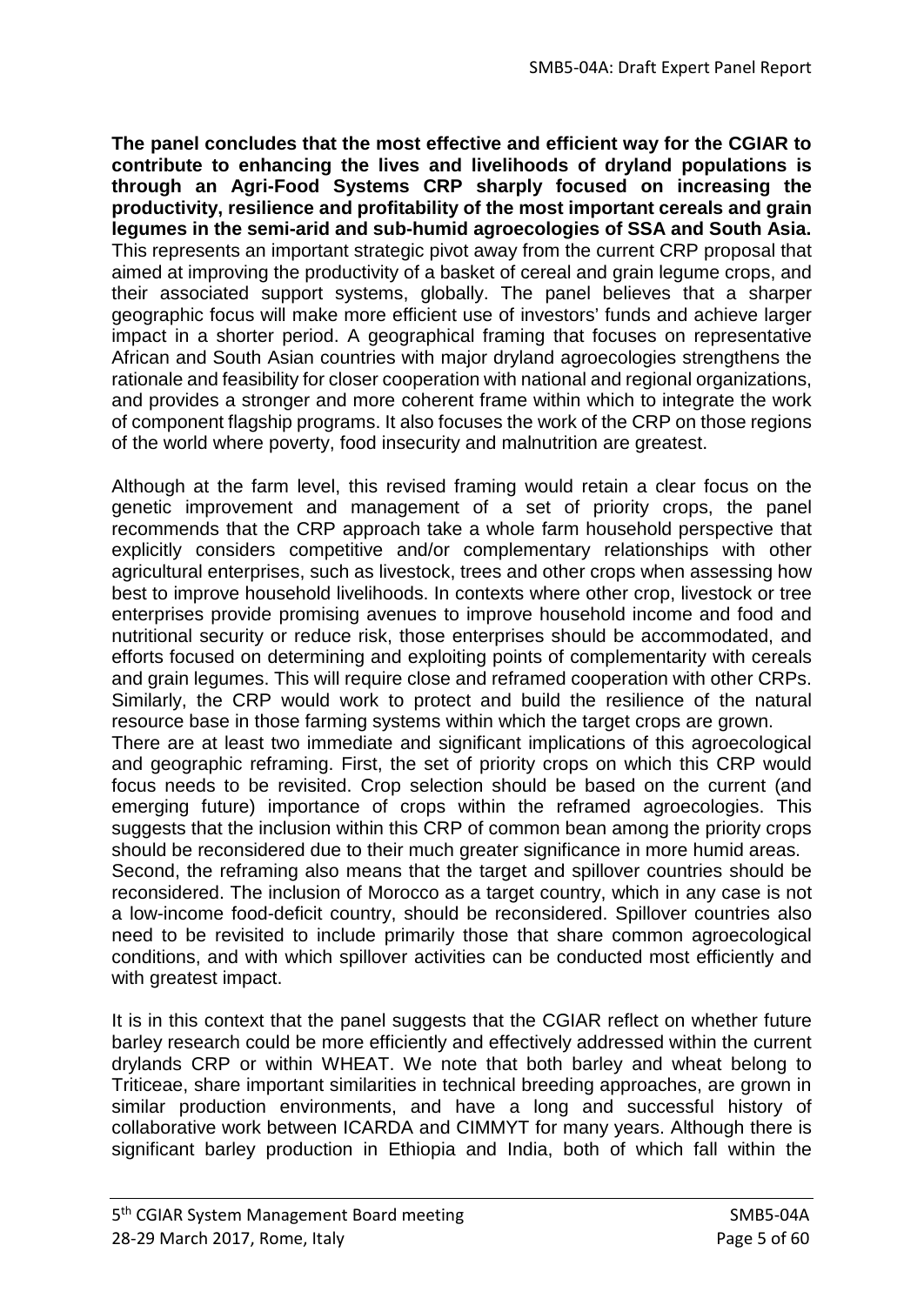proposed geography of this CRP, major production areas in West Asia and North Africa would be excluded, at least as target countries. We are fully aware that any changes in CRP crop mandates at this point in time would involve complicated and difficult adjustments at multiple levels. Thus the panel raises this issue not as a recommendation but rather as a question to be considered by the CGIAR and relevant centers.

**The diversity of soil and climate conditions, agricultural livelihood systems and market/institutional/policy environments within the semi-arid and sub-humid zones of SSA and South Asian drylands must be more rigorously characterized. A robust zonal typology should be developed based on this characterization, and used to shape the priorities and inform the program content of a new CRP.** Zonal differences must be better understood, and captured in a simple but robust typology. Such a typology should be used as an operational tool to set priorities, as well as to structure and guide the planning and implementation of research in both the crop technology and enabling systems research going forward. These context zones could be used as a basis on which interdisciplinary zonal teams would formulate strategic research priorities within their respective zones, and develop and deliver research agendas better targeted to their specific challenges and opportunities. Research activities within most flagship programs and clusters of activity should be organized around an assessment of zonal priorities, perhaps at sub-CoA level, and zonal team leaders empowered and responsible for the integration of research elements across FPs and CoAs. As much as possible, these zones would correspond to key crop mega-environments<sup>[1](#page-5-0)</sup>, modified where necessary to capture significant differences in market, institutional and policy conditions. The main exceptions would be FP1 and FP5 for which the CoAs would more efficiently retain broader cross-zonal perspectives. Finally, the selection of target countries could be revisited to ensure that appropriate consideration is given to how well they represent recommendation domains across potential spillover countries.

**The priority setting methods used to define crop and thematic priorities must be more dynamic, take into greater account spatial heterogeneity, and be more closely aligned with national and regional organizations**. Priorities should be revisited and made more dynamic by incorporating results of foresight analyses and *ex ante* impact assessments. With rapid urbanization and the emergence of a growing urban middle class, consumer preferences are changing in ways that will significantly affect demand for dryland cereals and grain legumes over the next 10-20 years. New regional and international trade opportunities are also emerging which will further influence patterns of demand. Priorities must also recognize and fully incorporate information on how constraints and opportunities vary across agroecological and market/institutional/policy contexts within the semi-arid and sub-humid drylands. The relative importance of the priority crops, associated constraints and preferred traits will differ significantly across zones. A revised priority setting exercise should work more closely with national and regional organizations, as full partners, to capture these cross

-

<span id="page-5-0"></span><sup>1</sup> A megaenvironment: a large area of a single crop or cropping system in which genotype x environment interactions are non-significant, and to which a generic recommendation for optimizing crop growth can be applied. For crop improvement purposes a megaenvironment may be one contiguous area or several areas that are geographically separate but which share broadly similar environments and consumer requirements for major traits.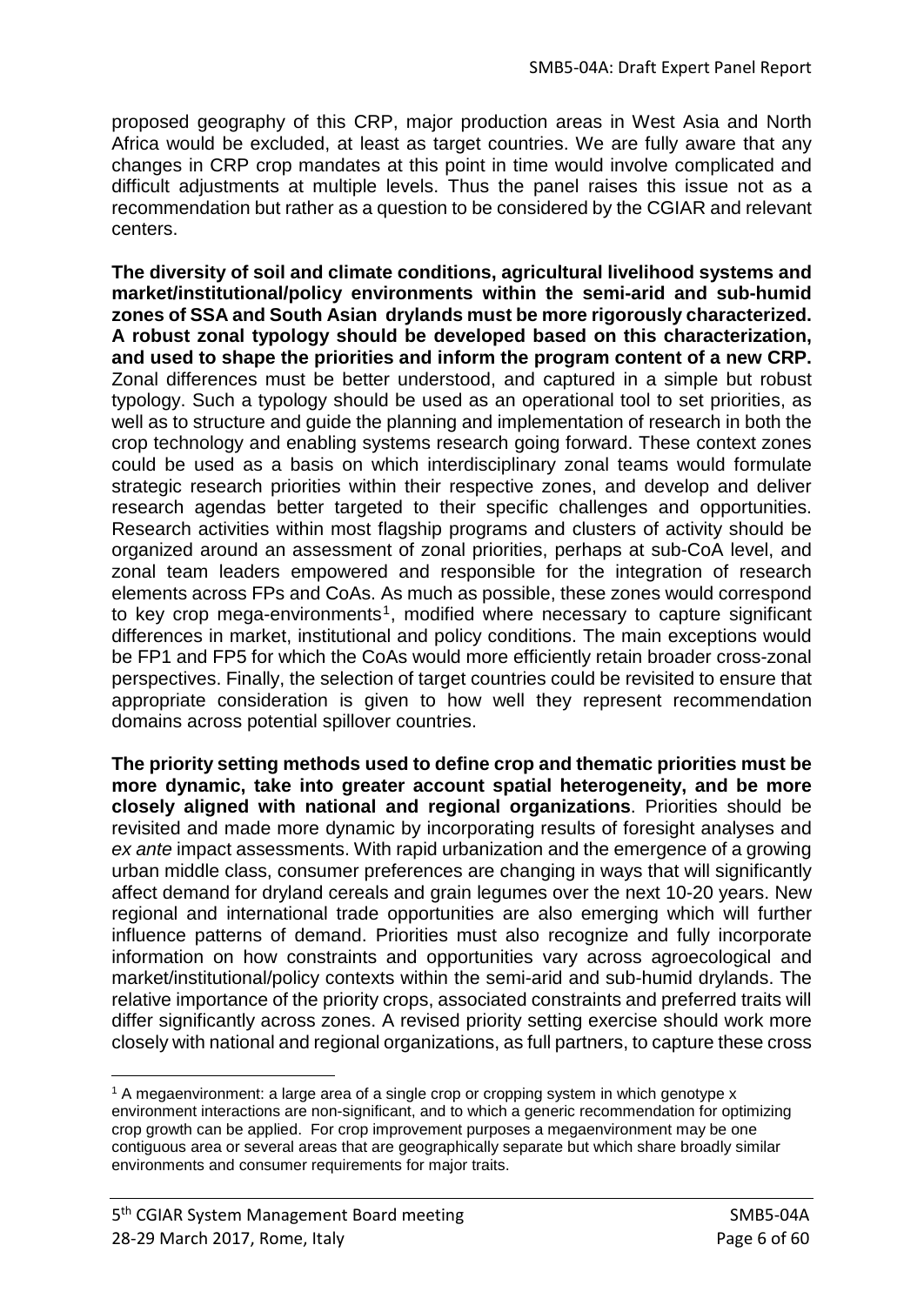zonal differences, and to more closely align with their strategic priorities, further strengthen and complement their programs of research, and build co-ownership.

**The panel has concluded that ICRISAT is best positioned to lead the development and implementation of such a reframed CRP**. ICRISAT's decades long experience working on dryland cereals and grain legumes in Sub-Saharan Africa and South Asia, its expertise in many of the key areas for crop improvement, its networks, and the hard lessons learned developing two previous proposals, position it well to lead the development of the next CRP. But it must work more closely with other centers, and a wider set of partners, including the NARS and Sub-Regional Organizations (SROs), to design the program. The panel notes that the CRP provides an opportunity for ICRISAT to further rebalance the allocation of its resources with more emphasis on SSA where increased international investment is warranted, due in part to relatively weaker national research systems compared to those in South Asia. It must also develop much closer operational links to other CRPs, including most prominently PIM, LIVESTOCK, WLE, FTA, and MAIZE, during implementation.

If it is to be successful in gaining approval, however, ICRISAT needs to develop a much more coherent, credible and compelling CRP proposal. In addition to the broad reframing recommended by the panel in the sections above, we have also made more granular recommendations which we believe will strengthen a new CRP proposal, and increase its program impacts, going forward. These are presented in the following sections.

## **Specific Findings and Recommendations**

The sections below set out what the panel found to be major weaknesses in the most recent GLDC proposal, and key steps that need to be taken to strengthen the next submission.

## **1. The rationale for major international public investment on grain legumes and dryland cereals in the target areas**

**The panel is nearly unanimous that the current proposal does not make a convincing case for major public investment in the proposed set of activities aimed at supporting agricultural development in the drylands. Weaknesses in the rationale include the following:**

## **1.1. Inadequate description of the human, ecological and institutional context and challenges**

The previous proposal fails to provide a quantitative and qualitative profile of poverty, food insecurity, malnutrition and gender issues, compared to other major regions of the world, as well as information on past trends and future projections. The importance of the major crops to low income producers and consumers, women and youth, and how these are changing over time with urbanization, changing consumer preferences and emerging trade opportunities are not adequately presented.

The proposal also lacks a systematic characterization of the climate and soils, predominant farming systems, alternative food and feed sources, population pressure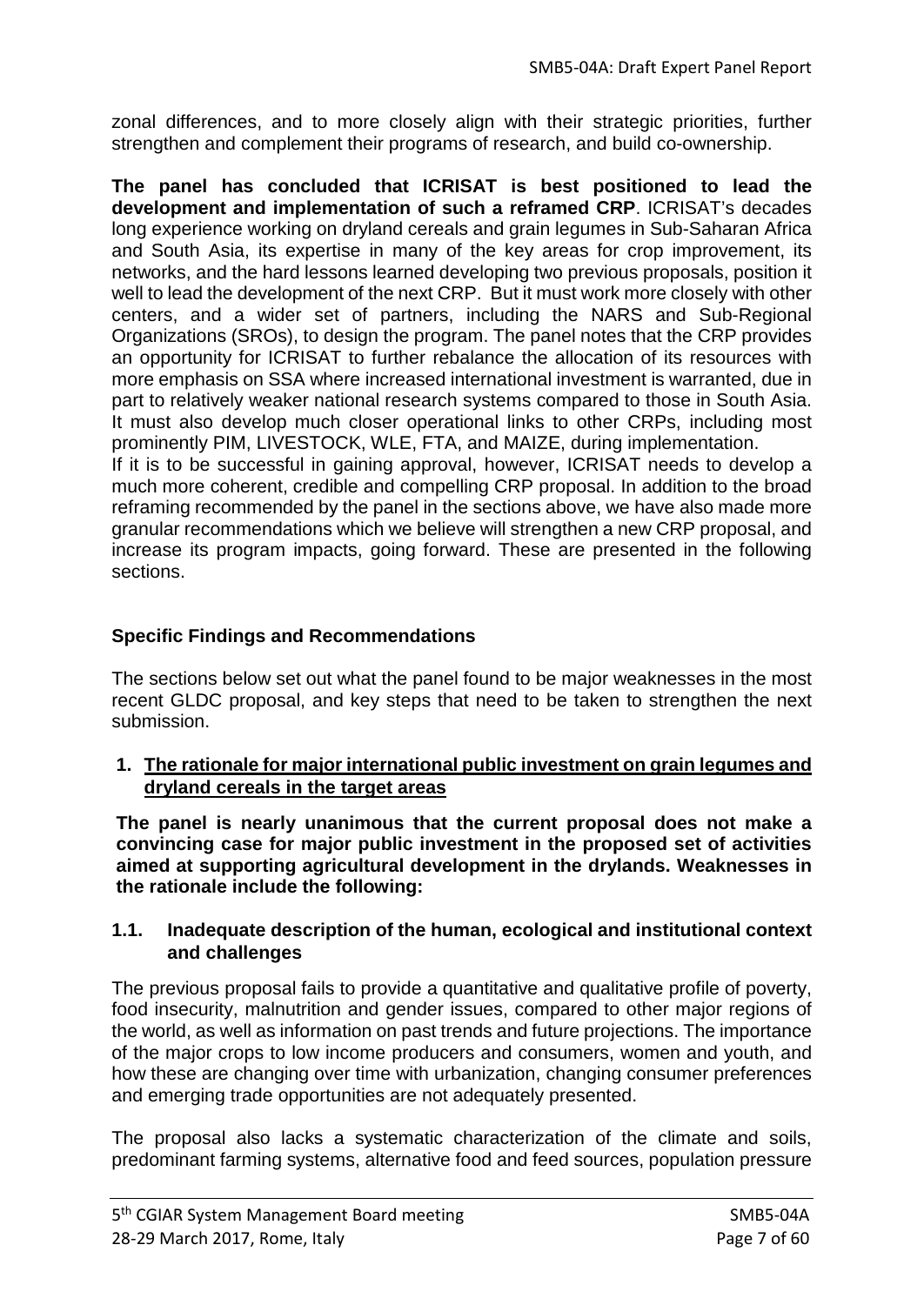and livestock numbers, the nature and dynamics of environmental threats, and how these parameters vary across different zones within the drylands, as well as information on past trends and future projections.

Also lacking are carefully documented yield gap analyses identifying the principal yield loss factors for the cereals and grain legumes as a justification for the breeding goals and agronomic interventions. It is currently unclear whether the major constraints are abiotic (water, heat, nitrogen, phosphorous, zinc), biotic (pests, diseases, *Striga*), soil organic matter, etc. and how their relative importance varies across crops and zones. The nature and importance of various types of risk in shaping farm-level decisions are also not adequately recognized. While general references to risk appear at several points in the proposal, the effect of risk on household investment and innovation decisions is poorly described and the implications inadequately considered. Concrete examples of risk, and how these impact on cropping system decisions, and in particular on decisions to invest in new crop technologies, would provide a more credible basis for risk mitigation research, including research on policy innovations such as crop insurance.

## **1.2 Lack of a convincing case that the CRP will produce major impacts and a competitive return on investment**

A major deficiency in the previous proposal is the lack of a careful assessment of progress in research on the target crops and cropping systems over the past 30-40 years. At many points in the proposal, both for crop technology development work as well as for work on markets, institutions and policies, the impression is given that very little has been done. While the proposal implicitly acknowledges that past work in the drylands has not made major contributions toward meeting the System Level Outcomes (pg 21), it fails to critically examine the objectives and approaches of past technical research to determine what worked, what didn't work, under what conditions and why. A much more granular, rigorous, well documented, frank and insightful assessment of past research successes and failures is critically needed to benchmark projected gains, and most importantly to derive key strategic and tactical lessons to guide the way forward.

Rather than examining the adequacy of past research, the CRP argues that the main reason for limited impact has been failures in markets, institutions and policies. Yet it provides little evidence to support that conclusion. It can be argued that the low price and income elasticities of demand for the major cereals, pearl millet and sorghum, and changing consumer preferences with urbanization, are probably as or more important factors contributing to low farmer incentives for sustained productivity improvement of those cereals. The panel notes that the roles of gender disparities in limiting update of new technologies and resulting gender yield gaps are also not considered. Although the current proposal includes sections for each Flagship Program on "lessons learned and unintended consequences", the depth of discussion is often shallow, the value of lessons learned is uneven, and many of the findings are unlikely to lead to more innovative or more effective research directions.

The proposal fails to make a compelling evidence-based case that the proposed research initiatives can more successfully address the major production constraints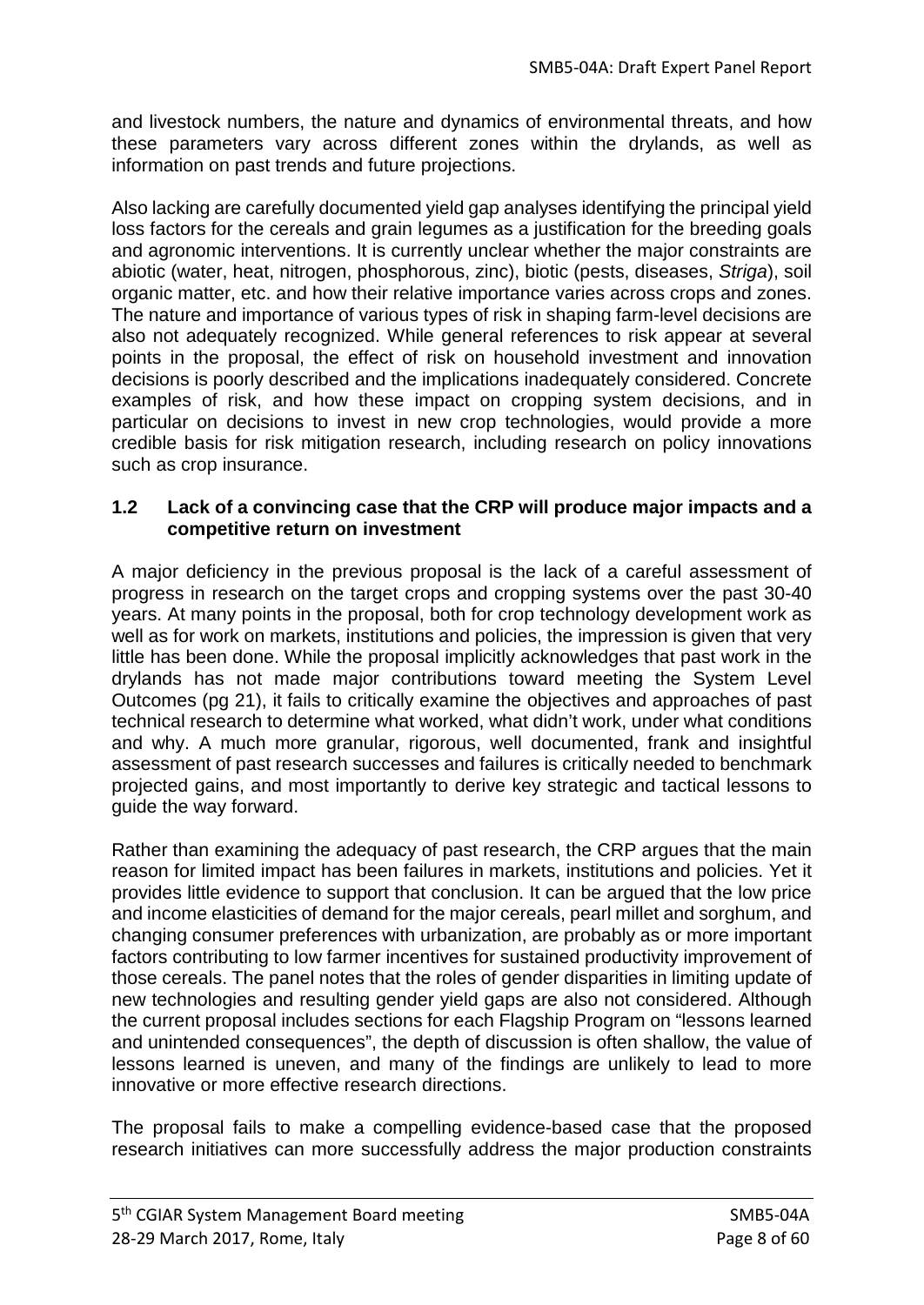and achieve greater productivity gains than have been achieved in the past. Without specifying crop, zone or agronomic package, the proposal projects that research will achieve an annual yield gain of 2% and close yield gaps by 30%. These appear to be highly ambitious compared with past sorghum trends in Sub-Saharan Africa where yields have increased between 0.7% and 1.5% per year, and 0.5% in South Asia. Without even considering the time needed to develop and transfer final, well adapted products, it is not clear how the new programs would in only 6 years achieve yield gains that equal the gains derived over the past 20-30 years.

A realistic assessment of research and development costs, and more rigorous *ex ante* productivity gain projections resulting from CRP research, benchmarked against investment levels and productivity gains over past decades, would provide more credible evidence. Combining these results with price projections from foresight modeling, return on investment calculations could be generated and compared with return on investment (ROI) estimates for other crops and regions. Such analyses would be much more transparent and provide investors with the information they need to guide their investment decisions.

The GLDC framing places considerable emphasis on markets, institutions, policies and creating new processes and entrepreneurial innovation, but there are special challenges to estimate ROI for such work. Drawing from recent SPIA reviews that show where policy has or has not made a difference and why, as well as from similar impact assessments of policy research conducted by IFPRI, a future proposal could begin to conduct *ex ante* assessments now to provide best-guess ROI calculations for its work in the enabling conditions domain. This could be used to test whether or not it's program design, and underlying assumptions, are justifiable and realistic.

# **1.3 Failure to demonstrate the comparative advantage of the CGIAR**

There is no question that the lead CGIAR centers proposed in GLDC bring years of experience and deep capacities to conduct cutting edge work in the drylands, particularly for genetic improvement. But there is also a need for a more rigorous assessment of capabilities in NARS, universities, regional research organizations, development agencies and the private sector to develop and deliver new crop technologies and conduct applied research on markets, institutions and policies. In many instances, national and regional institutions have emerged to become important centers of innovation, and have become increasingly important as innovators in the crop improvement and institutional space. In Africa, for example, recent impact assessment work cited in DIVA shows a declining per cent of CGIAR germplasm in varietal releases for several GLDC crops over the past decade. In short, the CRP is operating in an innovation environment that is dramatically different from that of even ten years ago and it needs to more carefully assess how to position itself to contribute most effectively in this new environment.

### **1.4 Weak demonstration that the combined cereals, legumes and enabling systems activities produce a coherent and synergistic program**

As stated earlier, the panel is convinced that multiple synergies between cereals and grain legumes, as well as the strong complementarities across Flagship Program (FP)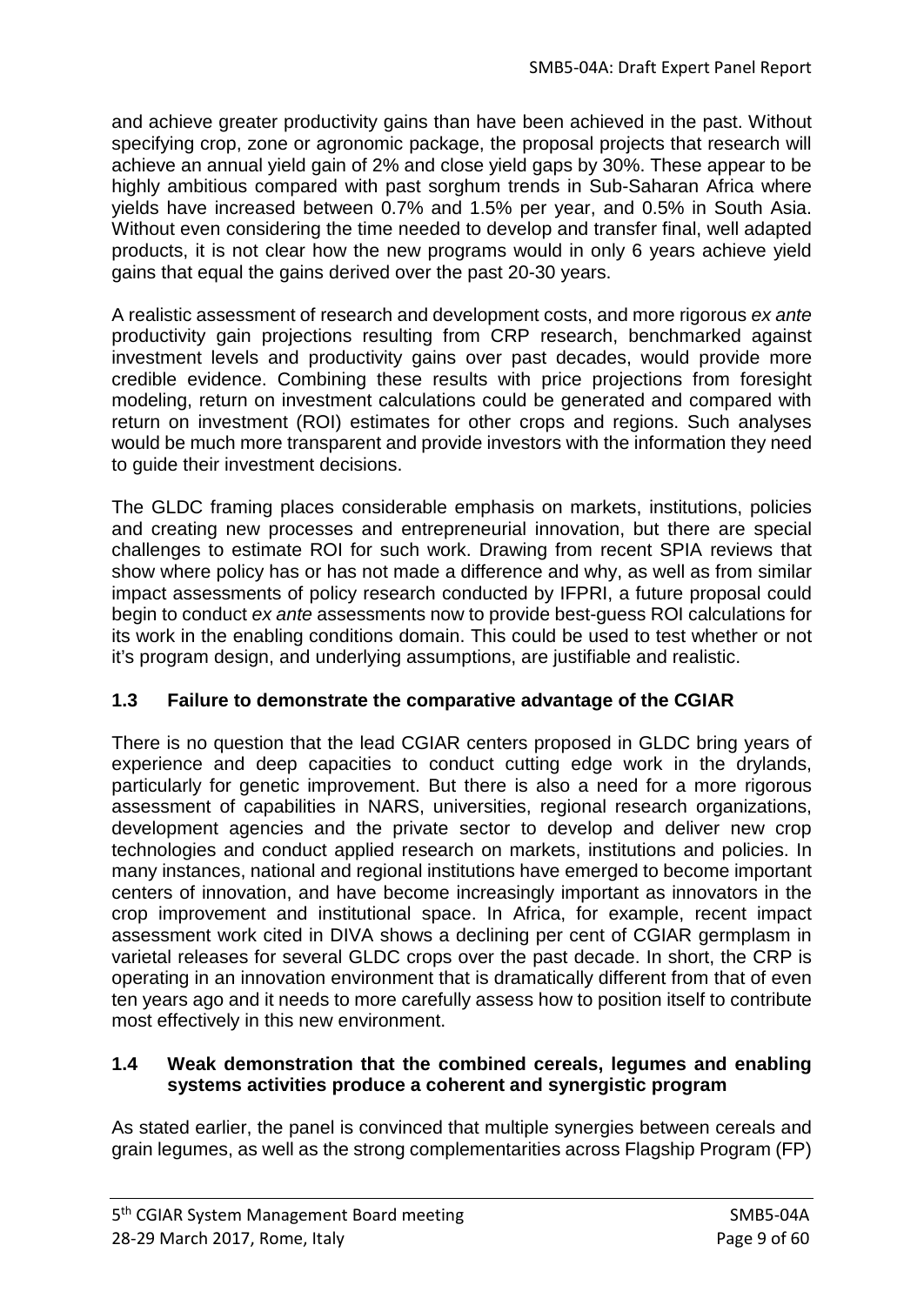lines of research, argue for a single, coherent and well coordinated CRP. Having said that, the current proposal fails to make a sufficiently compelling rationale for the merger of the three former CRPs into one.

Earlier we briefly summarized some of the most important synergies between cereals and grain legumes at both the field and household levels. Similar arguments can be made for deep synergies between the crop technology and enabling environment streams of work. Efficient input and output markets, policies that incentivize production, and a supportive enabling environment in which agribusinesses can be established and thrive are all essential to ensuring that new productivity enhancing crop technologies are broadly and sustainably adopted.

The proposal could have built a much stronger case for a fully integrated program approach in its Theory of Change (ToC), but the ToCs at both full program and FP levels are often superficial and presented too generally to usefully guide planning as well as for efficient monitoring, evaluation and impact assessment. Many of the key intermediate steps along the results pathways are not presented, and as such it is impossible to identify many of the most important assumptions and challenges.

Moreover, there are many cross-linkages between FPs and CoAs that are not identified which could be used to demonstrate the value of one integrated CRP. For example, there should be considerable interactions among, and flows between, CoAs for FP3 on crop management and FP4 on crop improvement that involve fitting improved germplasm into cropping systems and into varying contexts – that is, exploiting G X E X Management interactions – that are not clearly identified, and for which research management structures, information flows and processes remain undefined.

# **1.5 Recommendations**

### **A future proposal should include the following elements to make a more compelling case for international investment in the semi-arid and sub-humid agroecologies of SSA and South Asia:**

- 1. A rigorous profile of poverty, food insecurity and malnutrition compared to other major regions of the world, including information on past trends and future projections; the importance of the major crops to low income producers and consumers, women and youth, and how these are changing over time with urbanization, changing consumer preferences and emerging trade opportunities.
- 2. Results of foresight analyses examining likely changes in supply and demand for the major dryland crops over the next 10-20 years to estimate impacts on prices and the incidence of poverty and food insecurity across countries.
- 3. A description of the extent and characteristics of semi-arid and sub-humid agroecologies in SSA and South Asia, including characterization of the climate and soils, predominant farming systems, alternative food and feed sources, population pressure and livestock numbers, the nature and dynamics of environmental threats to these ecologies including water and nutrient flows, and how these parameters vary across different sub-regions within those areas.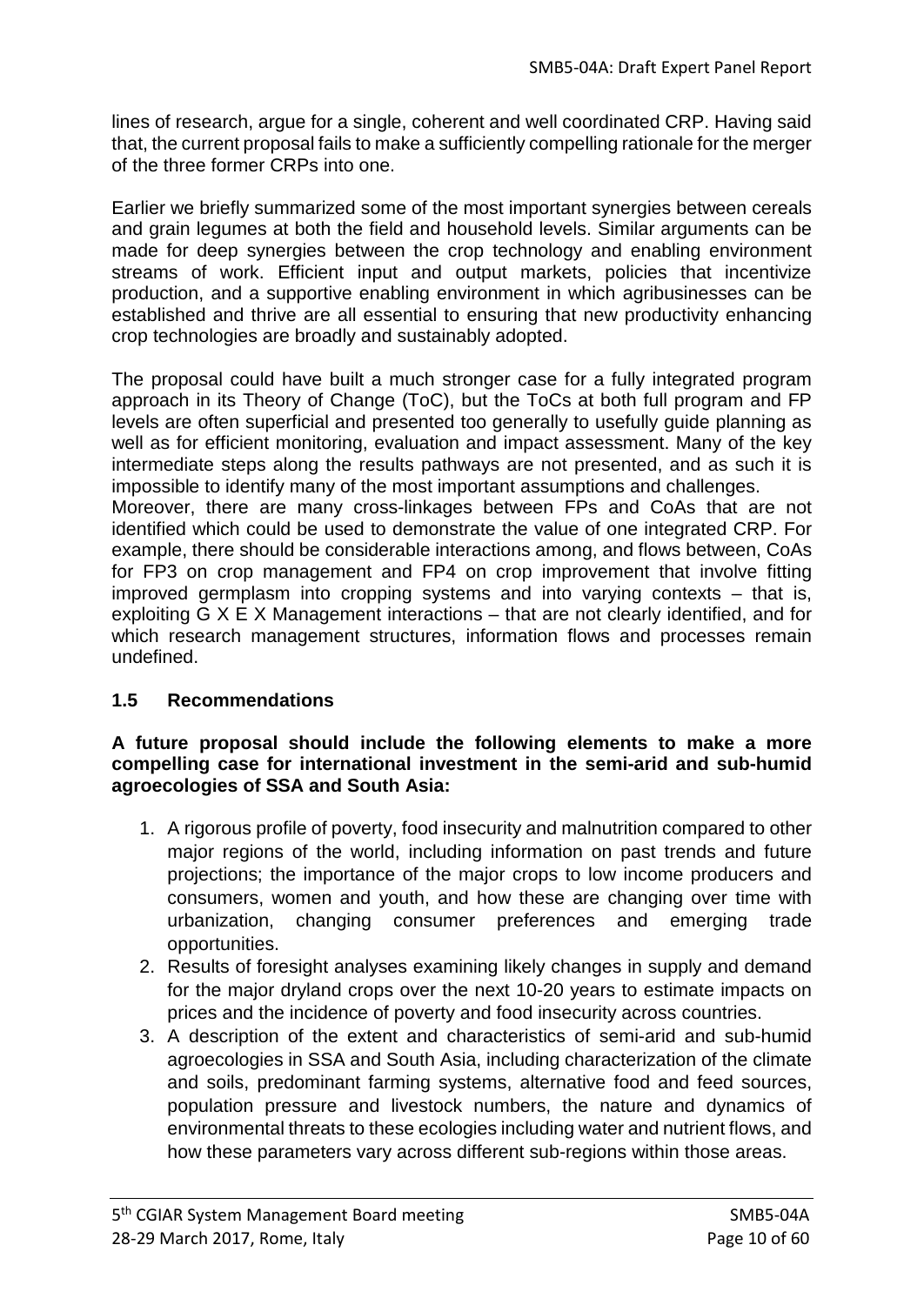- 4. The results of climate change models that provide likely climate scenarios across the sub-regions, and what these mean in terms of production levels, risks, challenges and opportunities for major crop and livestock options.
- 5. Yield gap analyses for the major cereals and grain legumes by megaenvironment.
- 6. Gender gap analyses for these crops.
- 7. Greater discussion of various types of risk in shaping farm-level decisions and their implications in developing risk mitigating techniques and institutional innovations.
- 8. Rigorous assessment of past research progress, highlighting successes and failures, both to benchmark projected gains, and to derive strategic and tactical lessons to guide future program design.
- 9. Drawing on yield gap analyses and probable adoption patterns, *ex ante* impact assessments of the major lines of technical research, by crop, constraint and zone. Comparisons with the results of *ex post* impact assessment to test realism.
- 10.Combining the results of Recommendation 9 above with price projections from foresight analyses, calculation of returns on investment for major new lines of research.
- 11. *Ex ante* assessments and best-guess ROI calculations for proposed work on policy research and value chain development.
- 12.An updated landscaping and assessment of the capacities of alternative service providers, globally and within the region, for the main lines of research. Some evidence of the cost effectiveness of the centers and major partners.
- 13. A more convincing argument, in the text and as presented in the Theories of Change, demonstrating strong complementarities between both cereals and grain legumes, and lines of research to underpin the value of a single coherent CRP.

# **2. Prioritization of crops, countries and themes**

**The panel is unanimous that the approaches used to determine program priorities across crops, countries and research themes are incomplete and require consideration of additional factors and methods.**

## **2.1 Prioritization of priority crops does not take into adequate consideration temporal change and spatial variation**

The static congruence analysis used to select the 8 priority crops based on their current economic importance provides only a baseline starting point for more dynamic analyses. Additional foresight analyses are needed that project future crop demand scenarios over the next 10-20 years taking into consideration economic growth and rising incomes, demographic change, changes in consumer preferences, likely trade scenarios, and new marketable end-product uses. Results from climate change models should also be employed to identify where new production constraints and opportunities are likely to emerge for the major dryland crops in coming years.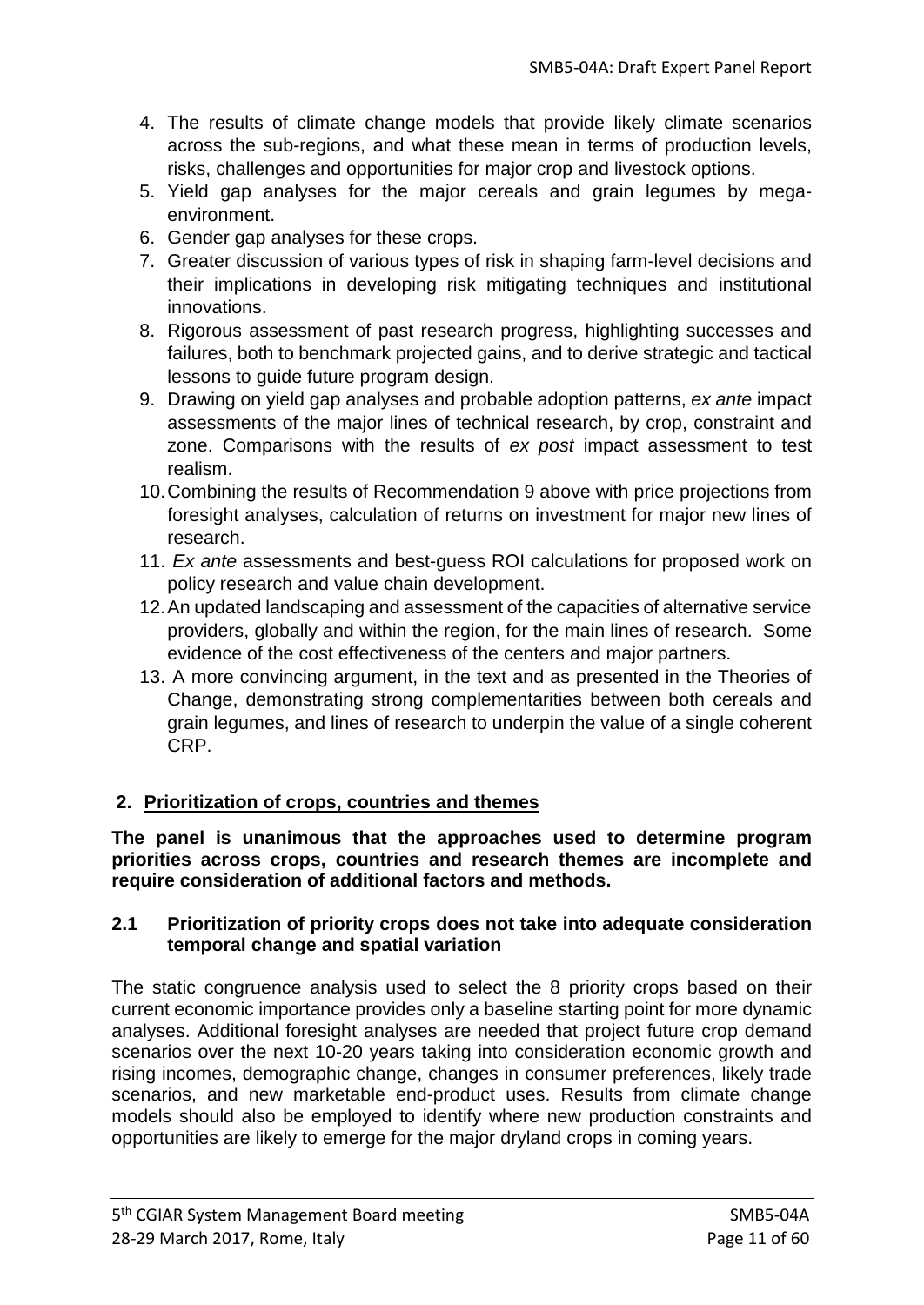The point has already been made that the set of focus crops for this CRP should be based on the importance of the cereals and grain legumes within the reframed geography, that is the semi-arid tropics and sub-humid zones of SSA and South Asia. Variation in the importance of these crops, and their associated production constraints, across these dryland agroecologies, do not appear to be adequately incorporated. At the highest level, for example, there appears to be little differentiation between SSA and South Asia, despite enormous structural differences between the two regions. Similarly, within the SSA drylands, the importance of widely different farming systems, crop-specific production constraints and opportunities vary widely between as well as within the semi-arid and sub-humid zones. In short, crop priorities need to be finetuned to smaller and better specified environments.

There is little evidence that inputs from stakeholders at farm, national and regional levels were obtained, and whether weight has been given to the results of strategic priority setting exercises already completed at national and regional levels. Close alignment with national and regional strategies will greatly enhance the quality, leverage and impact of the CGIAR's work in the drylands. It is strongly recommended that the future CGIAR research agenda in these areas be fully informed by the priorities defined in recent years by regional, sub-regional, and national institutions, and that there be a systematic effort to align the CGIAR agenda with those strategic priorities.

It is not clear how likelihood of success, and in what time frame, were included in the priority setting. Nor is it clear how the strengths of regional and national programs in crop specific research were considered. Both need clarification to better define the most appropriate roles and activities of the centers and their partners.

The panel agreed that the argument that target crops should be selected based on their common weak enabling environment is inappropriate and unconvincing, and strongly recommended to reverse the logic. Rather than arguing that work on dryland crops within a single CRP is justified because they share similar market, institutional and policy constraints, it should be argued that work within dryland areas is justified by the high level of poverty, food insecurity and environmental challenges, and that significant progress in resolving each problem can be made by improving the resilience, productivity and profitability of a key set of priority crops.

In short, the focus should be on the main cereals and grain legumes grown in the unique physical and climatic environments of the semi-arid and sub-humid SSA and South Asian drylands. One, but only one, necessary element in achieving these goals is to resolve failures in both input and output markets, to develop alternative end uses for which robust market demand exists or can be created, and to reform institutions, regulations and policies which inhibit development across value chains.

Finally, crop priorities as reflected in budgetary allocations are not presented in the proposal, but should be.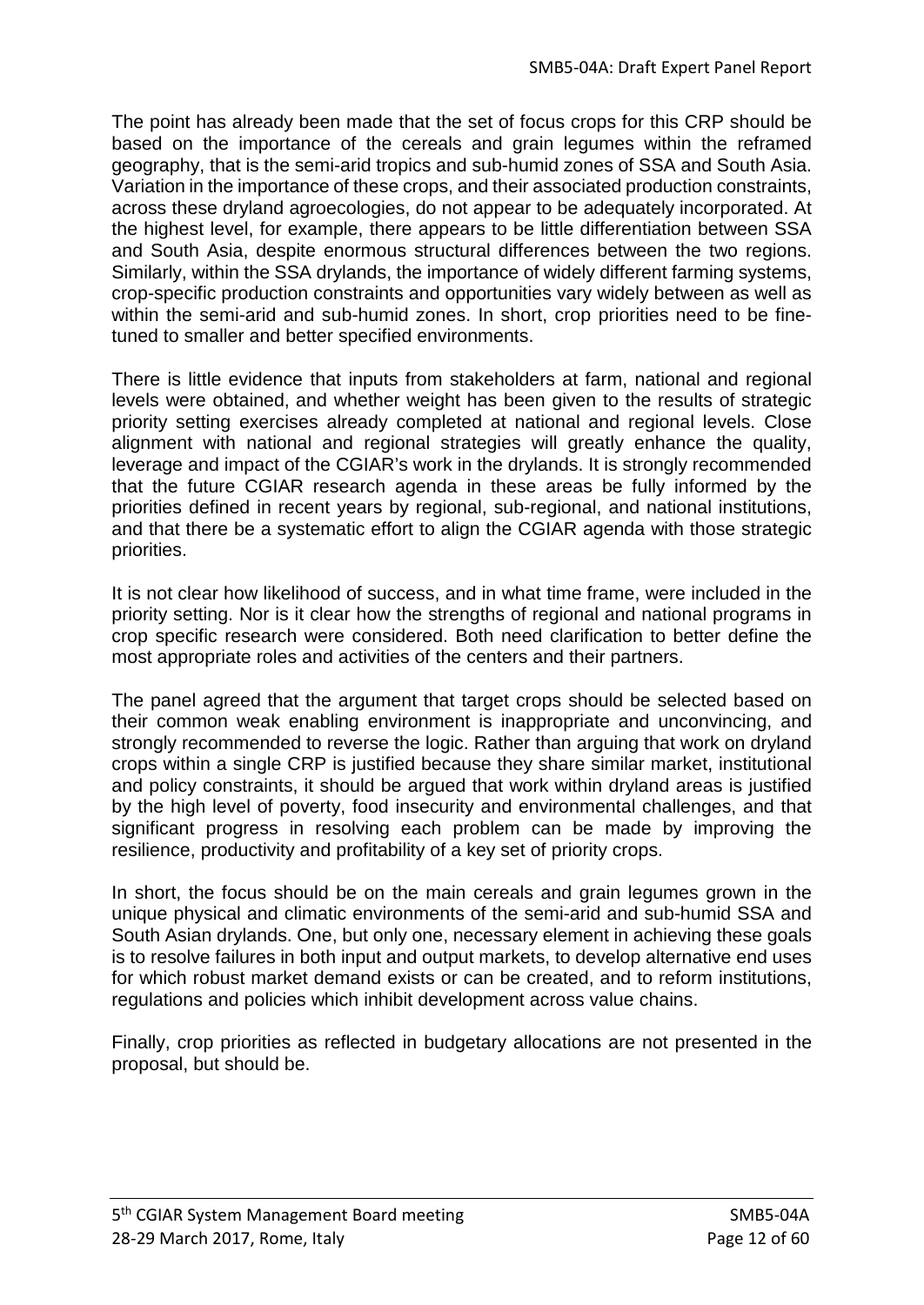## **2.2 Prioritization of target and spillover countries needs to be clarified and made more strategic to maximize efficiency and impact**

The criteria used in selecting target countries are not entirely clear. Although productivity is one criterion, it is not clear whether selection was done on the basis of high or low baseline productivity. Selection based on large yield gaps that could be closed through research would be a better criterion, and crop models could help to estimate such gaps. The use of poverty and malnutrition indicators is also not entirely clear. Presumably it would be high baseline measurements for both. However, whether these were measured using the rates of poverty and malnutrition below threshold levels, or using the absolute numbers and depth of poverty and malnutrition is unclear. The latter would be the more appropriate indicator.

The selection of target countries that are representative of conditions across the broader semi-arid and sub-humid geographies would result in greater efficiency and impact when transferring results to spillover countries. It is not clear to what extent the views and recommendations of national bodies and sub-regional organizations (SROs) were solicited and considered in selecting target and spillover countries. Their guidance would be crucial to ensure that the CGIAR efforts are integral parts of larger regional programs. In this regard we note that most SROs have explicit regional responsibilities to facilitate the transfer and outscaling of research results, and thus would be natural partners in transfer phases.

Finally, there would be advantages to select target countries where there are strong NARS partners who can play lead roles in technology development, market and policy analysis, and implementation of innovation platforms. Working closely with such NARS would improve cost effectiveness, post-project sustainability, capacity building and both immediate and long-term chances of success.

# **2.3 Prioritization of themes**

The panel agrees that there is a sound conceptual logic to the overall FP structure: that is, developing better adapted and higher yielding germplasm, addressing agronomic constraints that allow the materials to express their genetic potential, and bringing the elements together in coherent farming systems within a more conducive enabling environment. But it is impossible to assess what priority has actually been given to these major program elements on the basis of budget allocations alone, without additional information on the full-time equivalents (FTE) of scientists' time assigned to each program. These should be provided in future submissions.

Moreover, priorities should be driven by return on investment and, as argued above, this requires gap analyses combined with *ex ante* impact assessments. Much more systematic and evidence-based *ex ante* impact analyses of specific research initiatives should be conducted. These results can then be used to generate ROI projections for different themes, and in turn applied to adjust thematic priorities to arrive at more efficient budget allocations. It is important that the major parameters for such *ex ante* analyses should be benchmarked and calibrated using indicators of progress achieved through similar research in the earlier CRPs and by the same centers to triangulate for reasonableness.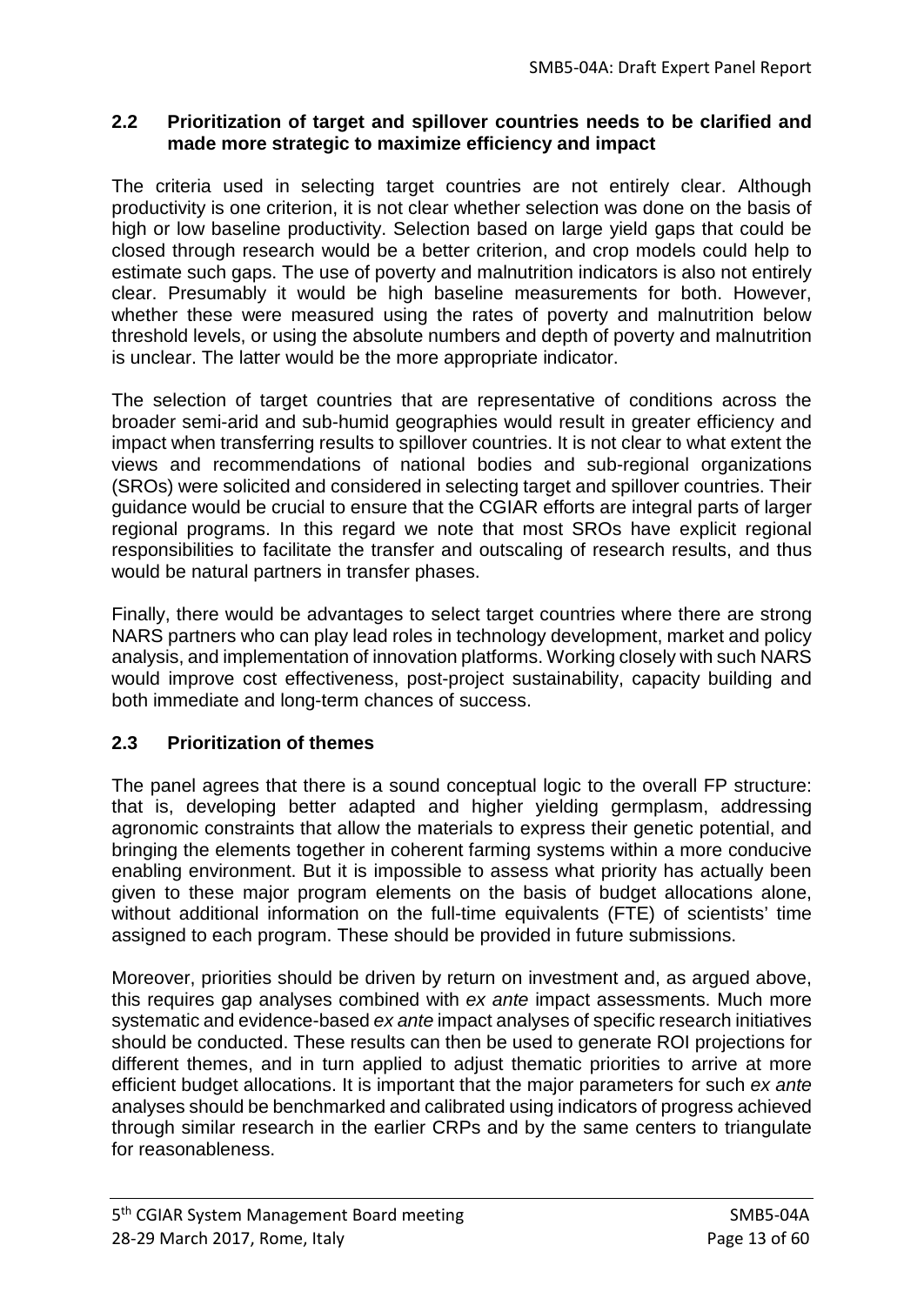To accurately capture likely impacts, the yield gap and *ex ante* analyses should be focused on zones within the drylands that exhibit similar sets of agroecologies, farming systems and enabling condition constraints. These can in turn lead to widely different priorities for different regions. Thus using sorghum as an example, comparing priorities for South Asia and SSA, broadly speaking, two very different sets of priorities might emerge. African priorities might be around soil and water conservation and utilization, community seed systems, stable yield in extensive land use systems, protecting soil fertility and reducing the impact of *Striga*; while Asian priorities might be more focused on hybrid production, increasing yield potential, expanding private seed companies, well-developed forage markets, and intensive land use. Within SSA, similar differences in thematic priorities would be identified in the agro-pastoral systems of the semi-arid zones compared to the sub-humid zones dominated by cereal and root crop farming systems.

The past proposal anticipated that FP1 will conduct some if not all of these priority setting analyses in the early years of the CRP. This means that FPs 2-5 should be prudent in initiating long-term activities that would be difficult to pivot when new priorities emerge, and instead initiate sequenced activities in ways that can adjust to new information. The panel recommends that ICRISAT accelerate its priority setting work during the preparation of the next proposal and build early results into the program design to the extent possible. This would include building on national and regional crop and thematic priorities.

A final set of considerations is whether the centers leading the CRP have a comparative advantage in each theme. The comparative advantages of both ICRISAT and ICARDA lie mainly in germplasm improvement and in strategic crop management. Their comparative advantage is less clear in seed systems, impact assessment, technology transfer and scaling up, and much less evident in product processing and establishment of new markets, institutions and industries. Close strategic partnerships must be formed at the planning stage with key private sector entities and development agencies to fill these gaps. Moreover, work on markets, institutions and policies (part of FP2) and foresight and priority setting (part of FP1) may fit less well in this CRP unless steps are taken to dramatically increase capacities internally or through partnership arrangements. We return to this set of capacity issues below.

Similar questions can also be raised regarding the comparative advantage of the CGIAR centers even in applied germplasm improvement, the main focus of FP4. It is now generally recognized that the old research model of CGIAR centers developing finished improved varieties and hybrids for testing and evaluation by national programs has become less relevant. The strengths of national programs in South Asia, and for regional research programs and in some countries and for some dryland crops in SSA, suggest that the respective leadership roles of international, regional and national programs should be revisited. Leadership by strong regional and national programs may result in greater cost effectiveness and earlier impact, as well as building longterm research capacity, sustainability and self-reliance.

This raises the question of capacity building activities within GLDC, to which we return later. In general capacity development appears to be inadequately supported yet it is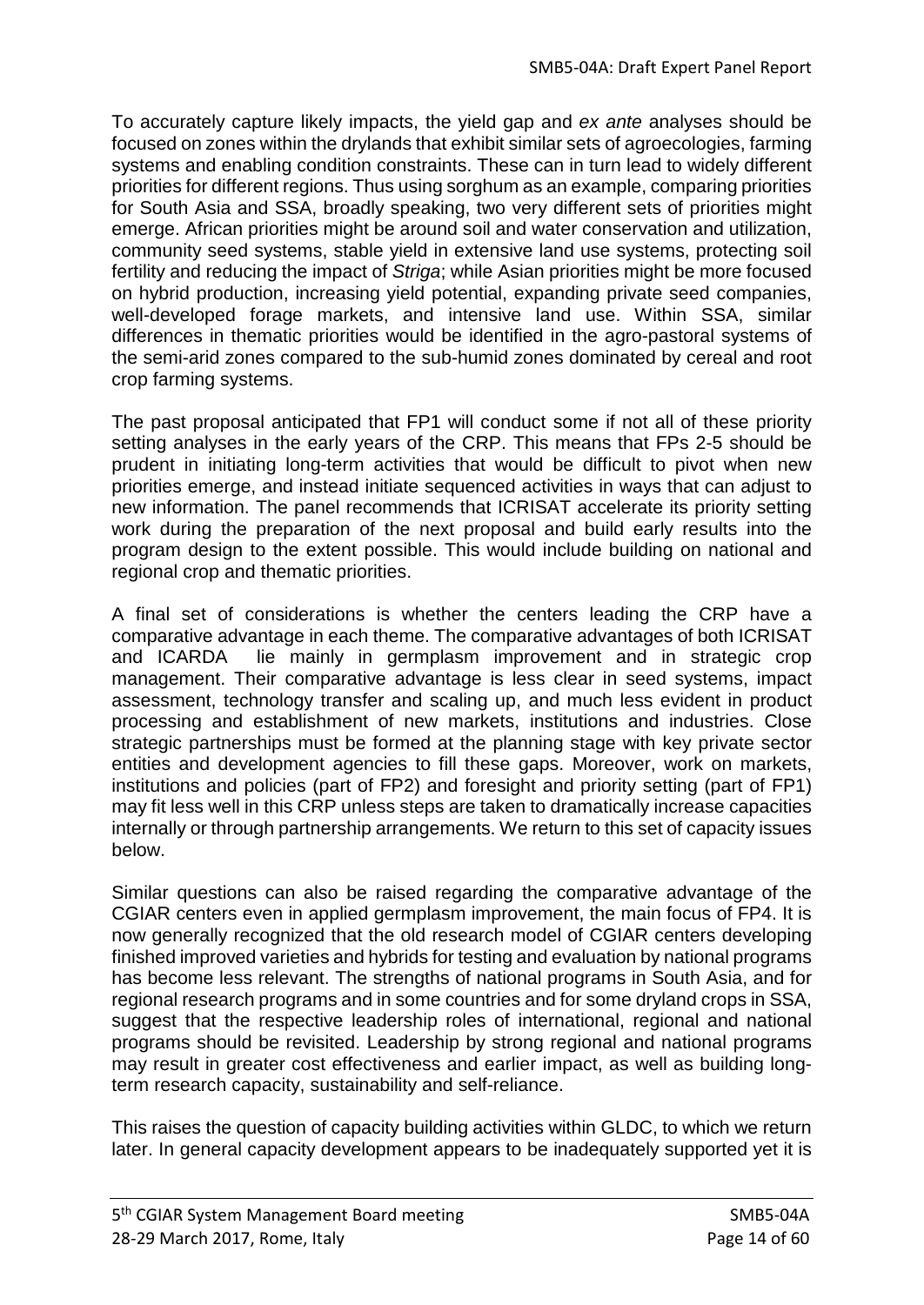critically important for sustained research output. The panel believes that our collective goal should be to work ourselves out of business, at least in terms of applied and adaptive research, and increasingly as well in expanding areas of strategic research. And one powerful way to do this is by increasing the proportion of project responsibilities and resources that are managed (under stringent standards of accountability) by the NARS and regional programs themselves. In this regard, we did not see any reference to resources allocated to NARS, or that were to be made available through competitive grants except through the Innovation Fund, which itself seems grossly under-resourced.

## **2.4 Recommendations**

### **A future proposal should include the following elements when setting priorities for crops, countries and research themes:**

- 14.Priority setting at crop, country and thematic levels must be more dynamic and forward looking, systematically incorporating results of foresight analyses, including projections from climate change models.
- 15.Crop and theme priorities should be reflected in data on how resources will be allocated, including both financial and FTE budgets.
- 16.Crop and theme priorities should be informed by data on how the importance of priority crops and production constraints varies across different semi-arid and sub-humid agroecologies and farming systems, and refined to smaller and better specified zonal environments to better design and target research initiatives.
- 17.Priorities must be fully informed by, and closely aligned with, the strategic priorities set by regional and national bodies.
- 18.Target countries should be selected in part on the basis that they represent important agroecologies and farming systems across geographies in the semiarid and sub-humid drylands so as to improve efficiency and impact when transferring results.
- 19.Crop and thematic priorities need to be informed by rigorous yield gap analyses, *ex ante* impact analyses and ROI projections, benchmarked against past results.
- 20.Greater consideration needs to be given to the strengths of national and regional programs, as well as the theme-specific comparative advantages, and cost effectiveness, of the CGIAR centers, when defining CRP activities and roles within the research themes.

# **3. Program structure**

**The panel unanimously agrees that the Flagship Program structure is generally sound, and that there are large potential synergies between the main elements of the CRP agenda (technology development and markets/institutions/policies; cereals and legumes; genetics and resource management research). But it is concerned whether those synergies can be adequately achieved in the program as it is designed, especially when considering the context variation across the priority dryland agroecologies.**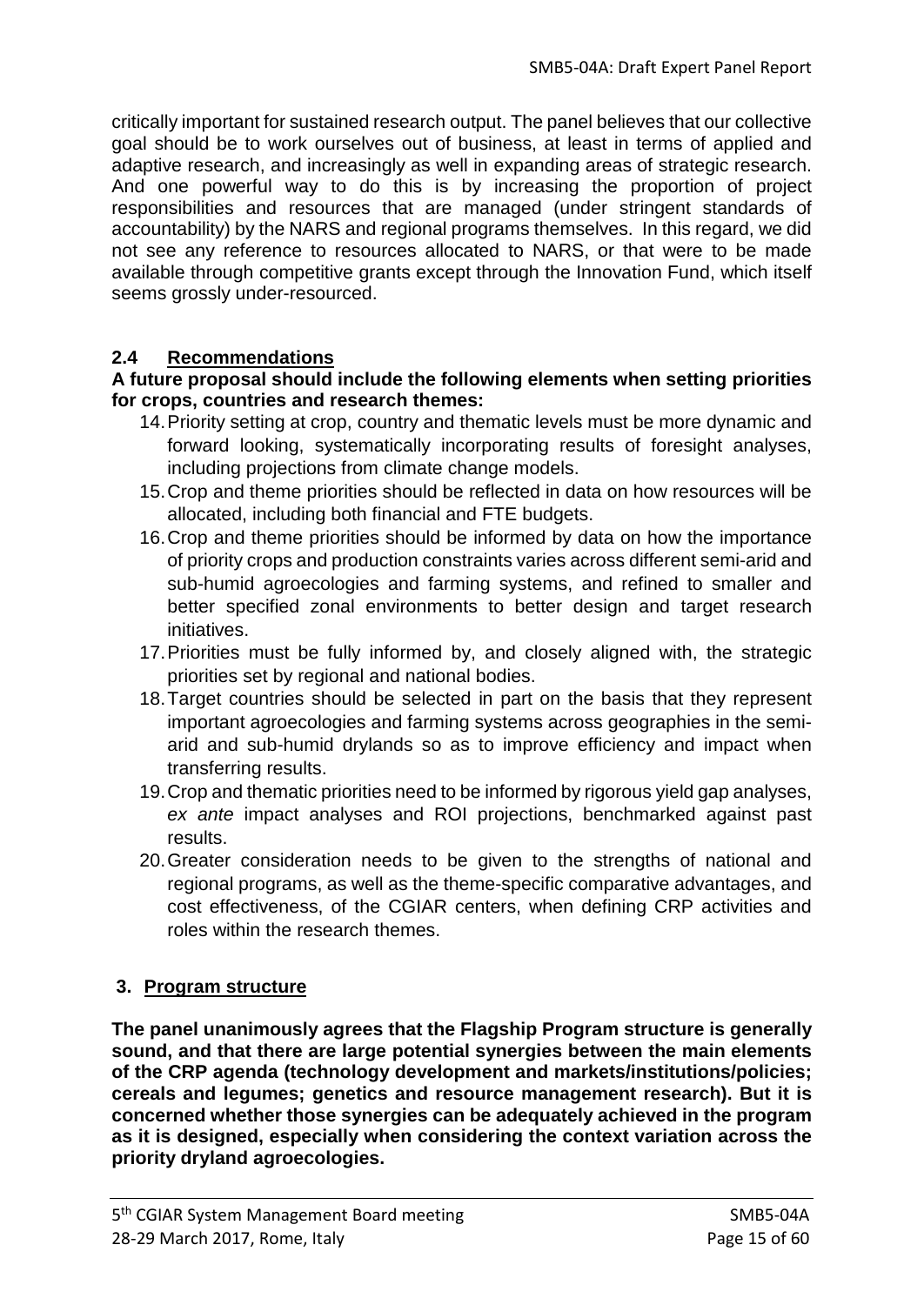## **3.1 Whether program synergies can be realized given the proposed structure and management processes**

Panel members recognize that at least some of the impetus to combine research agendas that had been included in the three precursor CRPs came from the CGIAR itself. This was driven in part by the need to reduce the number of CRPs, and thus transactions costs across the System, but also in an effort to combine program elements with high potential synergy. The main logic of bringing together research on dryland cereals and grain legumes should be that they are grown in similar agroecologies, and more importantly that they form essential and highly complementary elements in strategies to sustainably intensify farming systems at the field level, and to improve nutrition at the household level.

The panel also finds that there are equally strong conceptual, functional and implementational synergies between the technology development and enabling environment streams of research. New technologies will not be widely or sustainably adopted unless farmers have affordable access to complementary inputs and can market their surplus profitably.

Indeed, one of the most attractive features of this CRP is that it combines the push approaches (technology focused research aimed at improving the productivity, sustainability and resilience of dryland production systems) with pull approaches (market development, institutional innovation and policy reforms) to sustain and scale out adoption. While the former has been the forte of the CGIAR for the past half a century, the latter represents a rethink demanded from Phase II CRPs to achieve greater impact at scale. The challenge is whether, and if so how, these synergies can actually be realized across the highly variable contexts that characterize the semi-arid and sub-humid drylands in SSA and South Asia.

Although the proposal has identified the most important potential synergies between FPs, the challenge will be to ensure these synergies are achieved efficiently in practice. The challenge is magnified by the fact that FP and CoA leadership is distributed across different institutions and locations. Organizational research has found that a critically important – and often "killer" – factor that contributes to solving applied problems is the co-location of scientists within a single institution and in close proximity to facilitate conversation, continual exchange and ad hoc problem solving. The diverse set of institutions, and research locations, that are housed under this geographically distributed CRP run counter to these findings.

Whether these challenges can be overcome is in part a question of the management structures and processes that are put in place to ensure timely exchange of the right information, joint planning and decision making, and collaborative implementation. As presented, the panel is concerned that there is a strong likelihood that rigid FP silos will emerge. The proposal does not specify the decision-making or reporting lines that will be used to manage the operational linkages that connect the activities and staff of different FPs. It appears that relationships between the FPs will be managed primarily within the PMC, under the chairmanship of the CRP Director. It will be essential that the Director is empowered to provide strong leadership, to ensure that cross-FP cooperation and information flows are well structured and sufficiently formalized,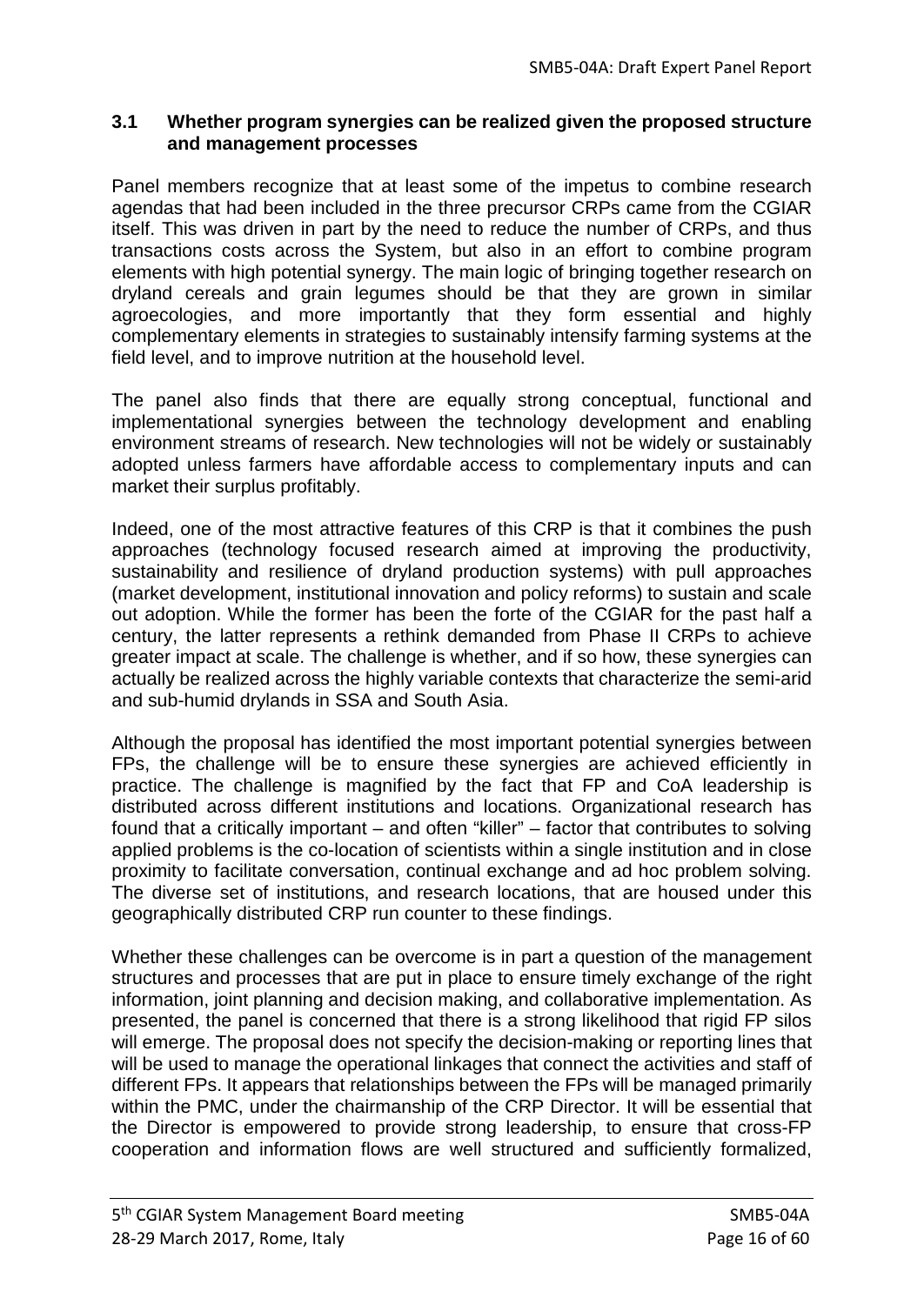particularly because these relationships will probably not be given high priority by individual FP leaders. Frequent reporting and planning meetings that cut across FPs will be crucial. It is equally important that the CRP Director monitors the level of cooperation, and puts in place and enforces sufficient incentives to encourage cross FP cooperation. Perhaps most importantly, the Director must also create a shared CRP culture that values what each FP and CoA brings to solving a common set of goals.

One option proposed by the panel to overcome these obstacles and encourage closer synergy at field level would be to establish teams, with adequately empowered leadership, for particular geographies whether at country or zonal levels. It would be the responsibility of those teams to ensure that the activities and results of different FPs and CoAs come together synergistically to achieve concrete impact on the ground. Leadership of those teams would have to be fully empowered by the CRP Director to exercise those functions effectively.

### **3.2 Additional steps will be necessary to incorporate heterogeneity across the drylands in program design and implementation**

Although the broad diversity of agroecological conditions is acknowledged in several sections of the proposal, variation in climate and soils is not quantitatively described. What these mean not only for agricultural potential, but as importantly for farm-level risks, must be more fully considered in program design. As importantly, the socioeconomic and political variability reflected in markets, institutions, policies, culture and political stability are barely mentioned. Unlike the agroecological diversity, the sociocultural-political issues are not only likely to be more diverse but also more dynamic during the term of this research program. This includes political instability and threat of conflict within a number of dryland countries. While there are challenges in synthesizing these complex systems, more effort must be placed in understanding and summarizing how the political, economic, social and technological issues relevant to this CRP vary across the target agroecologies.

We have already discussed the vast contextual differences between the drylands of South Asia and SSA. With the GLDC lead institution based in India, but a large share of work being done in Africa, it is critically important to avoid "headquarters bias" that could distort African programs. But differences within these major regions are equally important. Within Africa, for example, countries in East Africa, that have well established agro-industry sectors and better enabling environments for agribusinesses, will require different interventions compared to most countries in West Africa where less progress has been made in developing a vibrant agro-business sector and where policy disincentives are still strong. The contextual heterogeneity within semi-arid and sub-humid drylands needs to be more systematically analyzed and formally incorporated into the research agenda of each FP to ensure that CoA activities are adequately customized to address the needs of each context.

The panel has recommended that one promising approach is to develop a typology of mega-environments – incorporating a range of factors including agroecologies, major farming systems, and key economic parameters. The objective would be to use distinct contexts to refine priority setting, to design and focus research activities for greater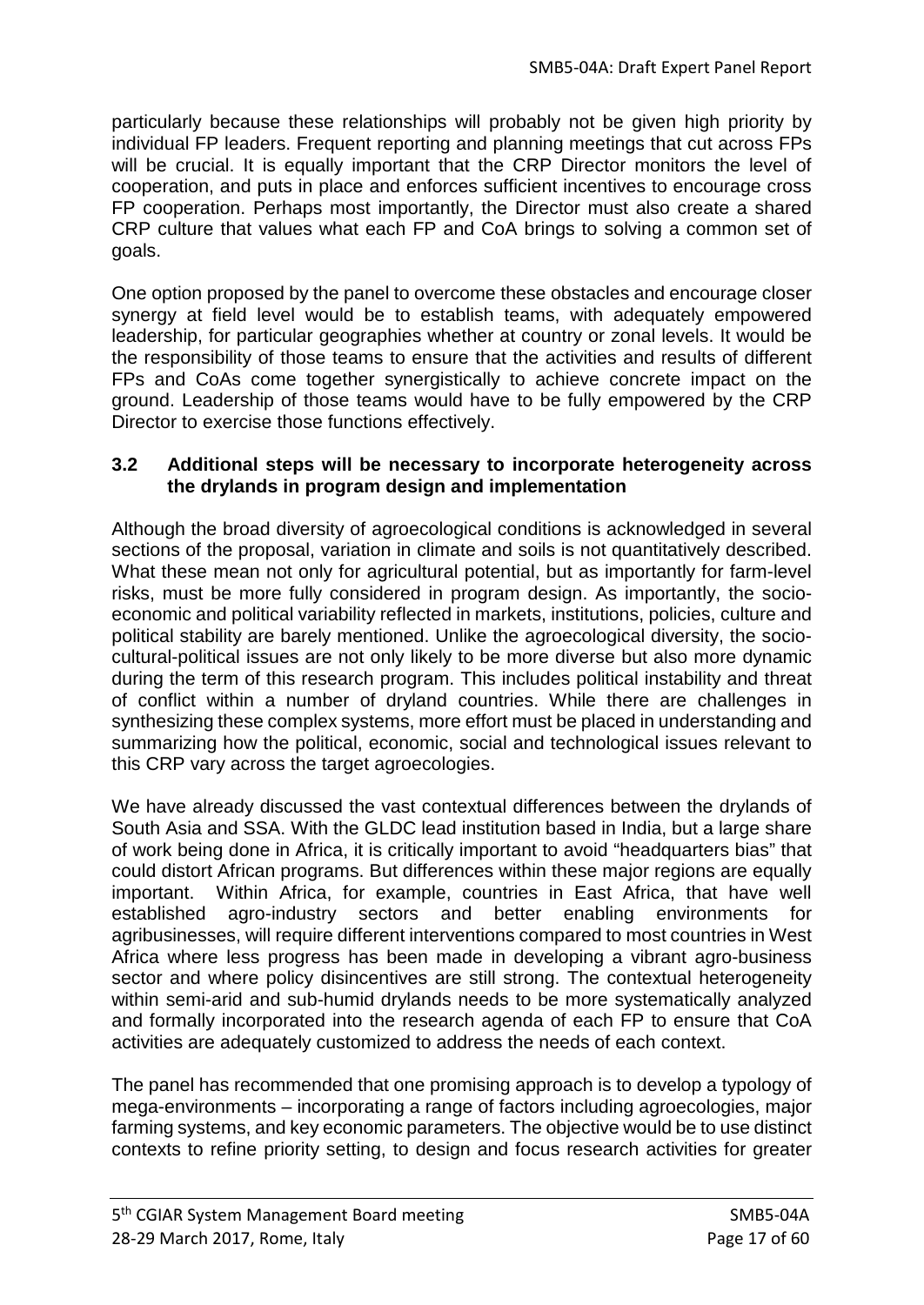relevance and impact, to rationalize and make more efficient technology testing, and to improve the targeting of research transfer and outreach to better defined recommendation domains. A typology of perhaps 5-6 zones might well be sufficient at the outset. Much of the data to develop such a typology is already available, or can be quickly generated from secondary sources. This work would build on the Earth Observation Systems data and Target Populations of Environment work that has already been included in the GLDC, but for agroecological parameters only. As argued in the previous section, the typology should be used to establish teams, with adequately empowered leadership, responsible for particular zones. It would be the responsibility of those teams to ensure that the activities and results of different FPs and CoAs come together to achieve concrete change in the field.

Such zonal teams could proactively engage strong national programs with special expertise to play lead research roles, for example in FP3, Integrated Farm and Household Management. Similarly in FP4, Variety and Hybrid Development, greater responsibility for trait integration could be assigned to national programs that have adequate capacities. This approach would ensure that new varieties and other technologies express the traits most relevant to the agroecological niches and local farmer and consumer preferences.

As stated earlier, we recognize that FP1 explicitly calls for defining agroecological zones complemented by an analysis of socioeconomic constraints as part of its program to prioritize crops and research activities. Our concern is that the results of this work will not be available in time to adequately influence the agenda and priorities of FPs 2-5. The panel strongly recommends that an initial typology, based on existing data, be developed early in the formulation of the next proposal, and that its results be drawn on to help guide the priorities and lines of work within each FP. Close reference to, and alignment with, regional and national strategic priorities will be important. We are confident that ICRISAT, with more than 40 years of experience, working with its principal partners and drawing on global big data, is well positioned to deliver these additional provisional results quickly. Moreover, ICARDA has already done considerable work to developed systems typologies that could be built upon. Once FP1 is fully operational and produces better information, those priorities and activities can be further refined.

## **3.3 Recommendations**

**A future proposal should consider the following steps to ensure fully functional synergies are achieved across program activities, and that program activities are adequately refined and integrated to meet the needs of different locations.**

21.The CRP Director must have the requisite management skills and be empowered to enforce cross-FP collaboration, involving timely information sharing, frequent meetings of FP and CoA leadership, joint decision making, and full cooperation during implementation. This also implies a high level of collaboration with the Directors of the various crop programs in ICRISAT, CIAT, ICARDA and IITA.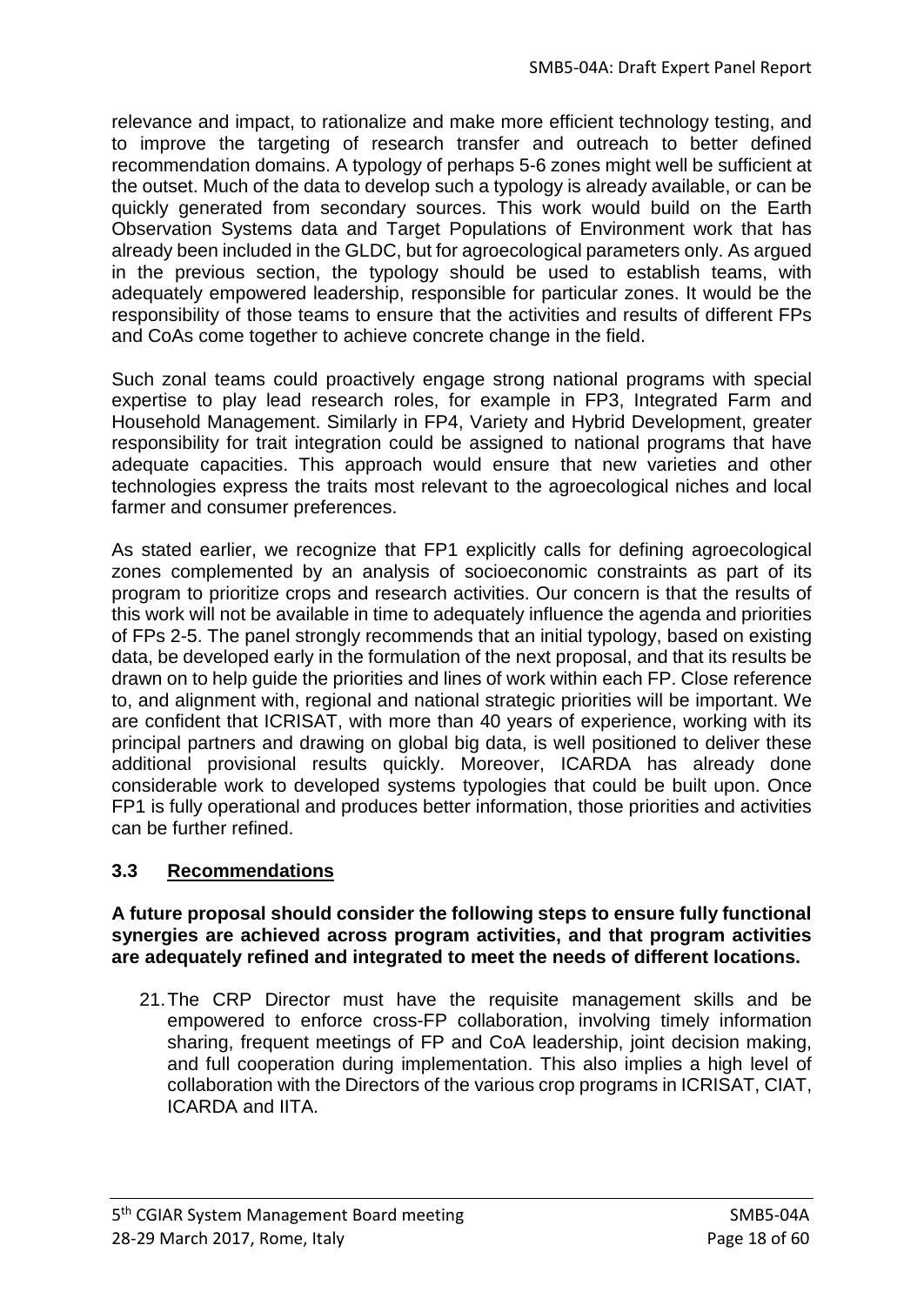- 22.The Director must closely monitor the level of cooperation, put in place adequate incentives and create a CRP culture that values working toward shared goals.
- 23.The heterogeneity across the semi-arid and sub-humid drylands of SSA and South Asia should be more systematically analyzed and used to construct a typology of relatively homogeneous zones. The typology should be used to frame the research agenda of each FP to ensure that CoAs are adequately customized to address context-specific needs. The typology should be constructed with reference to agroecology, farming systems, crop megaenvironments and relevant economic parameters.
- 24.An initial typology, based on existing data and informed by regional and national priorities and plans, should be developed early in the formulation of the next proposal, and its results used to guide initial priorities and lines of work within each FP.
- 25.The next proposal should consider the formation of zonal teams responsible for ensuring that the activities and results of different FPs and CoAs are adequately integrated to achieve concrete impacts at the ground level.

# **4. Program content**

**The panel believes that the program set out in the GLDC proposal broadly covers most high priority activities. Nevertheless, it suggests that some gaps exist and some areas could be further developed and presented more effectively.**

## **4.1 Greater reference to previous research is needed to build on what is known and to refine future directions**

A major weakness throughout the proposal is the lack of reference to previous research. In many sections the impression is given that little work has already been done on priority themes. A detailed summary of what is already known the major gaps in knowledge, and the key hypotheses that will guide future work are not set out in a way which builds confidence that adequate lessons have been learned from past successes and failures. This is true with regard to past work on crop improvement, and is particularly glaring for the markets, institutions and policy work. Much greater specificity is needed to give assurance that past lessons have been fully incorporated into shaping future research directions.

## **4.2 Apparent gaps and duplication, and issues of research design and operational detail across lines of work**

# FP1

The CoA1.1 and CoA1.4 priority setting approach (as set out in the GLDC proposal Box 1) is most appropriate for crop technology interventions, but requires considerable adaptation for research on markets, institutions and policy. Methods developed at IFPRI in the past could be adapted here. Those approaches may also require modification when examining interventions in mixed crop-livestock systems.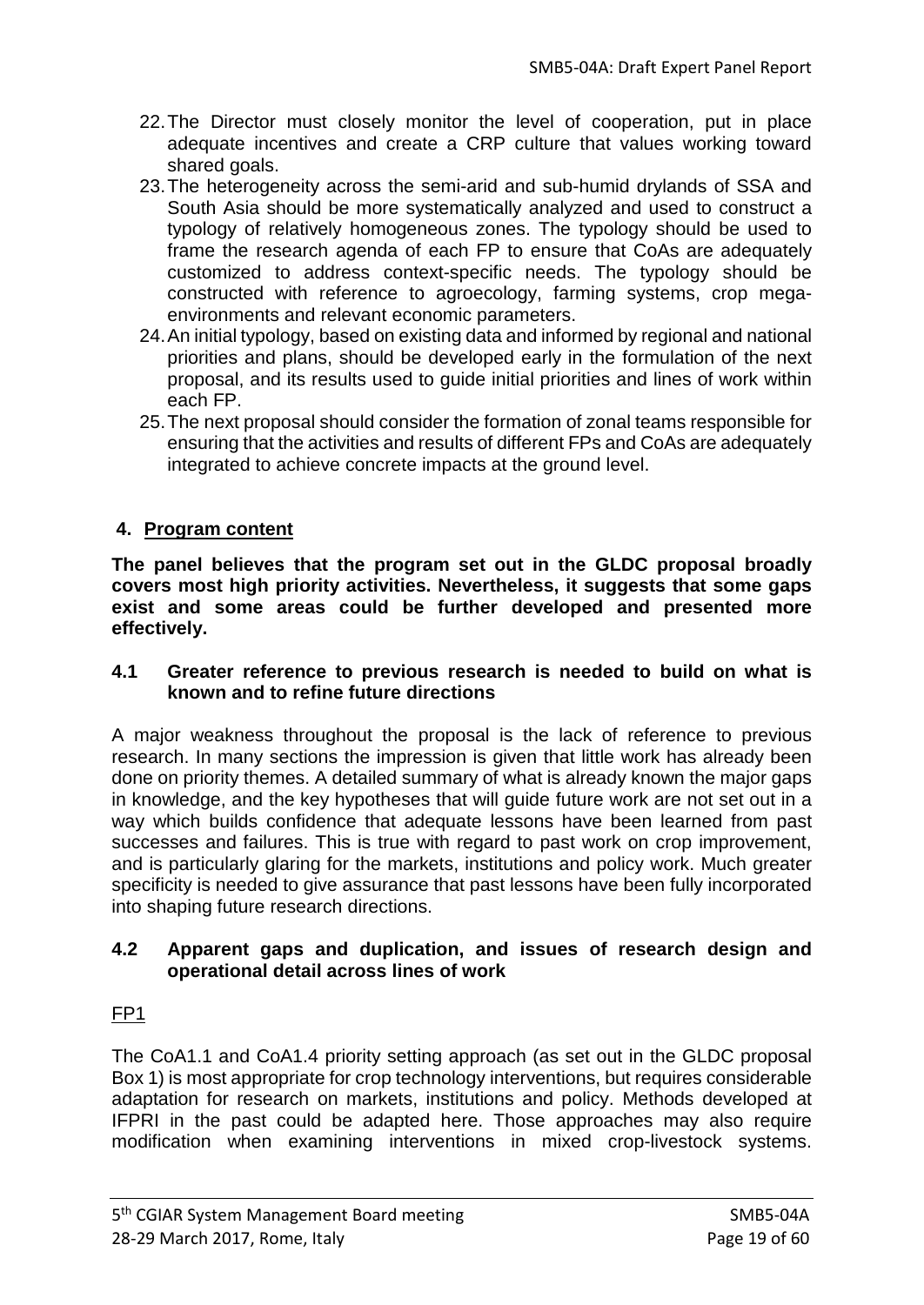Additionally, the approaches depend primarily upon retrospective data and may not adequately provide forward looking analyses under conditions of rapidly changing consumer preferences, new market situations and environmental change. Although stakeholder consultations are mentioned, it is not acknowledged how national and regional strategic priorities will be incorporated into the priority setting work. It is critically important that these stakeholders have major influence in setting priorities for work that directly affects their populations.

Although CoA 1.2 sets out preconditions for successful technology dissemination and adoption it would also be valuable to conduct research on why farmers dis-adopt technologies after testing them. Understanding dis-adoption is key to technology refinement and would provide valuable complementary information to FPs 3 and 4.

## FP2

The panel raises questions as to how exactly innovation systems methods are intended to be used to improve enabling environments. Although the overarching principles of innovation systems approaches are welcome to address complex and increasingly dynamic systems, the manner in which they are presented tends to obfuscate the underlying challenges and how more conventional economics and business methods remain relevant and still need to be applied. The presentation often projects a lack of focus and vagueness, and makes it impossible to understand exactly what will be done, with whom, how and at what levels in value chains. For example: "This cluster (2.3) will identify, with critical actors, innovative governance mechanisms based on assessments of multidimensional outcomes related to GLDC…", and "The cluster does not focus on specific governance mechanisms as it intends to be open for the creativity, which evolves in multi-stakeholder processes". Exactly what, who and why? Greater clarity would be welcome.

If the proposed approaches are to have impact improving markets, institutions and policies in target and across spillover countries, a useful first step is to recognize the varying development stages (and reform phases) at which they currently stand in different national contexts, and then tailor interventions accordingly. To take account of both temporal and geographic variability some scenario planning might well be a useful approach.

Changes in the enabling environment can often be constrained by deeply seated and highly sensitive political factors, but the challenges – and traps – posed by such factors are not explicitly recognized in the proposed work. A significant addition of political economy work is needed if sustainable changes in policy formulation and implementation are to be achieved at scale.

The panel believes that research could be strengthened by deepening activities on enabling environments for agribusiness and agro-industry development; that is, the set of policies, institutions, support services, regulatory frameworks and other conditions that together create the general business setting within which enterprises can start and thrive. The current impact pathway and theory of change appear to implicitly assume that either private sector value chains already exist, or that they will easily emerge. Experience in many contexts demonstrate that neither of these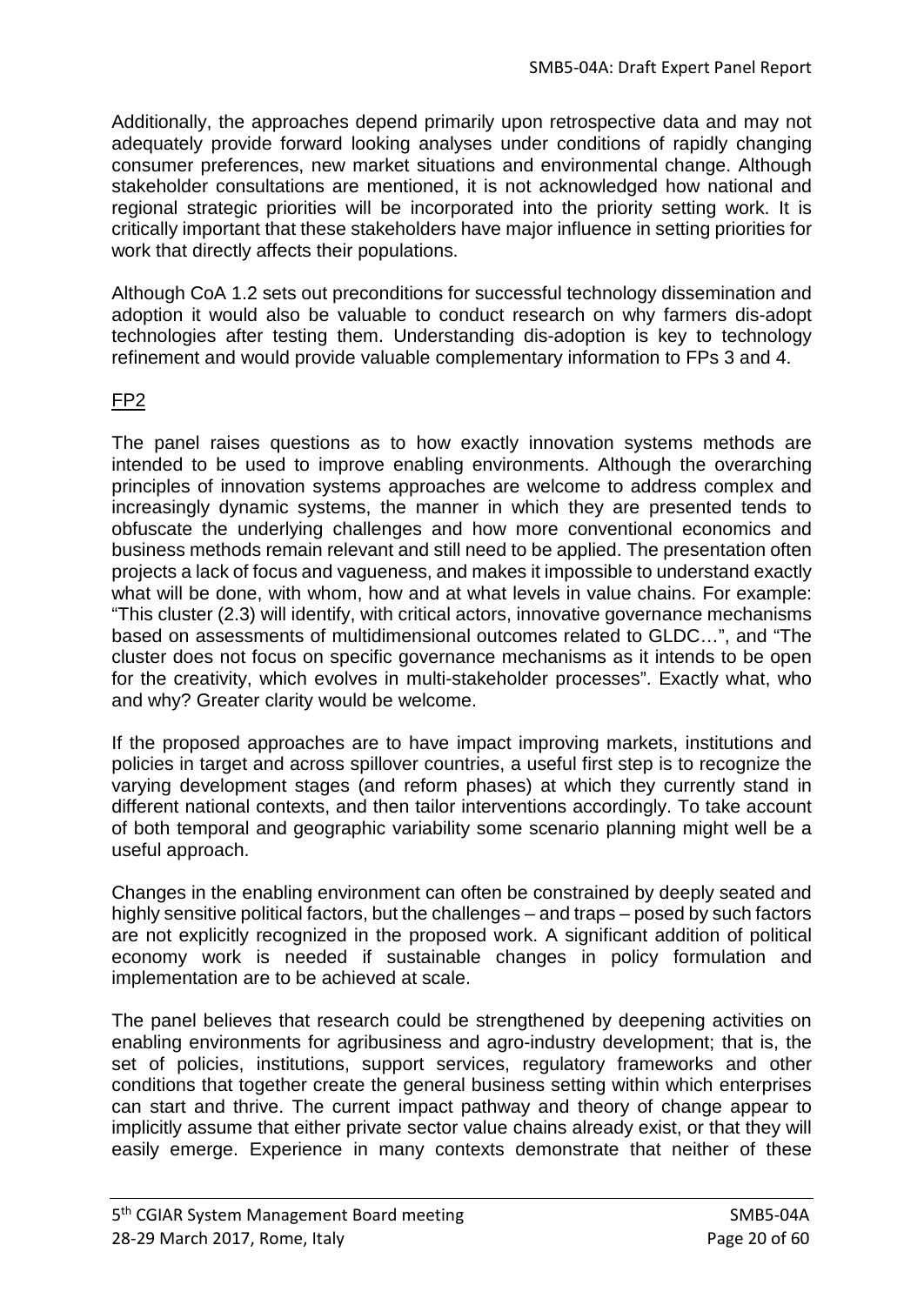assumptions is generally true. While the term "enabling environments" is mentioned in several sections (e.g. in CoA1.4), the discussion does not give assurance that the concept is adequately operationalized and fully integrated into the proposal. There is no specific discussion of how enabling environments will be evaluated, promoted or maintained. The GLDC could usefully refer to recent and current work in UNIDO, FAO and the World Bank to learn from their case studies and analytical frameworks, and borrow and adapt methods as appropriate.

This work could be further strengthened by a systematic analysis of markets using conventional market performance methods. Analyses could examine regional and international trade constraints and potentials, including regulatory issues of food safety, and grades and standards. Assessment of financial market constraints and opportunities also appears to be absent.

Finally, although it may only be an issue of presentation, there appears to be overlap between CoA 2.1 and 2.2, which should be clarified.

# FP3

The research agenda should be more strongly linked to, and shaped by, rigorous yield gaps analyses by crop and agroecological zone to determine the emphasis to be given to biotic and abiotic stresses, genetic yield potential, and crop, soil and water management approaches.

The panel believes it will be important to include farm-level economic analysis to assess the competitiveness of new technologies on whole household incomes and risk management strategies. Economists should work closely with agronomists and breeders to refine objectives and accelerate impact. The extent to which this would be done is unclear. The panel also suggests that the household-level analyses include non-cropping options, including non-farm rural employment, and tree and livestock systems, as these alternative enterprises represent competition for scarce time and non-labor resources, especially in more marginal dryland contexts. Potential conflicts and complementarities between these enterprises need to be identified and incorporated into research planning.

There appears to be overlap between CoAs 3.1 and 3.2. Greater clarity is needed to define boundaries and functional linkages. It is not entirely clear where on-farm varietal testing will or should take place, that is, CoA 3.3 or in component 3 of CoA 4.3. Similarly, there appears to be overlap of work proposed in aspects of CoA 3.2 IPM work and FP4 since genetic tolerance or resistance is a key element in IPM strategies. Boundaries and functional linkages must be developed to ensure efficient execution and exploitation of potential synergies.

Finally, because the proposal expresses interest in maximizing levels of biological nitrogen fixation, it would be interesting to assess the feasibility of developing small scale methods to produce, conserve, transport and apply Rhizobia under dryland conditions. This could generate local small business opportunities for development in FP2.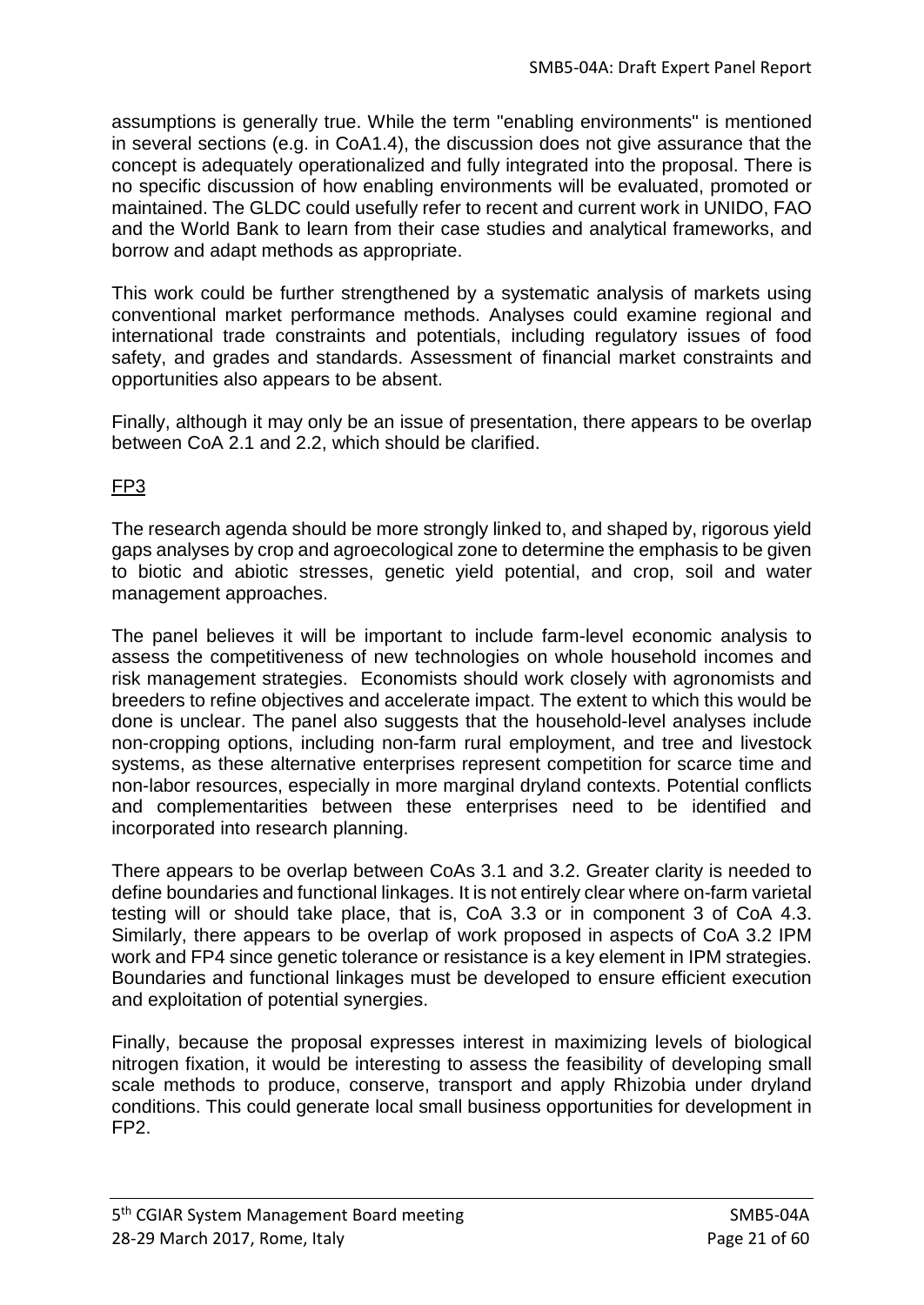# FP4

The proposal should set out a list of prioritized crop-specific traits for selection in different dryland zones, even at a general level. For example, setting out the weight to be given to yield potential vs. biotic and abiotic stress resistance for each priority crop based on past experience. And looking forward, it is not clear from the proposal whether FP4 will take into sufficient consideration how climate change is affecting pest profiles and how these changes will be monitored and fed into adjusting crop breeding objectives. In short, clear product foci must be defined needed for each crop and zone combination, and this includes forage as well as grain for dual purpose species.

In general, greater consideration should be given to the value of stover for both the dryland cereals and grain legumes, particularly for work targeting semi-arid agropastoral systems. Work needs to be done to determine the relative economic returns to the farmer from stover vs. grain, by farm type and agroecological zone, and this information must be included when setting breeding goals such as developing dual purpose vs high grain yield cultivars. Similarly, greater attention should be given to the nutritional value of stover, and how nutritional quality can be genetically enhanced and managed. Gender considerations will be particularly important when assessing the value of stover vs. grain

Similarly, more attention needs to be given to whether the strategy of developing broadly adapted varieties has greater chances of success and impact compared to breeding for more narrowly defined agroecological conditions. Experience in West Africa often shows that targeting narrowly defined recommendation domains are often more effective.

The proposal must set out stronger links with the private sector in seed production, specifically for sorghum and millet hybrids. Having private seed companies engaged is very much a win-win situation for both farmers and seed companies. It is not unusual that commercial companies help produce seed of non-hybrid crops as part of their marketing efforts and public relations outreach.

Multilocation testing of early generation germplasm and elite varieties should be considered in greater detail to test for resilience and broad adaptation, as well as to determine tolerance or resistance to the major biotic and abiotic stresses. More generally, the challenges to phenotyping in dryland environments should be given greater attention, including specifying targets of site numbers to be developed to required standards. There are few high quality and strategically located phenotyping sites in the semi-arid areas of Africa and new sites require careful selection and constant management to ensure uniformity, especially under managed levels of stress. High throughput phenotyping is mentioned but few details are presented. Remote sensing methods using drones are rapidly changing the phenotyping methods, and merit greater discussion.

Rapid turnover of improved varieties is one of the best responses to the challenges of climate change. A recognition of the effects of climate change requires that future research consider how the rate of turnover of varieties can be sharply increased and performance stability over years and locations improved. Using private sector seed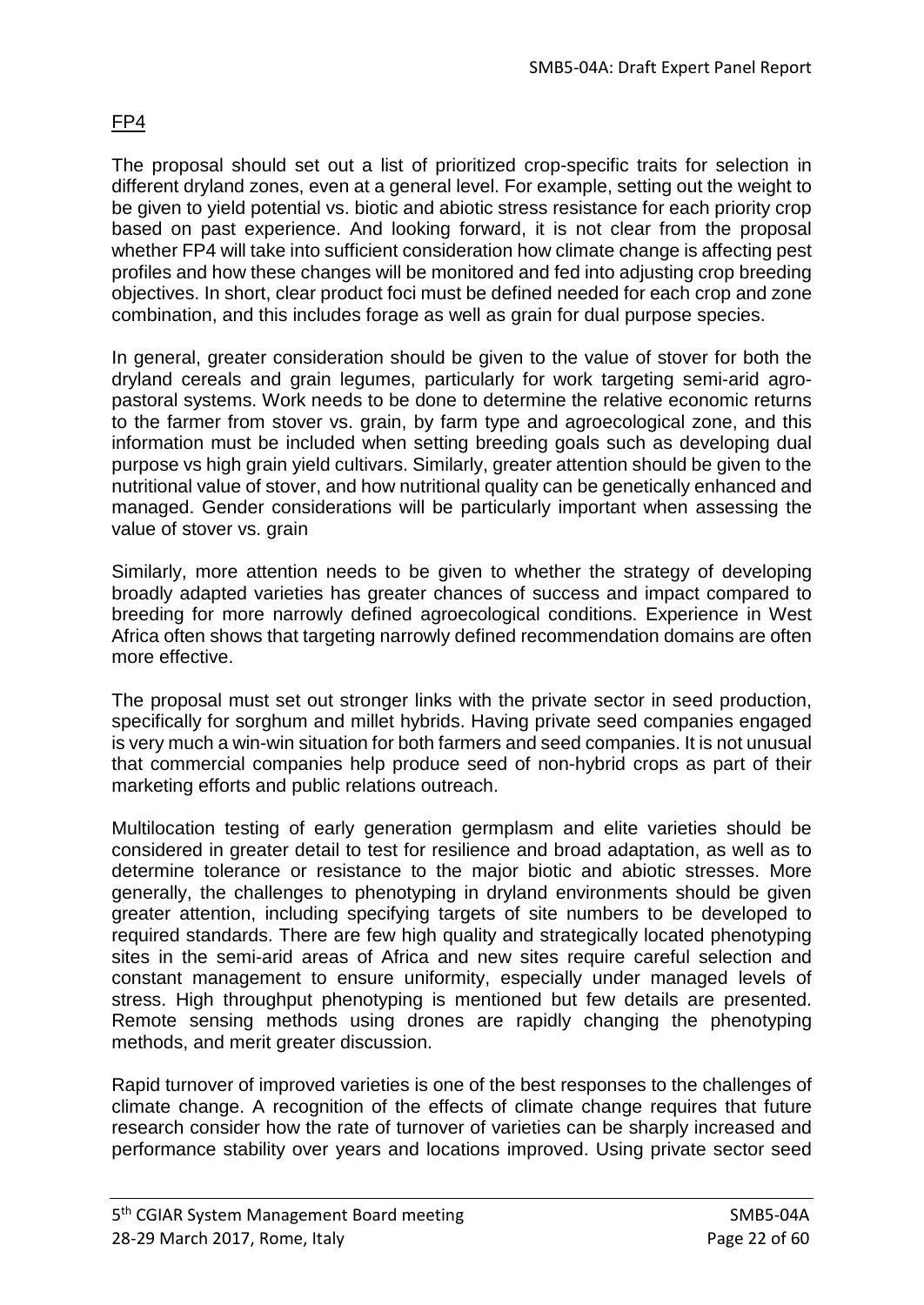producers and hybrids where possible, as well as public messaging are ways turnover can be accelerated.

Biofortification potential should be explored across all target crops, but framed to reduce or eliminate yield drag to provide incentives for farmers to grow biofortified crops, and to ensure identifiability from farm to consumer so the value-added has some chance of being captured at the farm level. This will require close cooperation with FP2. The role of soil nutrient management in influencing concentrations of nutrients in the grain should also be explored.

Although most advanced breeding programs are beginning to use genomic selection as a real-time method during varietal development, there is no indication in FP4 whether there are plans to move forward with this methodology in its main breeding programs (it is included in FP5 only).

# FP5

The panel found that FP5 was well presented and captured the most important advanced techniques appropriate for the dryland crops. Although transgenics are referred to in the proposal, it is only in a generic sense with no indication of the traits and crops for which transgenes might become a priority. The panel notes that Bt and herbicide resistant versions of some important dryland crops are already available, and work is on-going to enhance nutritional quality in sorghum. Future proposals should clarify its policy regarding transgenics, as well as for gene editing approaches.

## **4.3 Recommendations**

### **The panel recommends the following steps to improve both the content and presentation of the proposed research agenda.**

- 26.Clarify the methods that will be applied to conduct both *ex ante* and *ex post* impact analysis of work on markets, institutions and policies, as well as in mixed crop-livestock systems.
- 27.Clarify how national and regional strategic priorities will be incorporated into the priority setting activities of FP1.
- 28.Explain more precisely how innovation systems approaches and innovations platforms will be used in work to improve the enabling environment, and how more conventional markets, institutional and policy analyses will fit into and complement the innovation systems approaches in FP2.
- 29.Political economy methods should be considered to illuminate non-market forces driving decision making at policy levels in FP2.
- 30.Household-level economic analysis should be used to assess the competitiveness of new technologies against competing enterprises and their impacts on whole household incomes and on risk management strategies in FP3.
- 31.FP4 should set out a list of prioritized crop-specific traits for selection in different production environments. Product focus is needed for each crop, and this includes forage as well as grain for dual purpose species.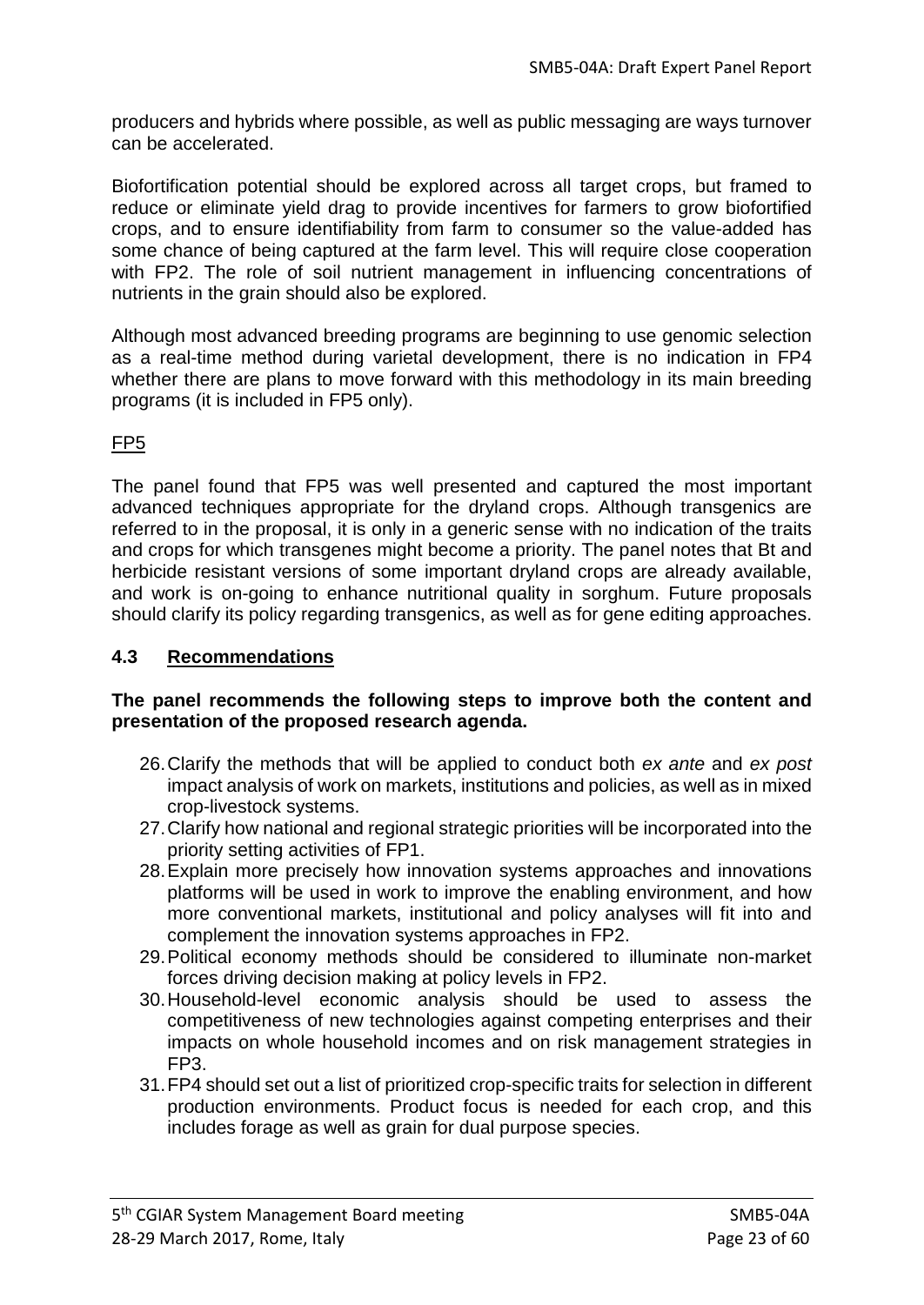- 32.FP4 should clarify how it will balance the development of broadly adapted varieties vs. breeding for more narrowly defined agroecological conditions.
- 33.The challenges to phenotyping in dryland environments should be given greater attention, including specifying trait targets and site numbers to be developed to required standards.
- 34.FP4 should set out stronger links with the private sector in seed production, specifically for sorghum and millet hybrids, and with community seed systems for non-hybrids.
- 35.Greater consideration should be given to the value of stover quantity and quality in agro-pastoral systems, and set breeding objectives accordingly.
- 36.Future work should explore the potential for biofortification across all target crops, but designed to reduce or eliminate yield drag, and to ensure identifiability from farm to consumer.
- 37.Future proposals should clarify policy regarding the development of transgenics, as well as for gene editing approaches.

## **5. Comparative advantage and partnerships**

**The panel agrees that for efficiency and impact, a program as broad and complex as that proposed for GLDC must identify and establish close working relationships with the most relevant "best in field" partners, and that roles should be assigned based on assessments of institutional comparative advantages. But the panel raises questions as to the basis for partner selection, assignment of roles and how the high number of partnerships will be managed.**

## **5.1 Partner identification**

Most of the GLDC leadership and principal partners appear to be legacies of the three Phase 1 CRPs. It is not clear the extent to which a systematic and updated landscaping has been conducted of institutions and programs working in closely related areas. Panel members suggested that consideration be given to assessing the potential of partnerships with the following: University of Queensland – DEEDl and CSIRO who are implementing BMGF funded sorghum projects in Ethiopia; CERAAS in West Africa; a number of large value chain projects being funded in USAID's Feed the Future program; several US universities working in the USAID funded Sorghum and Millet Innovation Lab; Peanut and Mycotoxin Innovation Lab; Legume Innovation Lab; Climate Resilient Cowpea Innovation Lab; the Sustainable Intensification Innovation Lab; and a wider set of private sector companies and associations in agribusiness and the finance sector, the latter including banks, venture capital and private equity firms. In the areas of monitoring, evaluation and impact assessment partnerships should be considered with Social Services Direct, Cultural Practice, TANGO and ALINE. In the gender domain, the International Center for Research on Women and AWARD could be valuable partners.

The proposal says little about partnerships with development organizations to test promising new technologies, in seed production and input provision, to accelerate and expand uptake, and to deepen demand through piloting development of new products. Key international NGOs that should be considered include CARE, CRS and World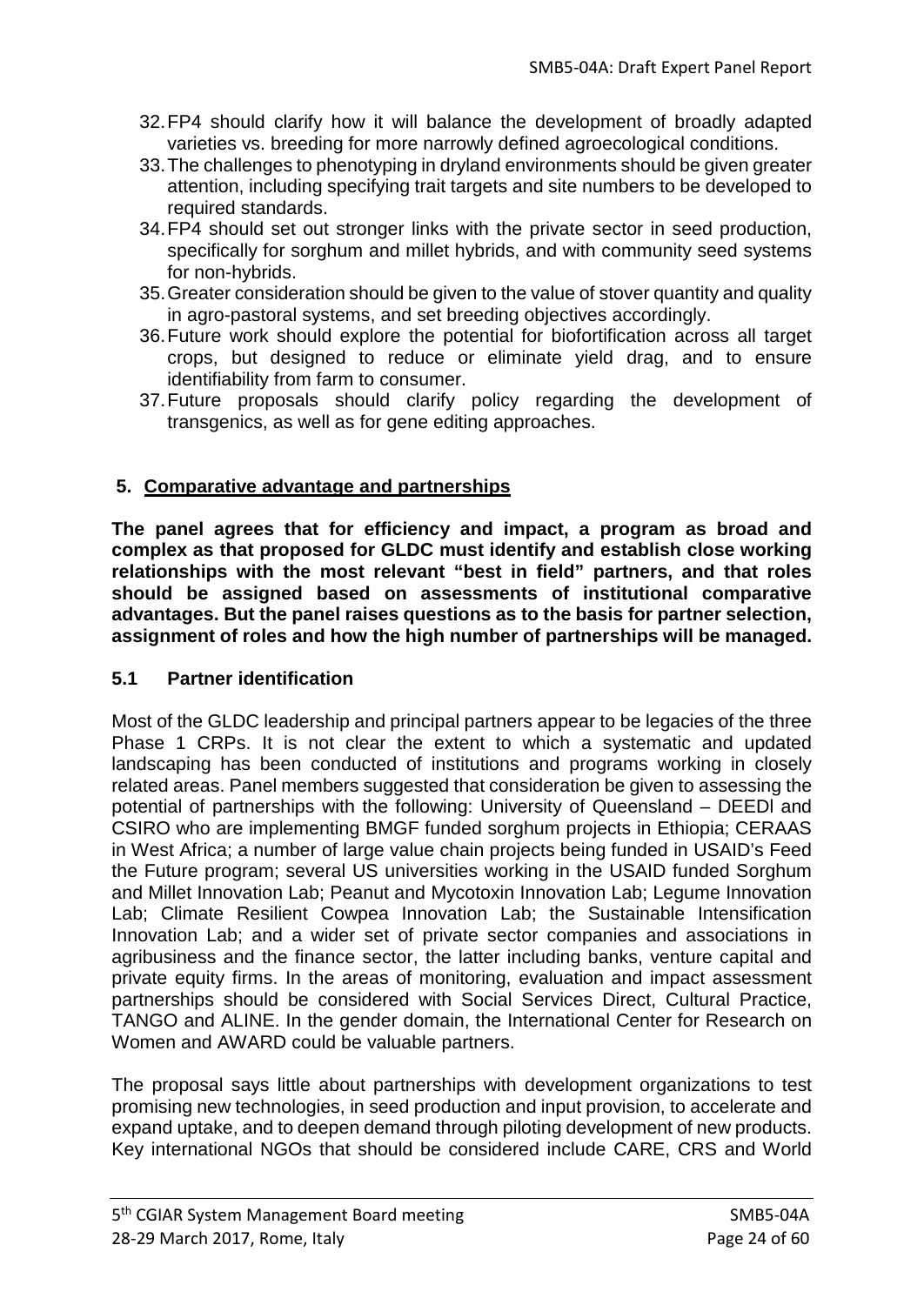Vision, all of whom have long experience working in dryland agricultural systems. But as importantly, partnerships with regional research groups such as ITA in Senegal, local NGOs, and community groups should be explored, particularly in target countries.

Although the partnership descriptions included under each FP give some information on the primary roles of each partner, there is insufficient detail on exactly what is going to be done beyond broad and fairly general descriptions such as "collaborating in capacity development" or "develop adaptive models". An additional more granular sublayer of activities is needed to clearly define what these broad activities entail and who will do what and where.

The roles of the private sector must be developed more thoroughly under the FP activities. There are very few instances where private enterprises (or bodies representing the private sector) are listed as major partners in operationalizing the CoAs. For a CRP that aspires to have a strong market and agribusiness orientation, the roles of private sector entities should be more fully set out. Possible partners might include National Seed Traders Associations and the African Seed Traders Association (AFSTA), which could help link new varieties to active seed companies. AFTSA, only mentioned once in the CRP, could play a decisive role in promoting cooperation with the broader African seed industry. Multinational seed companies can also play important roles in testing new germplasm and in providing high quality test sites. The Hybrid Parents Research Consortium (HPRC) model, established by ICRISAT in 2000, could be built upon and further expanded in the new CRP.

# **5.2 Roles assigned on the basis of comparative advantage**

A synopsis of past work done and major achievements of the CRP's principal CGIAR centers should be provided, perhaps in an annex, to more definitively establish their strengths in the areas of work under each FP and CoA. Specific questions regarding capacities for FP1 and FP2 are discussed below.

It is difficult to assess whether the roles and responsibilities of partner institutions align with their institutional strengths because their specific research tasks and responsibilities are not adequately defined. For example, the roles and locations for research activities by CIAT are not clear. The same applies to ICRAF's work on agroforestry; CIMMYT's work on maize; ILRI's work on livestock systems; and IWMI's work on water management. How do they fit into the broad program agenda and what exactly are they expected to produce within CoAs? Moreover, budget allocations to partner institutions together with FTEs for scientists from partners have not been provided, and as such it is not possible to determine whether or not they will have the resources to deliver.

# **5.3 Linkages with other CRPs**

A wide range of logical collaborations are proposed with sister CRPs in various sections of the proposal. However, the enumeration of CRP partnerships is inconsistent between sections, and even within the same section between text and tabular presentations making it difficult to get an overview of what CRPs will actually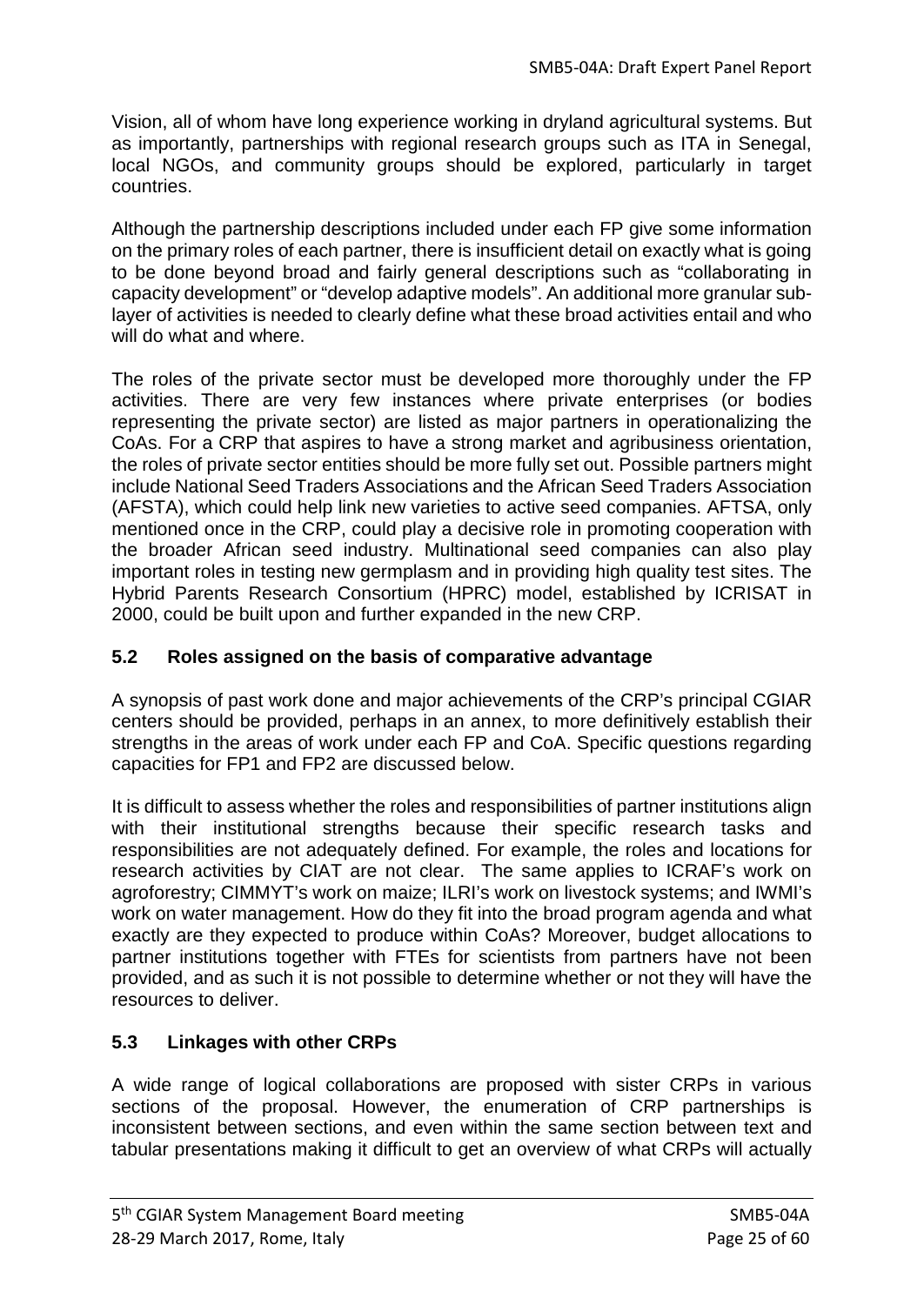emerge as key partners across individual FPs. There also appear to be important gaps. For example, in FP2, there is no mention of LIVESTOCK. Given the importance of mixed crop-livestock systems in many dryland zones, this is a major oversight with implications in each of FP2's CoAs. Similarly, significant connections to LIVESTOCK are absent in FP3.

The proposal's descriptions of CRP partnerships generally appear to be aspirational and at very early stages of discussion rather than partnerships based on agreed, concrete plans of work. It is critical that formal agreements be reached on a range of operational issues, including:

- a common and coherent overarching strategy that derives from the interests of each CRP to address common, well formulated problems
- recognition of the strengths that each CRP brings to the collaboration,
- how collaborative plans will be developed and implementation managed, including field-level decision-making structures and procedures
- resource commitments made by each CRP towards collaborative actions
- who does what, where, and when
- at what levels and by what means CRPs will report
- joint determination of how the results will be deployed.

Most CRPs linkage descriptions provide very little of this detail. Rather most list general areas of cooperation but without the level of operational details necessary to be fully credible. Among the weakest are statements of collaboration with MAIZE, RICE, WHEAT, and RTB. Somewhat stronger descriptions are set out for PIM, LIVESTOCK and FISH, but even these do not provide sufficient operational detail. ICRISAT must rapidly advance its joint planning with sister CRPs to arrive at jointly agreed strategies and operational approaches.

Finally, the number and complexity of cross CRP collaborations are high, and probably exceeds the capacity of the CRP management and governance teams to plan, implement and monitor all of them effectively. This CRP should prioritize the most important sister CRPs with which it will collaborate based on a rigorous assessment of its priority program needs. For the highest priority CRPs, strategies, implementation plans and resource commitments for collaboration should be formally developed and agreed. For these, formal management structures and procedures must be put in place and adequately funded. With lower priority CRP collaborations, less intensive plans to regularly share tools, methods, advice and results should be developed and implemented.

Timely and open exchange of information between CRP scientists and leadership is critical for success. It will be important for high level representatives of priority CRPs to participate actively in annual reporting and planning meetings, and provide updates on areas of common concern. In addition, periodic joint meetings of the most concerned CRP team managers, involving major partner representatives, including national partners, will be important. Between meetings, frequent brief updates should be prepared by the CRP leader, and concerned FP and CoA leaders summarizing progress, challenges and lessons learned should be shared asking for feedback. Critically important will be creating a culture in GLDC that rewards effective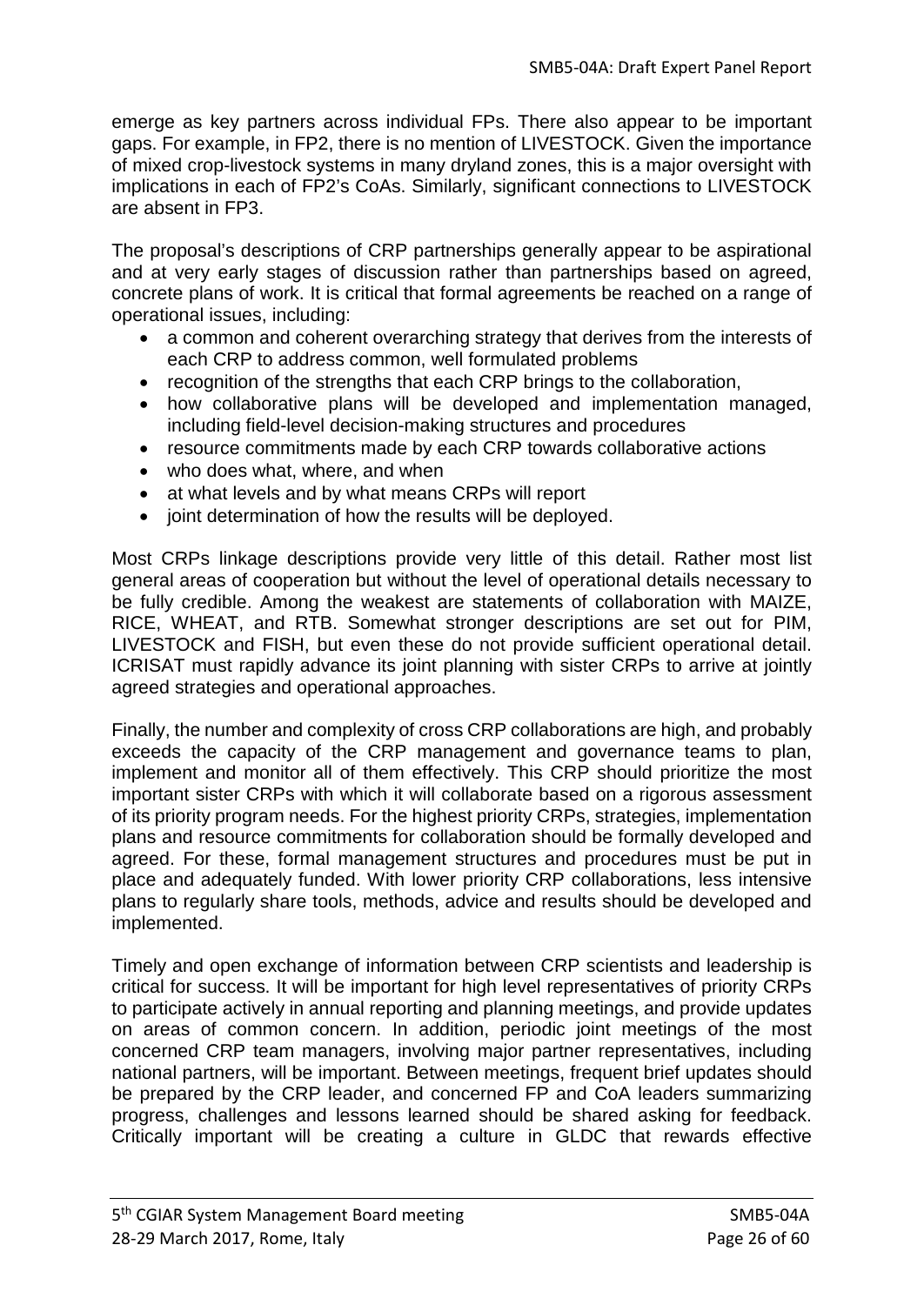collaboration. The annual performance appraisal of the GLDC director should include indicators reflecting the quality of joint planning and collaboration among sister CRPs.

## **5.4 CRP linkages to increase capacities in FP1 and FP2**

Although the staff proposed to lead FP 2 and its CoAs have excellent credentials, it is not clear that their experience is sufficiently deep in several of the key areas of work needed to improve the enabling environment: agricultural market and policy analysis, agribusiness, regulatory systems, consumer economics, finance, and trade; nor in applying innovation systems approaches. Similarly, from the information provided, it is not clear that the FP1 leadership has sufficient deep experience in foresight analysis, priority setting and impact assessment.

Although PIM is identified as a key partner in this work, the current GLDC proposal indicates that this will be focused mainly on joint development of tools and methods for value chain assessment and governance and scaling models. Such support is useful but almost certainly insufficient.

The panel believes that to strengthen these key areas of work, future proposals should develop closer and more active operational partnerships with IFPRI/PIM. GLDC's FP2 proposes work on value chains which is close to PIM's FP3, creating a natural space for collaboration. And GLDC's FP1 work on foresight and priority setting shares similar objectives to PIM's FP1, thus also creating a promising space for collaboration.

For FP2, it is suggested that GLDC leadership should immediately begin to explore with IFPRI the development of a joint research program with PIM. Because IFPRI's past work in this area does not reflect a strong focus on dryland regions or crops, GLDC economists would have to participate closely with PIM in the design of the joint work, and PIM must commit fully to giving adequate priority to the partnership. The outposting of a GLDC researcher to IFPRI/PIM should be considered to strengthen the relevance of the work and quality of the partnership.

Because FP1's work in foresight, priority setting and impact assessment must be closely linked to the technology development work in FPs 3 and 4, the panel suggests that the locus of FP1 leadership remain within the new drylands CRP. Similar to FP2, we suggest that the lead center should develop a close working collaboration with IFPRI/PIM that takes maximum advantage of IFPRI's past work on foresight and priority setting. Approaches that should be explored include developing a joint GLDC/PIM project and outposting an IFPRI staff to the new drylands CRP. IFPRI/PIM staff must also participate closely in developing the FP1 plan of work.

Finally, whatever arrangements are made to partner with IFPRI/PIM on FP1 or FP2, the panel believes that existing capacities within GLDC may need to be enhanced to make partnership with IFPRI/PIM more productive and to ensure that research results are fully internalized within the GLDC lead center. This could be done through recruitment of new staff if necessary.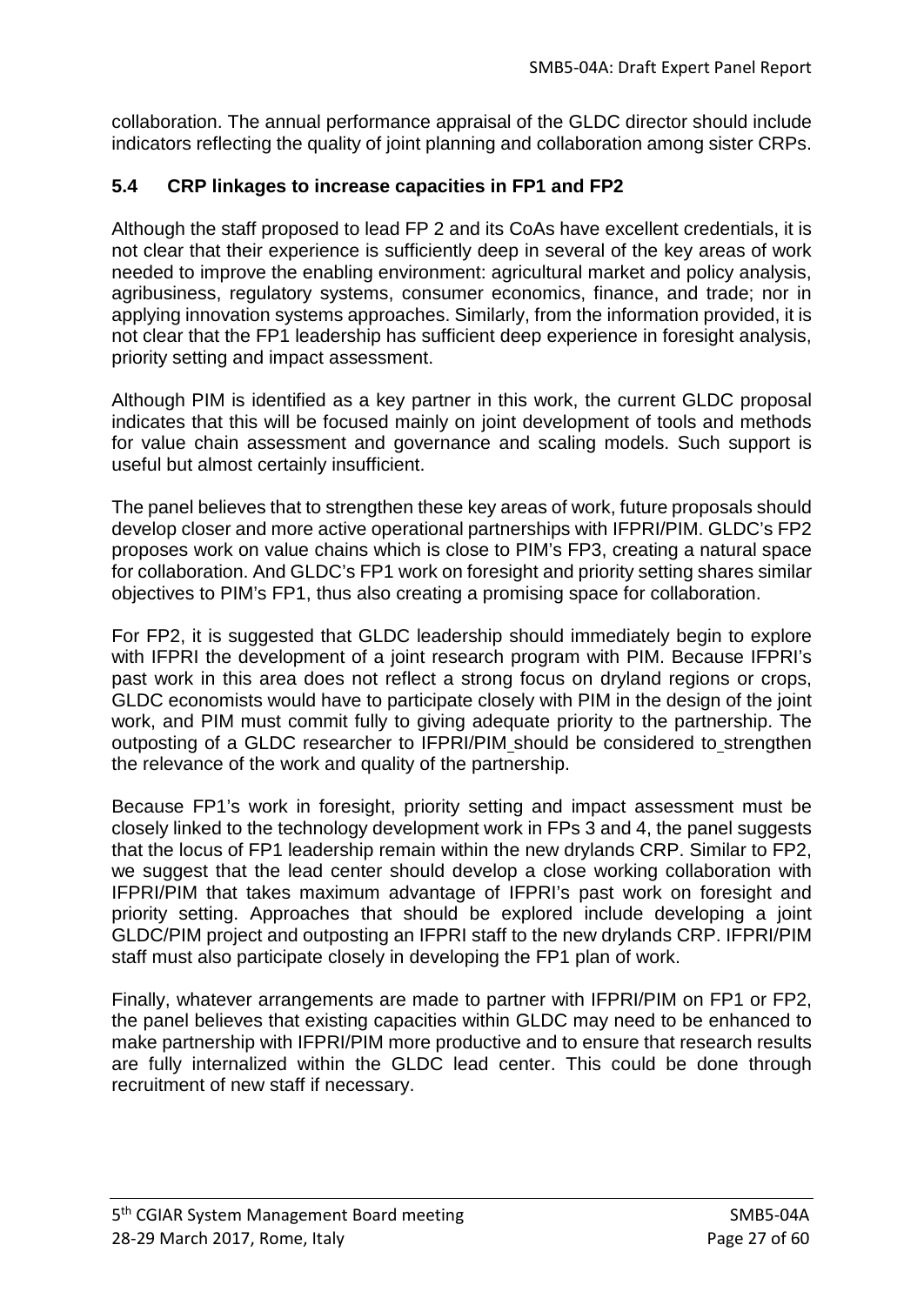## **5.5 Roles of NARS and regional organizations**

A clear statement needs to be made on the roles of NARS in the next proposal. There is little evidence that national organizations in target and spillover countries engaged in significant ways to shape the GLDC priorities and strategy, nor that they will be adequately engaged as full partners in execution.

It is recommended that the next proposal pro-actively explore engagement with strong units within selected NARS to play lead roles in conducting strategic and applied research, and not rely upon NARS only for adaptive research and transfer activities, as it now appears. In selected cases, if adequate resources are provided and their regional mission is clearly defined, the panel believes that many such activities can be conducted at equivalent levels of quality as at CGIAR centers, and more cost effectively. At the same time this would contribute concretely to developing regional research capabilities over the medium and long term, and the next generation of regional science leaders. Similarly, the CRP should pro-actively engage with the SROs, empowering them to take a lead role in ensuring the transfer of research results from priority countries to spillover countries.

## **5.6 Managing the partnerships**

Dozens of partners have been identified as critical under the broad GLDC umbrella. And it appears that many if not most of the staff from partner organizations will work from within the walls of their home institutions. This creates a complicated challenge to manage decision making, time allocation, information flows, conflicting incentive systems and ultimately accountability. It also poses an enormous challenge to creating a culture that builds a spirit of collaboration across institutions. As stated above in the context of cross-CRP collaboration, the GLDC proposal says very little about how the partnerships will be structured and formalized, and what processes will be employed to manage these challenges. At a minimum, formal agreements and structures must be in place that are transparent, efficient and effective.

## **5.7 Recommendations**

#### **The panel makes the following recommendations to strengthen the partnership arrangements needed to deliver the complex program of work.**

- 38.A systematic and updated landscaping of institutions and programs should be conducted to identify best in class partners with clear comparative advantage to execute work in well defined priority areas.
- 39.More detailed information on the roles, responsibilities and deliverables of key partners should be provided to supplement the general descriptions already contained in the current proposal.
- 40.The future proposal should consider expanding partnerships with private sector entities and with development organizations.
- 41.The CRP leadership should approach IFPRI/PIM as soon as possible to explore opportunities to collaborate closely in FP1 and FP2, and to quickly develop agreements to engage IFPRI/PIM in expanded roles as described in the text.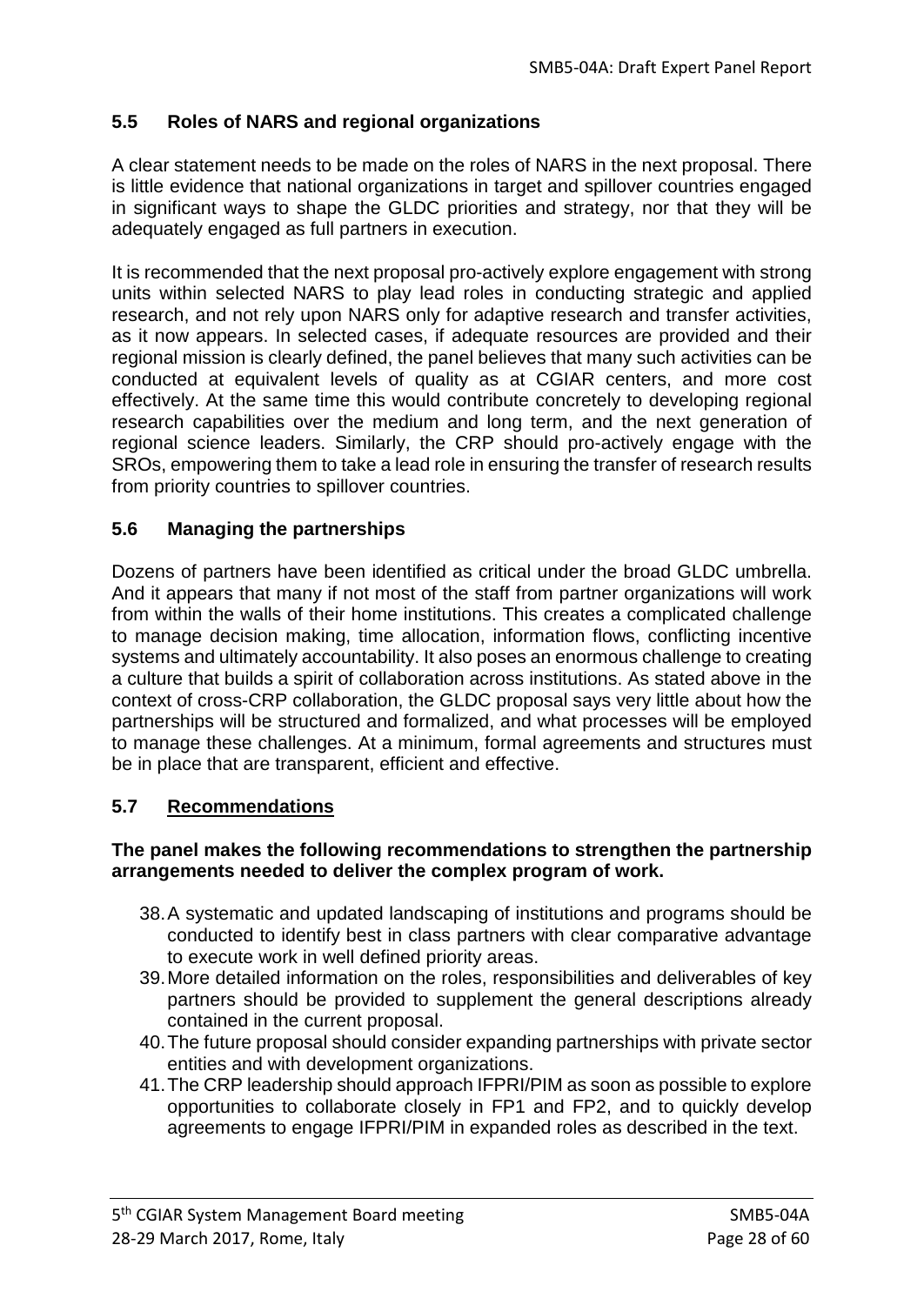- 42.The next proposal should identify and engage with strong units within selected NARS to play lead roles in conducting strategic and applied research.
- 43.The future proposal should also engage and develop collaborative agreements with the SROs, empowering them to take a lead role transferring research results from target to spillover countries.
- 44.Collaborative linkages with sister CRPs should be prioritized based on an assessment of the priority needs. For the highest priority CRPs, strategies, implementation plans and resource commitments for collaboration should be formally developed and agreed, and formal management structures and procedures put in place and adequately funded. With lower priority CRP collaborations, lighter plans to regularly share tools, methods, advice and results should be developed and implemented.

## **6. Governance and management**

**Although governance and management structures appear to follow IEA recommendations, the panel raises question on several aspects of how these functions will work in practice. These include whether the time allocation of program and cluster leaders is sufficient; need for clarity on the roles and responsibilities of management and governance entities, and their interface with center program leaders; and concerns with the roles of NARS and regional organizations.**

## **6.1 Time allocation of CRP leadership**

The original GLDC proposal sets out a complex program, involving 17 clusters of activities spread over 5 FPs (with multiple but critical FP and CoA linkages), focused on 8 priority crops, with activities in 14 target and 15 spillover countries, with dozens of partners, and pursuing synergies with several other CRPs. Success in such a complex endeavor requires close, proactive management to optimize synergies and product delivery. Facing these management challenges, the projected time commitments for FP and CoA leaders and co-leaders appear to be unrealistically low. It appears that less than 10 FTE of scientist time allocated to essential management and research functions. The panel believes that it would be prudent to revisit the management requirements, and allocate adequate leadership time to ensure efficient and effective operations.

## **6.2 Roles and responsibilities of key governance and management entities**

Greater clarity is needed regarding the authority and procedures of the Independent Steering Committee (ISC). It is not clear whether it is purely advisory, or has decisionmaking authority with regard to work plans and budgets, staffing, etc.. An advisory role would seem to be more appropriate to avoid conflict with the Lead Center Board. There needs to be formal contracts and ToRs for ISC members. The GLDC might also consider requiring independent ISC members to prepare a report annually to the DG of the lead center to promote an accountable commitment to improve the functioning of the CRP.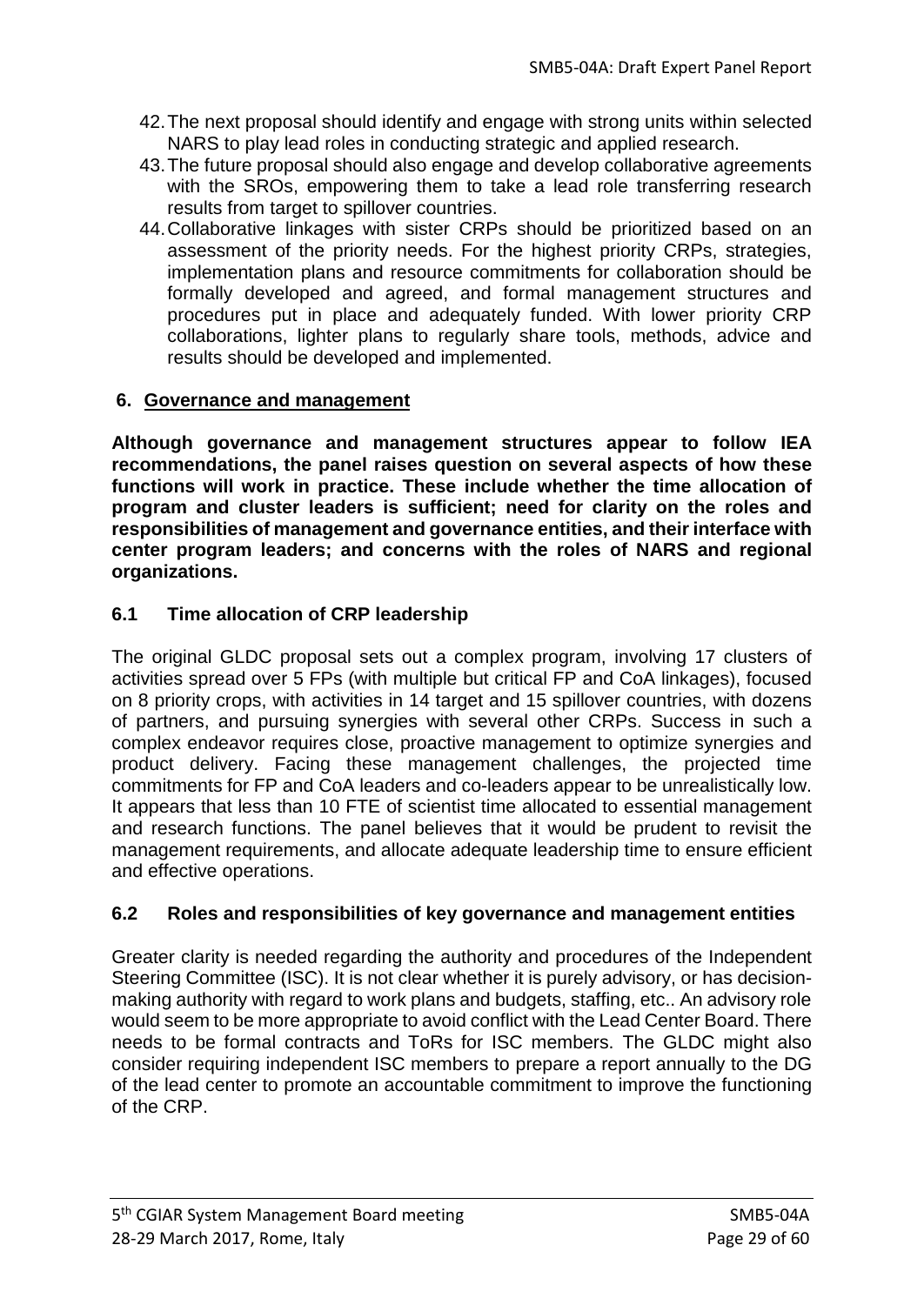Clarity is also needed regarding the composition, roles and procedures of the 9 person ISC sub-committee consisting of the 9 "independent" ISC members. Although these independent members are from non-CGIAR center organizations, it is not clear if they can be representatives of partner organizations that are receiving funding to support their participation in the CRP. If so, they would not be independent and would be exposed to potential conflict of interest. Furthermore, the sub-committee's roles and responsibilities compared to those of the ISC are not clear. Since the 9 independent members constitute a majority of the (max) 16 person ISC in any case, it is suggested that unless their roles and influence are clearly defined, and their added value demonstrated, the CRP may wish to revisit whether the sub-committee should be formed.

In the preceding phase 1 of the CRPs, the roles and responsibilities of the CRP Directors and center commodity directors were not sufficiently defined and understood with respect to decisions on budgets, staffing, program content and reporting. In some cases this led to unnecessary and costly friction. This raises the question of whether the CRP Director is to be given responsibility in these and other areas. Or is s(he) a CRP manager who liaises with center program directors, completes and submits CRP plans and reports, but has limited direct management responsibilities? It is recommended that the role of the CRP Director, decision making authority, and reporting lines (to the DG and DDG Research ICRISAT as lead center) be carefully spelled out in the proposal.

Clarity is also needed concerning the balance of authority between the CRP Director and the FP Directors regarding program level decision making. It would be preferred that greater power should reside with the GLDC Director in matters pertaining to cross-FP linkages to ensure close and effective functional collaboration between the FPs. The composition and expertise of the Research Management Unit should also be revisited. The proposal states that "all CoA leaders who are product line leaders in the CRP on Grain Legumes are also members of its Research Management Committee…the FP and CoA leaders comprise the FP4 management team that is responsible for oversight and management", but all the proposed leaders are grain legume specialists with no provision made for equivalent expertise in cereals. This imbalance should be corrected.

Finally, a minor housekeeping point. The proposal must be more consistent in the titles given to the Independent Steering (Advisory?) Committee and the Research Management Unit (Committee?).

# **6.3 Roles of NARS and regional organizations in CRP governance**

The principal mechanisms through which regional and national organizations were proposed to engage in the governance of the CRP is through the participation of FARA, ASARECA, ICAR, INRAN and EIAR on the ISC. However, without ISC's terms of reference, it is not clear what influence they would exercise on the CRP programs. It is recommended that the ISC's ToR provides these regional and national organizations with sufficient authority to ensure that CRP programs cooperate with, and are complementary to, regional and national strategies and priorities.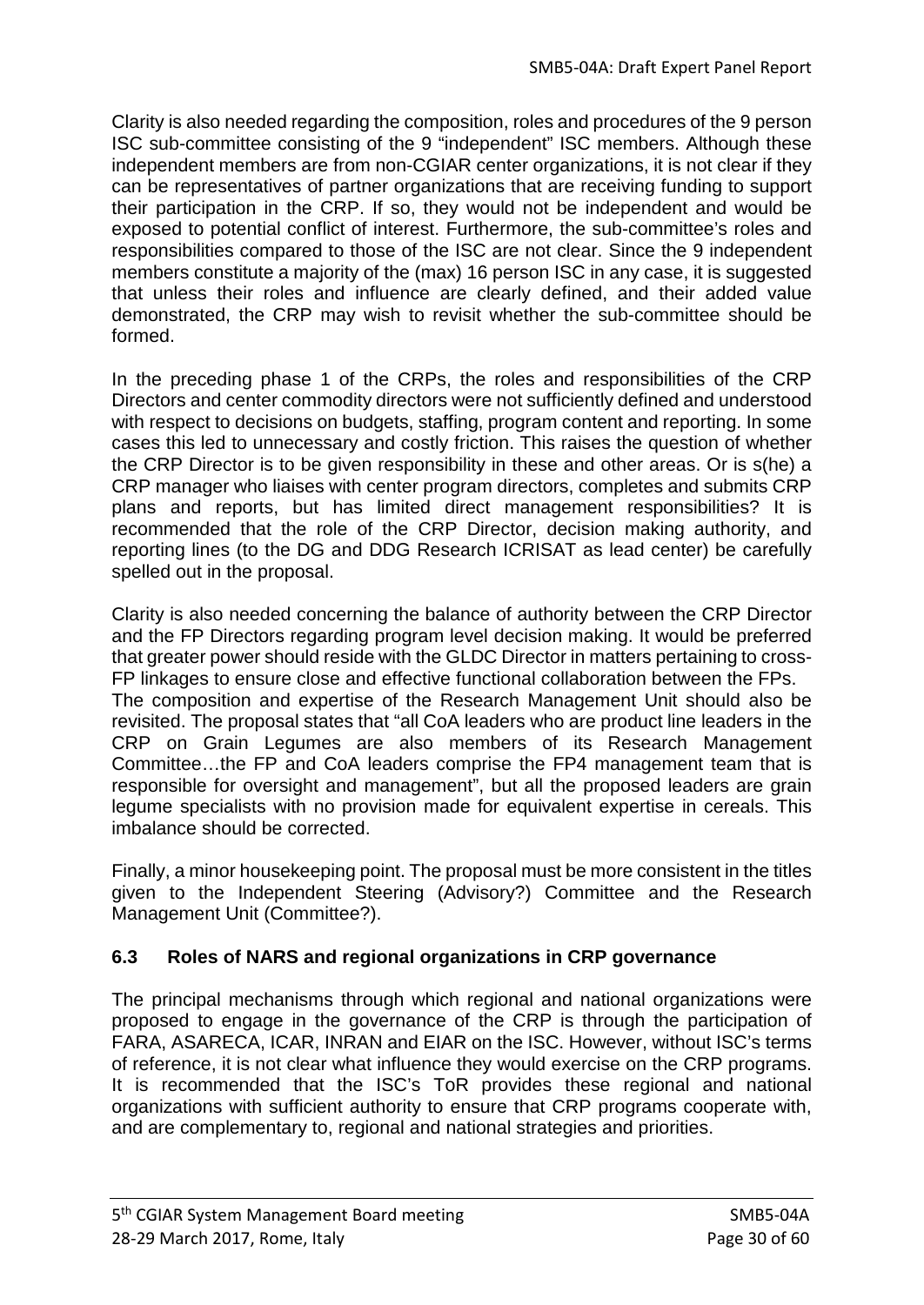The proposal calls for research efforts to be focused on target countries, with mechanisms put in place to ensure an efficient transfer of results to spillover countries. However, the proposal does not specify the roles, if any, to be played by NARS in overseeing and managing GLDC activities within their respective countries. It is recommended that appropriate planning and coordination structures are put in place within each target country that give NARS leaders on-going voice and influence in planning and oversight of all activities within their respective countries.

Finally, as stated elsewhere in this report, the proposal hasn't anticipated a role for SROs to facilitate the transfer of research results across spillover countries. Planners preparing the new CRP should open conversations with relevant SROs to develop agreements, structures and procedures through which SROs can play lead roles in the acceleration and expansion of spillover.

## **6.4 Recommendations**

### **The panel makes the following recommendations to clarify and strengthen management and governance arrangements.**

- 45.The panel strongly recommends revisiting the FTE management requirements and allocating adequate leadership time to ensure efficient and effective operations.
- 46.Greater clarity is needed on the roles and authority of the ISC, and of the ISC sub-committee of independent members.
- 47.The ISC's ToR should provide regional and national organization members with sufficient agency to ensure that GLDC's programs are in close alignment with, and fully complementary to, regional and national strategies and priorities.
- 48.The CRP Director must be vested with sufficient authority, and accountability, to direct the CRP effectively, including ensuring that linkages between FPs operate efficiently.
- 49.The composition of the FP4 management team needs to be revisited to ensure adequate cereals expertise.
- 50.It is recommended that appropriate planning and coordination structures are put in place within each target country that give NARS leaders on-going voice and influence in planning and oversight of all activities within their respective countries.

# **7. Gender and youth**

**The panel appreciates the importance given to incorporating gender and youth considerations. It also appreciates GLDC's attempt to develop an approach that cuts across all FPs and most CoAs, and its planned efforts to raise gender awareness across all scientific staff in ways that lay the base for effective mainstreaming. Finally, the effort to include gender (and to a lesser extent youth) as a key element in the monitoring and evaluation work is commendable. Our comments are intended to identify areas in which this work can be strengthened to have greater impact.**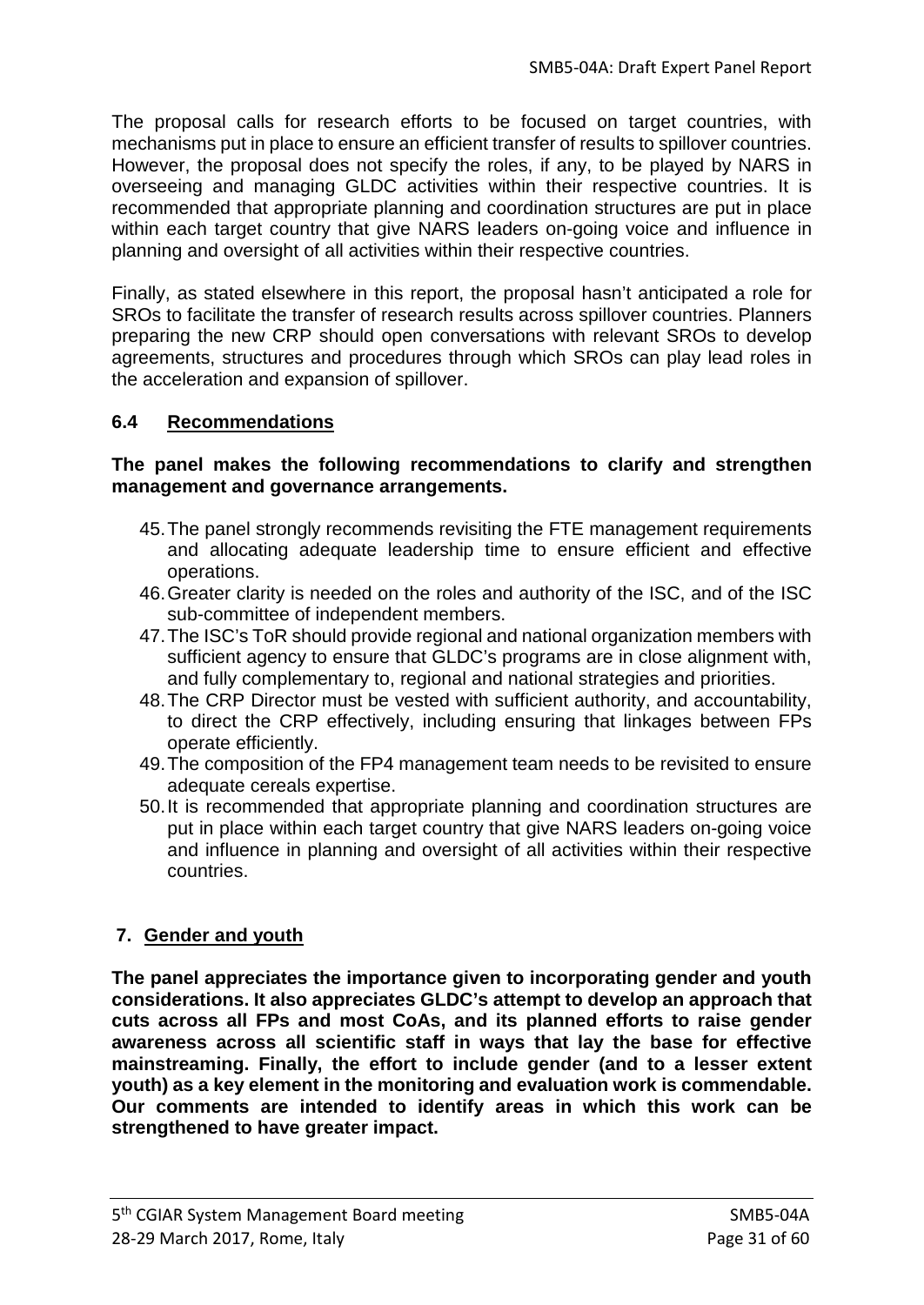## **7.1 Reframing gender and youth issues**

The conceptual frame which GLDC uses to define the problem set is incomplete. Rather than identifying gender as focused only on women's issues, it should broaden its gender focus to include both women and men, as well as youth, thereby shifting the concern to achieving equity, and seeking changes in norms and behaviors for all three groups. Specifically, it would be better to place greater emphasis on engaging men and boys, and women themselves, to empower women both economically and socially, through a focus on decision making, control over assets and income, and greater agency in economic and social institutions.

The research concepts employed in GLDC could be updated by applying current thinking on gender approaches which distinguish gender exploitive, gender accommodating and gender transformative relationships and impacts. Through this lens, for example, it is possible to see that some of the interventions proposed in the current proposal that are aimed at improving household nutrition could become exploitative, having unintended consequences of increasing women's labor burden. More positively, this lens would also help in conducting *ex ante* assessments to identify interventions that have more transformative impacts.

Similarly, the core issues facing youth are inadequately specified, as are the strategies needed to engage them more fully and productively in activities across the value chain. Greater attention is needed to identify and understand the factors that constrain their access to land and other productive inputs, education, financial and other services, markets and gainful employment in value adding activities.

## **7.2 Approaches to incorporate gender and youth considerations**

The extent to which gender issues have been incorporated into plans of work differ widely across FPs. Thus, FP4 does a reasonably thorough job of identifying the specific ways in which women's interests and preferences are considered in crop improvement programs, and how they must be involved at all stages of program design and implementation. In contrast, the treatment of gender issues in FPs 2 and 3 are more superficial, with inadequate specificity and contextualization, giving one less confidence that gender issues are understood and will be given sufficient attention. Having said that, the focus in FP3 on reducing labor drudgery for women is welcome, but hopefully a broad spectrum of possible solutions will be considered, including exploring the development of herbicide resistant crop varieties in FP4, and simple mechanization for threshing and planting.

Similarly, close attention needs to be given to monitor how labor times vary for men and women with the introduction of new technologies, both in *ex ante* and *ex post* assessments, and the gender yield gap that arises when women are assigned less favorable land, and have less access to other productive resources such as credit, inputs, information and extension services.

Given the CRP's focus on markets, institutions and policies, more critical thinking needs to be applied to defining strategies to engage men in changing social norms and behaviors in ways that empower women. For example, the risks of women being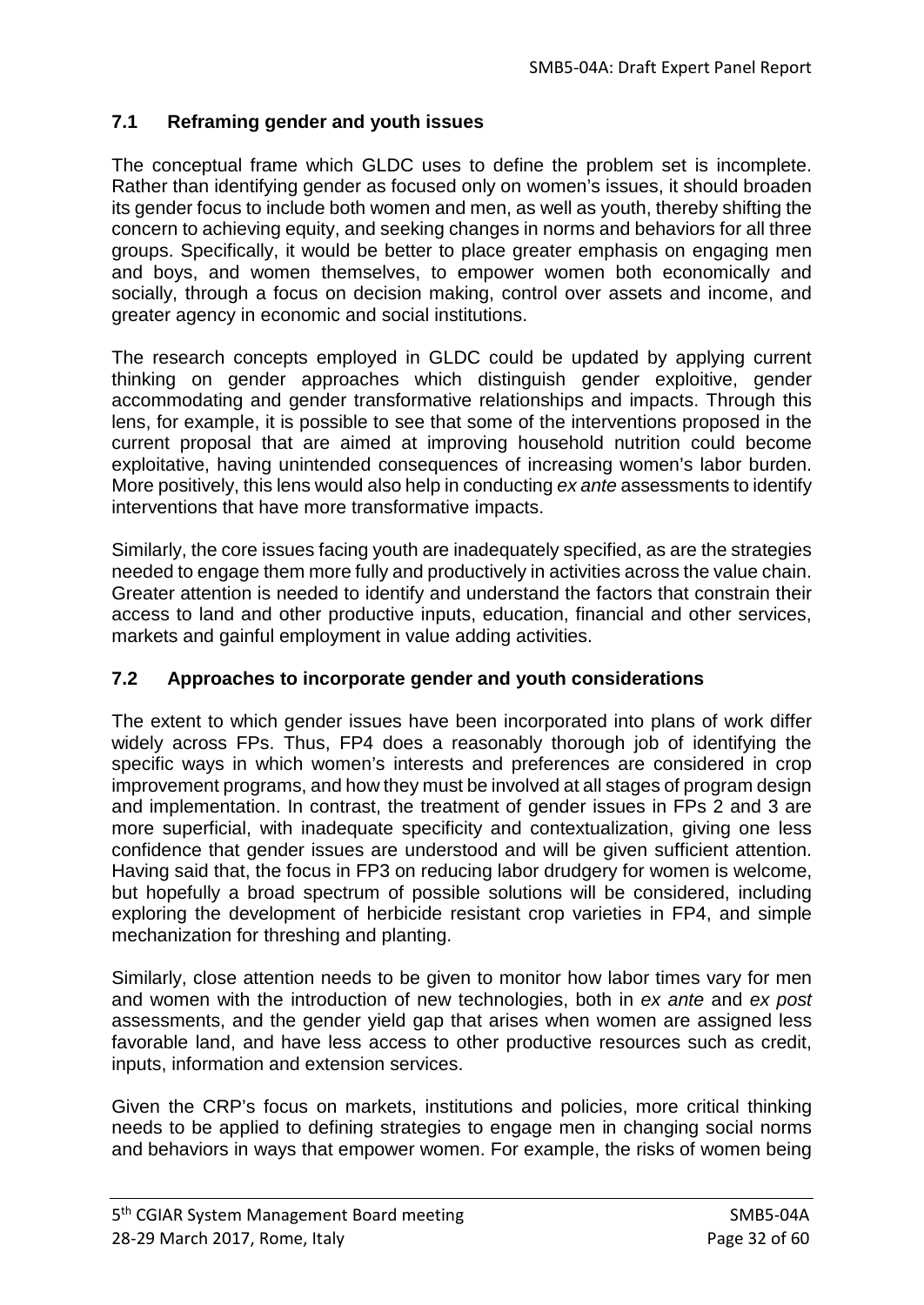displaced by men when what were formerly "women's crops" become commercially attractive – a pattern seen repeatedly in the African drylands – should be explicitly addressed.

Finally, work in this area needs to take into account how gender issues vary across different dryland contexts as defined by culture, religion and community institutions, but also across crops, tasks and points along the value chain.

## **7.3 Broadening and strengthening partnerships on gender and youth**

The next proposal would benefit greatly by the on-going inventory and analysis of past gender work to identify what approaches have worked, what haven't, why, and what are the key lessons to guide future programming. We recognize that the centers probably do not have comparative advantage in this area, and thus recommend that close partnerships should be formed as soon as possible with more experienced organizations, preferably from within the regions, who have been working in gender in agriculture. These include AWARD, ICRW, universities; and development organizations such as CARE that are well known for cutting edge work on gender equity and women's empowerment. These organizations will bring deeper knowledge and should be fully engaged in program design and implementation of gender and youth dimensions to help ensure that the most current thinking is fully and effectively applied.

We make the same point regarding GLDC plans to build awareness and capacity across its scientific staff to promote effective gender mainstreaming. Maximum use should be made of experienced regional partners in the internal capacity building effort.

## **7.4 Measuring progress on gender and youth**

The proposal fails to mention whether, and if so how, it plans to use the Women's Empowerment in Agriculture Index (WEIA) developed in part by IFPRI. This broad spectrum index should be a key part in the GLDC tool kit for use in *ex ante* impact assessment work to guide program design, and in *ex post* assessments to measure outcomes and impacts. The current focus of WEIA is to ensure that beneficiary aspirations are taken into consideration when defining and measuring outcomes. GLDC should engage in that process and/or explore the use of outcome mapping to improve the validity of its own gender outcome indicators.

## **7.5 Recommendations**

### **The panel makes the following recommendations to strengthen the incorporation of gender and youth in program activities.**

- 51.The conceptual frame within which gender and youth issues are addressed should be updated to better reflect the most current thinking.
- 52.The operationalization of gender issues in FPs 2 and 3 and should be much further developed.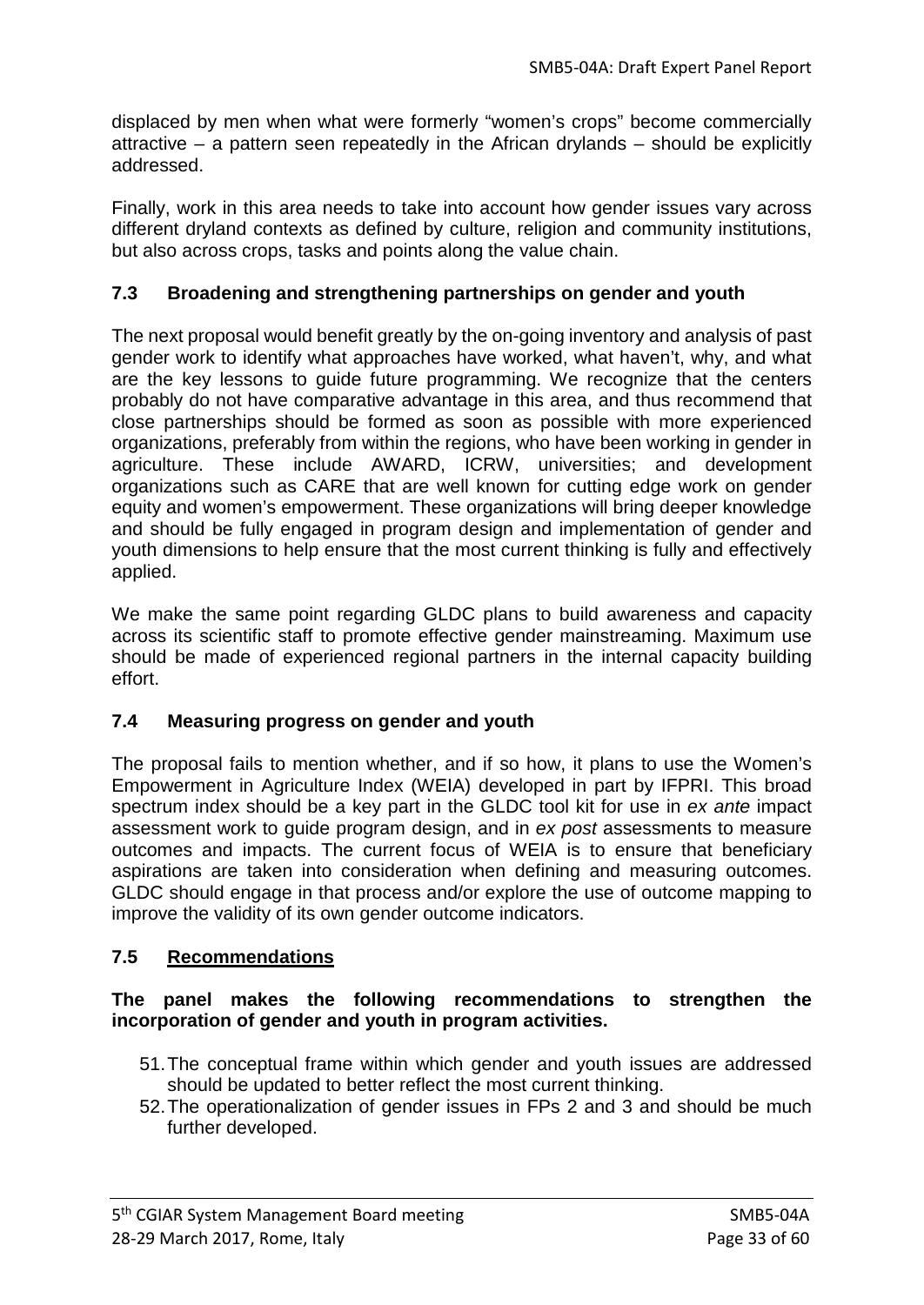- 53.The CRP should identify and partner with leading institutions working on gender and youth to refine its approaches to mainstream work in on-going research programs and to build gender capacity within the lead centers.
- 54.The Women's Empowerment in Agriculture Index (WEIA) should be considered for use by the CRP in *ex ante* impact assessment work to guide program design, and in *ex post* assessments to measure outcomes and impacts. Similarly, consideration should be given to more qualitative approaches such as outcome mapping.

## **8. Capacity development**

**The proposals for capacity development work within GLDC have a number of strengths. These include: focus on both individual and organizational capacities; collaboration with key regional organizations such as APAARI, RUFORUM and WACCI; recognizing the importance of both formal and informal, modern and traditional knowledge; inclusion of a gender focus; recognition of participatory technology development approaches; basing strategies on sound needs assessments; application of unconventional tools such as innovation platforms, incubation centers and entrepreneurship training. However, the panel raises concerns with several aspects of the program including the vision, lack of operational detail and resource commitments.**

## **8.1 Limited ambition for capacity development**

The GLDC vision statement for capacity building defines success as all partners having "in place human resources, institutions and systems" for "successfully carrying out their defined roles in the GLDC". The panel finds that this vision lacks sufficient long-term ambition. We believe it should aim higher, towards achieving a state where national and regional institutions are empowered to play strategic leadership roles in drylands development and ultimately to lead and resource autonomous research programs to the same standard as the centers. Measurable outcomes of the capacity development work during the life of the CRP should be defined against this measure.

# **8.2 Lack of operational detail**

The capacity development section in the annex states that the program of work builds on lessons learned from past failures, without describing those failures, what the lessons were, and how the current program will do better. There is general lack of clarity and specificity on a wide range of operational issues. The proposal aims to be "strategic, holistic, inclusive, results oriented, internationally competitive and sustainable", without providing operational specifics on what this means on the ground and how it will be done in practice.

For example, although there is a call for short-term and long-term training, curriculum development and internships, few details are provided. Moreover, it is questionable whether or not the centers have comparative advantage in developing curricula. Whether there will be an adequate number of scholarships for MS and PhD students to contribute significantly to the CRP program is unclear. Or whether training of trainer approaches would be used to achieve more sustained impact at scale. FP5 focuses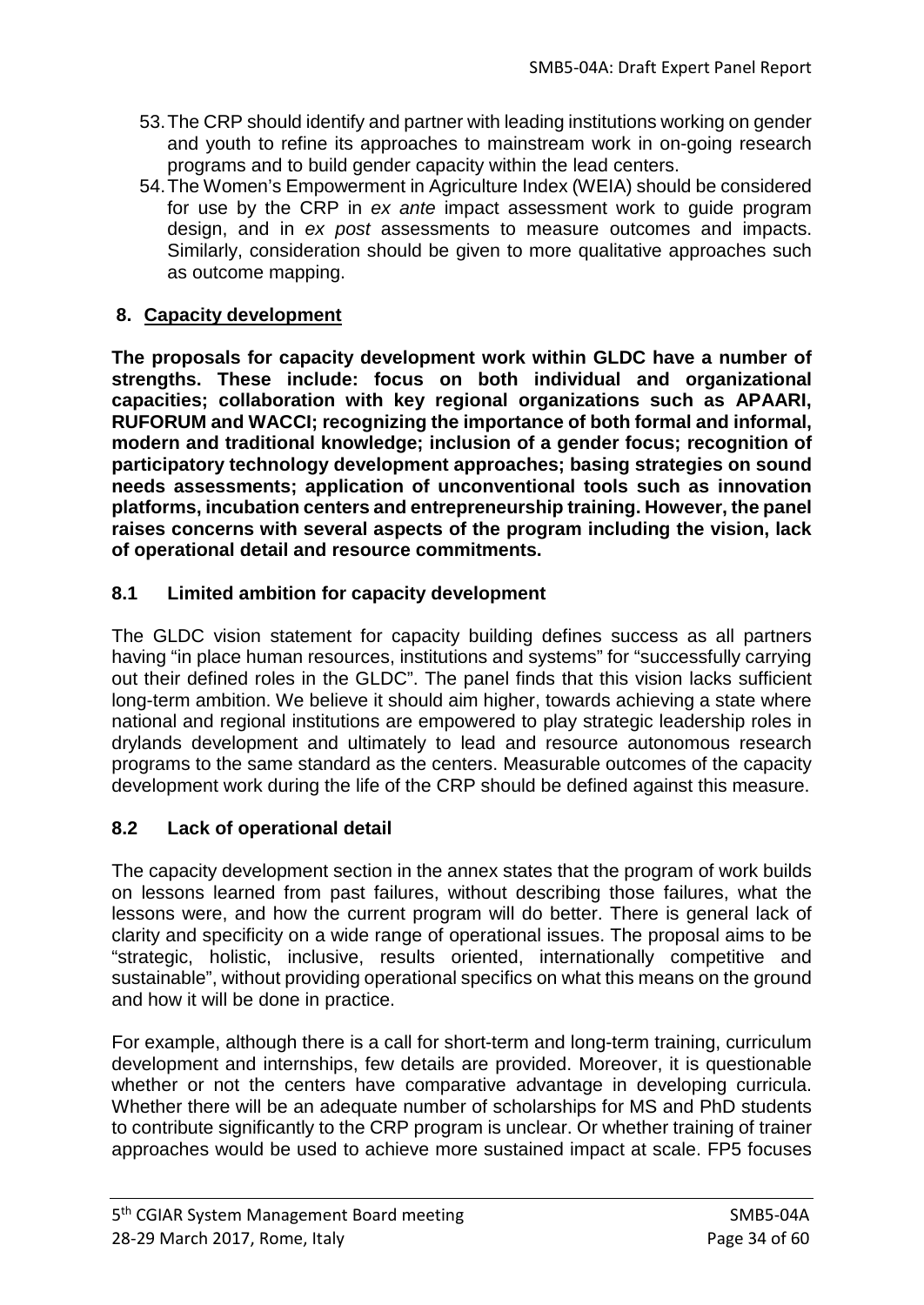on building capacities of CGIAR center labs, without explaining how this will improve capacities in national and regional programs, or whether similar work will be done in national program sites or other regional centers of excellence.

The lack of detail is particularly significant for capacity development in entrepreneurship, value addition, SME development, post-harvest handling, gender and women's empowerment and other topics that fall outside of traditional CGIAR training frameworks. New partnerships will have to be formed with entities that have both core competencies and successful experience in these areas. Training microenterprises that will deliver agro-inputs and purchase marketed surplus from farmers requires working with entirely new networks, using new skill sets and mindsets that cannot be built overnight. It is not clear how the CRP will build its own capacities to get to that point, and even less clear how they would take such work to scale.

It is also unclear how the capacity development work will be managed and governed. Although it is stated that FP2 will coordinate the work and proposes the formation of a CD Task Force (the composition of which is not described), it is also proposed to use multi-stakeholder platforms (MSP) at both operational and strategic levels. Both such structures need to be better defined and details provided on what they would do and how they would be operationalized in ways that are both practical and cost effective, and to whom and how they would be accountable. The MSPs, in particular, appear to overlap with the strategic planning functions of a Capacity Development Task Force, and duplicate some oversight functions of the Independent Advisory Committee, Research Management Committee, and the operational research teams within the Clusters of Activities.

The panel recommends that capacity development efforts must be geared to deliver on a clear future vision in which national and regional programs take increasing levels of responsibility within GLDC. Collaborative action research in which national scientists play increasingly leading roles, as appropriate, should be a main vehicle. Capacity development initiatives need to be driven by needs assessments co-led by national and regional programs to ensure that the activities, outputs and outcomes of GLDC are relevant, aligned with national priorities, and fully owned by national governments and regional organizations. This may be what is intended by the MSPs, but as presented it is not clear.

# **8.3 Resource allocations to capacity development**

Little solid information is provided on planned levels of investment in capacity development. Although there is an aspiration of allocating 10% of the GLDC budget for capacity building, it is not entirely clear how, and indeed if, this level of investment can be achieved. In various sections of the proposal it is stated that funds will be drawn from bilateral projects and an Innovation Fund which in total is funded at a level of only \$2 million. Thus, it remains unclear what level of priority the CRP actually assigns to capacity development within its broader program, at least as reflected in committed resources.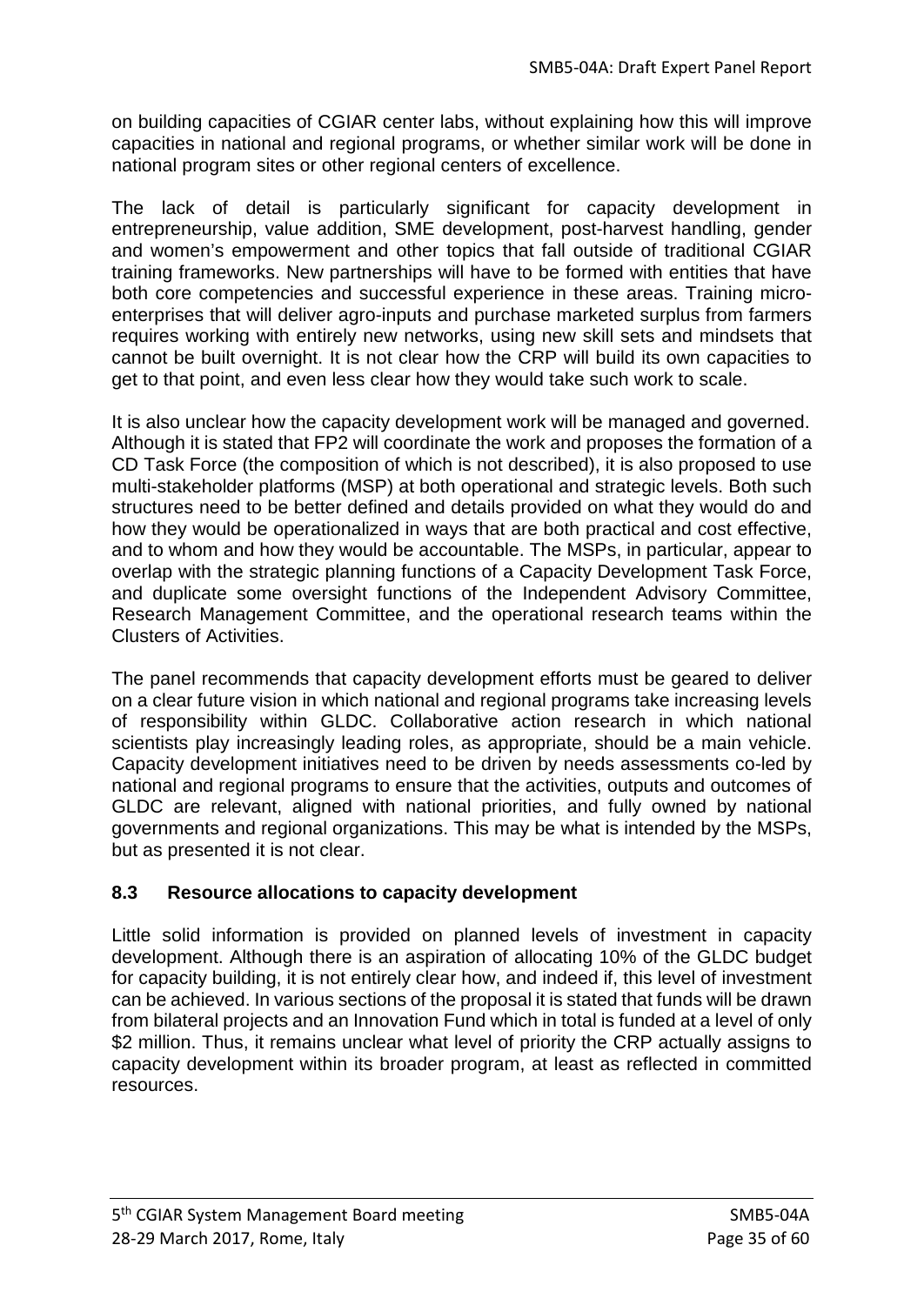## **8.4 Recommendations**

#### **The panel makes the following recommendations to strengthen capacity development activities as presented in the proposal.**

- 55.The CRP's capacity development goals should aim towards achieving a state where national and regional institutions are empowered to play strategic leadership roles in drylands development and ultimately to lead and resource autonomous research programs to the standard provided by GLDC.
- 56.Much greater operational detail should be provided on the activities and deliverables of the capacity building activities, how they are managed and governed, and whether or not they are adequately resourced.

## **9. Monitoring and evaluation**

**Panel members found MEIAL to be a complex and challenging approach for producing the information necessary to assess progress and to provide management with the timely information it needs to adjust program design and delivery. Members have concerns on the practicality of the proposed approach, and whether it can deliver value for money.**

## **9.1 Fit and feasibility of the MEIAL approach**

Views on MEIAL varied widely across panel members. One experienced panel member found that MEIAL would not be able to provide timely and sufficient information to guide management in making program adjustments on an on-going basis, and thus would not provide value for money. The member recommended that a simpler and less costly approach be used based on the time-bound milestones method used by the Bill and Melinda Gates Foundation. This would identify and track easily measured progress indicators towards a well-defined and agreed upon set of milestone deliverables.

Other panel members found that the MEIAL goals and conceptual framework are strong, with an explicit focus on real-time learning aimed at improving program design and delivery for increased efficiency and impact. An approach similar to MEIAL is believed to be needed given the complexity and geographic dispersion of GLDC activities and partners. An open access online MEIAL platform, if properly implemented by key players across the CRP, has the potential to provide a comprehensive and coherent M&E framework whose results are accessible by all key partners thus promoting broad ownership. The critical factors identified for success of the MEIAL approach are sound, including important roles of partners, the integration of participatory research results into immediate feedback loops, and especially promoting a culture that incentivizes learning and adaptation.

## **9.2 Managing risks inherent in MEIAL**

All panel members agreed that the risks of this approach, however, must be identified and carefully managed. The on-going data input requirements to maintain a current digital platform are considerable, and could unintentionally lead to a "fill in the blanks"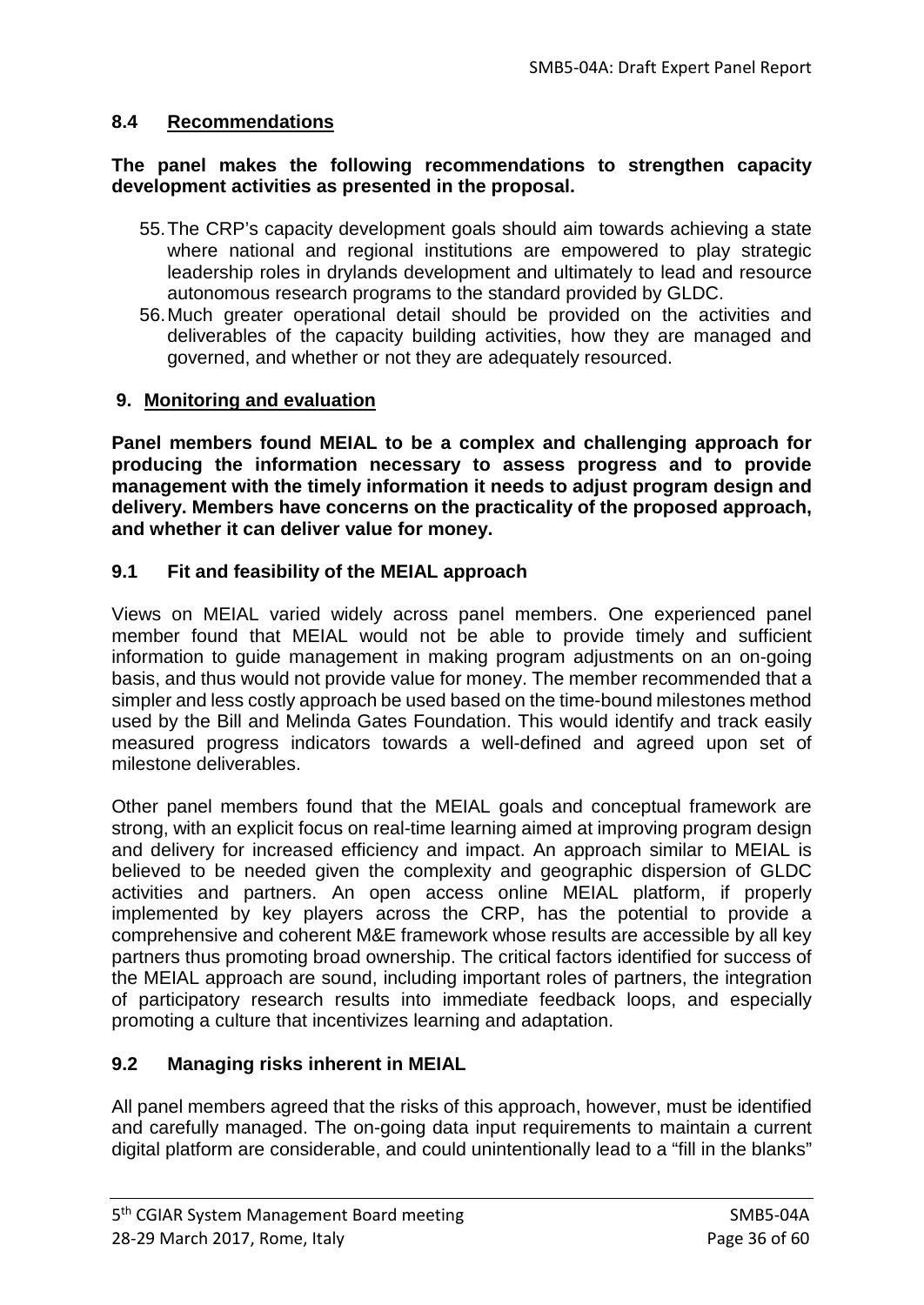and "check the box" mentality which doesn't ensure deep, real time qualitative learning. And the open nature of the system creates a risk of conflicts of interest that could lead to entering biased data. The electronic interface must be user friendly to encourage utilization, and appropriate incentives should be considered to encourage timely inputting. Sufficient resources must be allocated to processing, triangulating, analyzing and interpreting the large amount of detailed data which will be generated to avoid delays in bringing the right information to management at the right times to guide program adaptation.

Future proposals should show how these risks will be mitigated and managed. It should also provide greater certainty on the levels and sources of funding, including FTE numbers dedicated to managing MEIAL, their capacities, location, reporting lines, and other issues that could influence whether or not management actually makes use of the information. The panel also believes that it will be important to explain better how national organizations, other partners and beneficiaries will shape the outcome targets, provide input and access results, and how gender equity and empowerment outcome indicators will be included.

A bottom line requirement for success when implementing MEIAL is the culture change that is acknowledged in the proposal. An uncompromising commitment to early and honest learning from dead ends and failures must be deeply instilled within the IAC, PMC, FP and CoA leadership and a follow-on accountability structure must be developed and carefully implemented. To this end the future CRP might consider organizing frequent and frank "making sense" reflection sessions that bring together key players in the FPs and CoAs – including partners – to objectively analyze results posted in the on-line platform. The goal of these sessions would be to learn what works, what doesn't, where and why, and to recommend the necessary program adjustments.

# **9.3 Recommendations**

- 57.Ways to further simplify MEIAL need to be explored and tested, as well as ways to improve cost effectiveness and its real-time delivery of key information.
- 58.Early training of all staff on the objectives of MEIAL, how to use it and how they will benefit must be undertaken before launch and maintained during implementation.
- 59.Sufficient incentives must be established to ensure timely entering of accurate clean data.
- 60.Sufficient staff should be assigned to process and analyze data, and to assist users when necessary.
- 61.Leadership at all levels of the CRP must work to create a deep culture change and commitment to honest, real time learning across all levels of staff.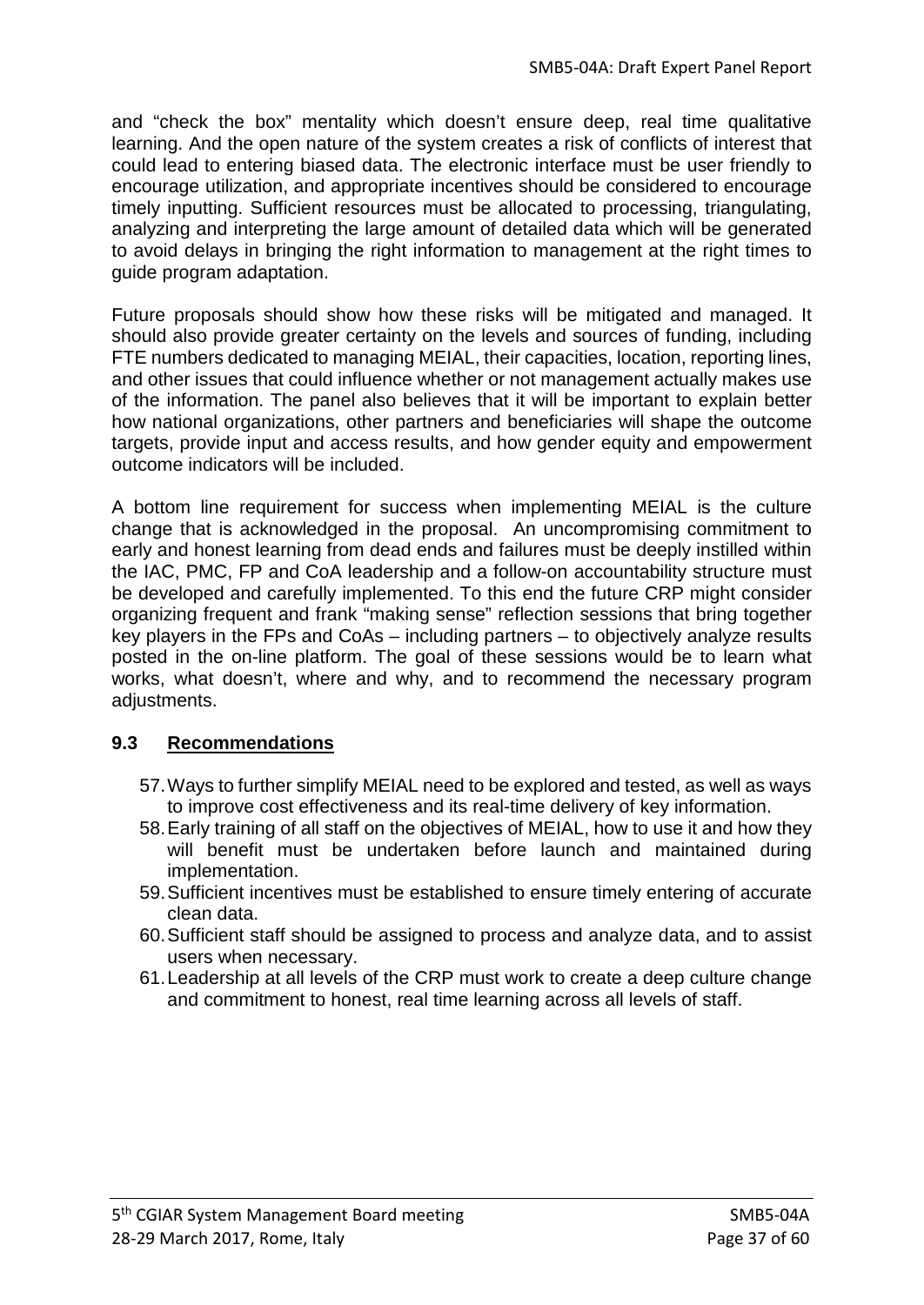# **10.The nature, scope and structure of revised proposal(s)**

## **10.1 One or more CRPs**

The panel was unanimous that future CGIAR programs in the drylands should be organized within a single CRP. Concern was initially expressed by some members as to whether it is optimal to merge the agendas of vastly different regions - South Asia and SSA in particular - into one CRP. Market, institutional, policy, research capacities, and farming systems differ in profound ways between those two regions. To ensure local relevance, focus and impact, it is essential to acknowledge and address those differences both programmatically and structurally.

The panel concluded that for FPs 2, 3 and 4, these differences would be most efficiently accommodated by organizing research activities under the CoAs to address the specific constraints and opportunities of distinct sub-regional zones. This would be less necessary for FPs 1 and 5, which can be geographically broader in scope. Such an approach, pursued within one CRP, would facilitate transfer of results and methods within zones, while achieving major efficiencies in both management and governance costs.

For reasons explained in earlier sections of this report, the panel also agreed that strong synergies at field and household levels fully justifies combining the dryland cereals and legumes into a single integrated CRP.

### **10.2 Are major structural changes necessary within the CRP?**

The panel concluded that there are compelling reasons to retain the broad outlines of the GLDC FP themes that bring together crop technology development research with research to improve markets, institutions and policies. This is a much needed and timely rethink to address the urgent needs of poor rural households for more stable and productive farming options, while at the same time providing them with opportunities to emerge from poverty and move towards greater more business orientation. Efforts to explore and develop new end uses and markets for the target crops are critically important to create more elastic demand to sustain productivity improvements. And building new agribusinesses and improving markets is essential to ensuring that poor urban consumers have access to affordable food. These elements are interdependent and should be implemented in a strategically integrated and sequenced program of work.

Having said that, considerable additional work is needed to develop a more convincing proposal that frames the CGIAR's work on the most important dryland crops and their associated agri-food systems The elements of a new proposal have been considered in some detail in earlier sections of this report. Among the most important are:

• The CRP should be reframed as an Agri-Food Systems CRP sharply focused on increasing the productivity, resilience and profitability of the most important cereals and grain legumes grown within the semi-arid and sub-humid agroecologies of SSA and South Asia. The panel concludes that this sharper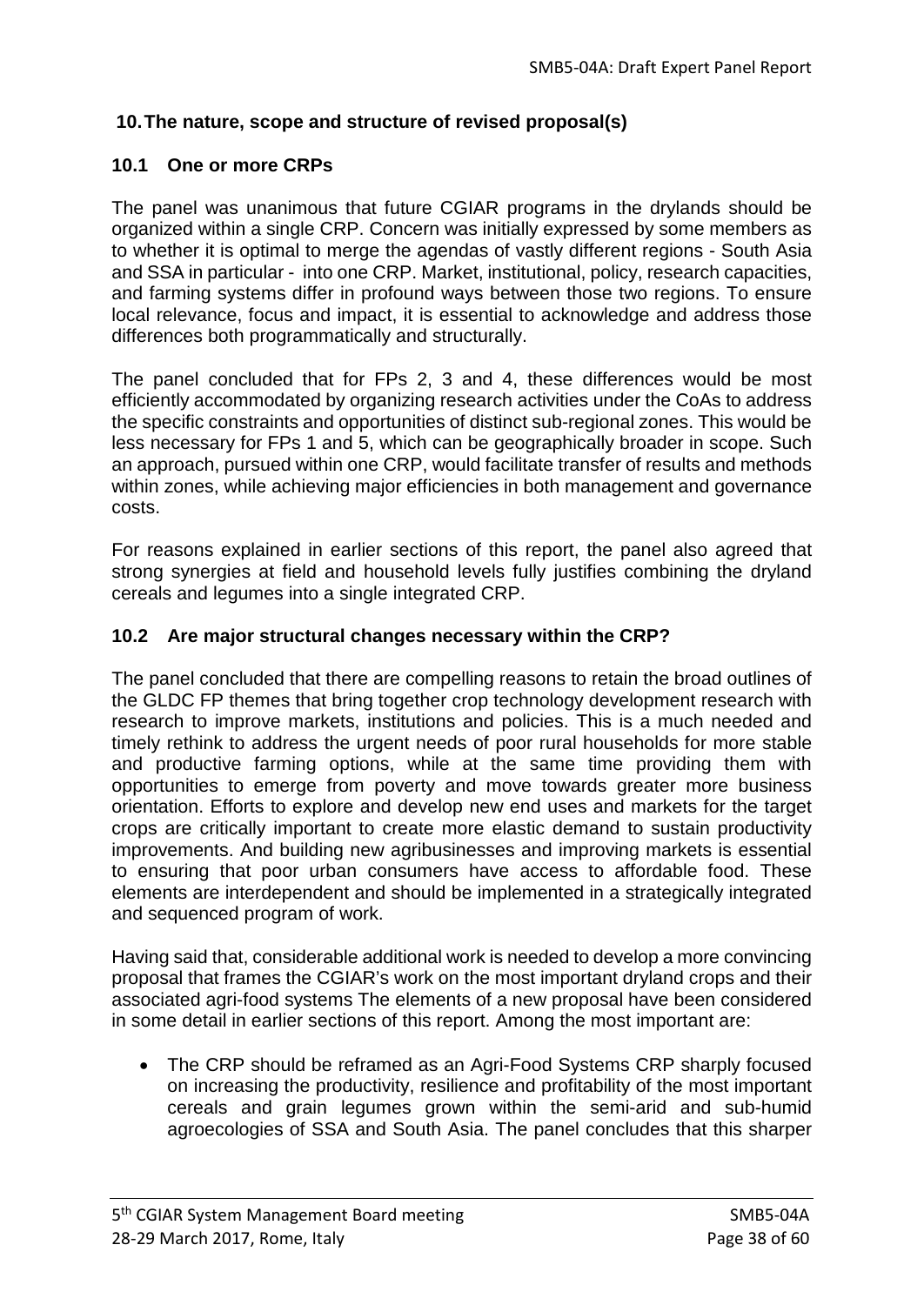and more limited geographic and crop focus will make more efficient use of investors' funds and achieve larger impact in a shorter period.

- The high diversity of agroecological and enabling environments that characterize the drylands must be better characterized, and captured in a simple but robust zonal typology. Such a typology should be used as an operational tool to structure the planning and implementation of future research.
- Country, crop and thematic priorities should be revised incorporating more results of foresight analyses and *ex ante* impact assessments, consultation with national and regional bodies and considering how crops, constraints and opportunities vary in nature and importance across distinct dryland megaenvironments.
- Work in the new CRP must be based on a much better understanding of what has been done in the past, what worked, what didn't, where and why. This requires a more comprehensive and careful diagnosis of past successes and failures to derive clear lessons at both strategic and tactical levels to frame the future research agenda.
- Linkages with other CRPs need to be more concretely formulated. Formal management and reporting structures must be established and agreed upon to facilitate efficient delivery by each partner CRP and ensure mutual accountability.
- Particular attention must be given to strengthening GLDC's capacity in the markets/institutions/policy domain, as well as in priority setting. New arrangements to ensure closer collaboration between GLDC and PIM are urgently needed.
- Because livestock is an important complementary, and in some cases competing, enterprise for farm households in the drylands, more systematic approaches need to be explored with the LIVESTOCK CRP that ensure closer and more productive joint research on crop-livestock interactions.
- Close and empowering relationships must be built with national and regional partners that provide pathways for them to play meaningful leadership roles in appropriate areas. Similarly, partnerships, based on comparative advantage, must be formed with a wider range of advanced research entities, private sector companies and associations, and development organizations.

# **10.3 Recommendations**

- 62.A single CRP should consolidate and lead CGIAR research on the cereal and grain legume crops in the semi-arid and sub-humid drylands of SSA and South Asia. To distinguish the new CRP from GLDC, as well as from its precursor CRPs, center partners should consider branding the new program Dryland Cereals and Legumes (DCL).
- 63.A new proposal for this work should be developed, solidly based on additional analyses, broader consultations and expanded partnerships.
- 64.The panel strongly recommends that adequate human and financial resources should be mobilized and allocated to the rapid preparation of a sound, forward looking CRP strategy and, if approval is granted, that the revised CRP be fully supported by the CGIAR.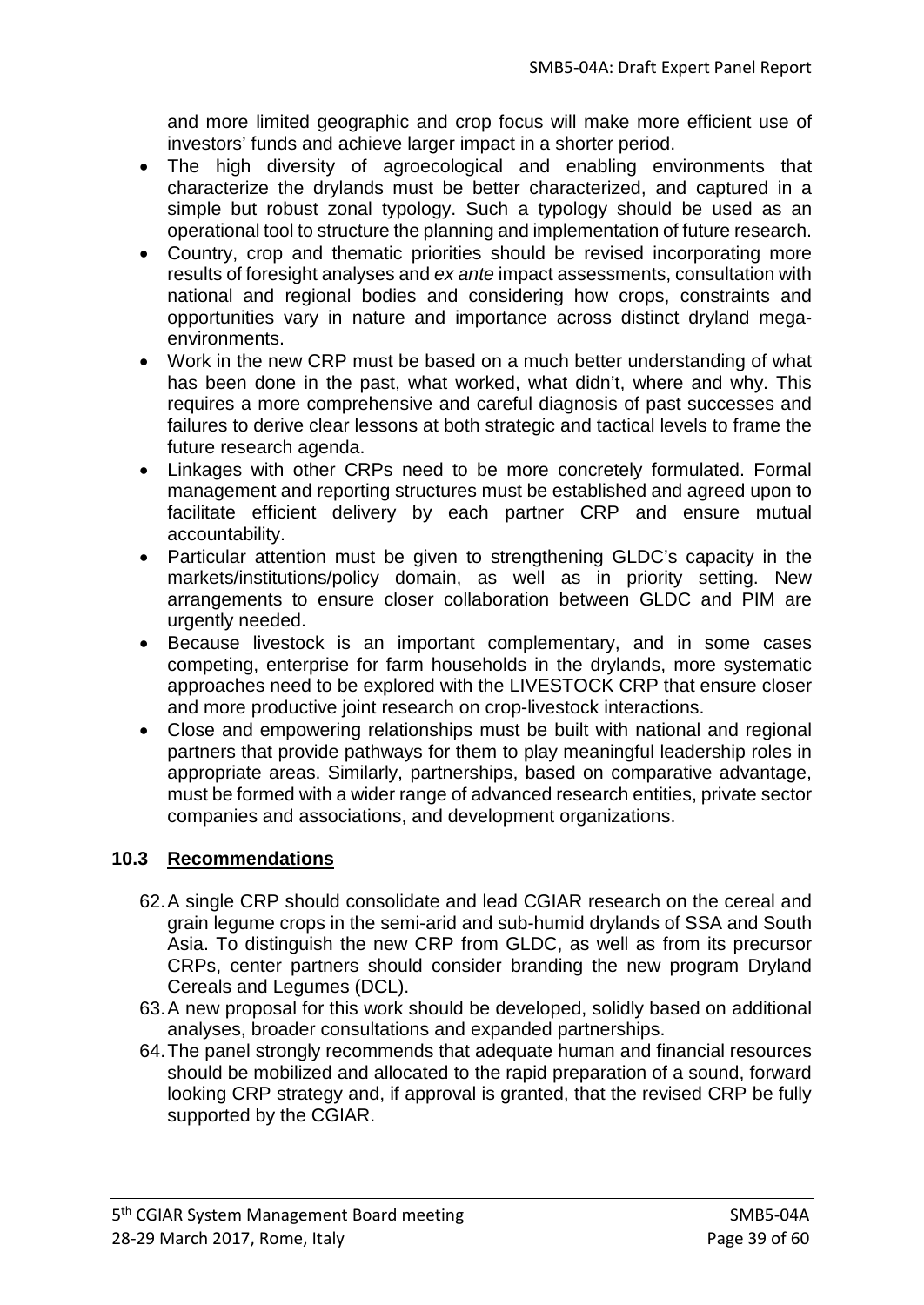## **The Way Forward**

The panel recommends that the following steps be initiated as soon as possible to move the process forward, aiming for the launch of a new CRP focused on meeting the needs of dryland populations in early 2018. In light of the considerable amount of additional preparatory analyses that must be completed, we are concerned that the time frame for the development of a new CRP proposal may be unreasonably short.

- 1. ICRISAT should immediately be requested to lead the design and implementation of a new CRP with a more focused crop and geographic scope. Given the tight time frame, a "go" decision is urgently needed.
- 2. The CGIAR, CIMMYT, ICARDA and ICRISAT should consider and decide upon the optimal CRP home for future barley research.
- 3. ICRISAT, working closely with ICARDA, IFPRI, and CCAFS, should develop an initial, forward looking typology of the major semi-arid and sub-humid zones in SSA and South Asia based on similar agroecologies and farming systems, and which face common agricultural and institutional constraints and opportunities.
- 4. Building on these partnerships and typology, ICRISAT should accelerate its priority setting analyses to develop a refined set of crop, country, and thematic priorities framed within the zonal typology.
- 5. As part of the renewed priority setting exercise, ICRISAT should engage with SROs and key national entities to determine their strategic priorities, and explore/agree ways to enhance collaboration within a new CRP.
- 6. ICRISAT should engage with sister CRPs particularly PIM, LIVESTOCK, WLE, FTA, and MAIZE – to determine areas of mutual interest and specify points of complementarity that can be incorporated into the next CRP. With PIM, efforts should be made to develop the basis of a joint program for FPs 1 and 2.
- 7. ICRISAT should lead a comprehensive, critical assessment of past research accomplishments for key geographies and crops, identifying in which research areas greater or less success have been achieved, the underlying factors that have limited success, and concrete lessons to help guide research directions and approaches going forward.
- 8. Building on these inputs, a preliminary CRP proposal should be prepared by July for review and comment by key stakeholders.
- 9. A final proposal should be presented for final System Council decision in November.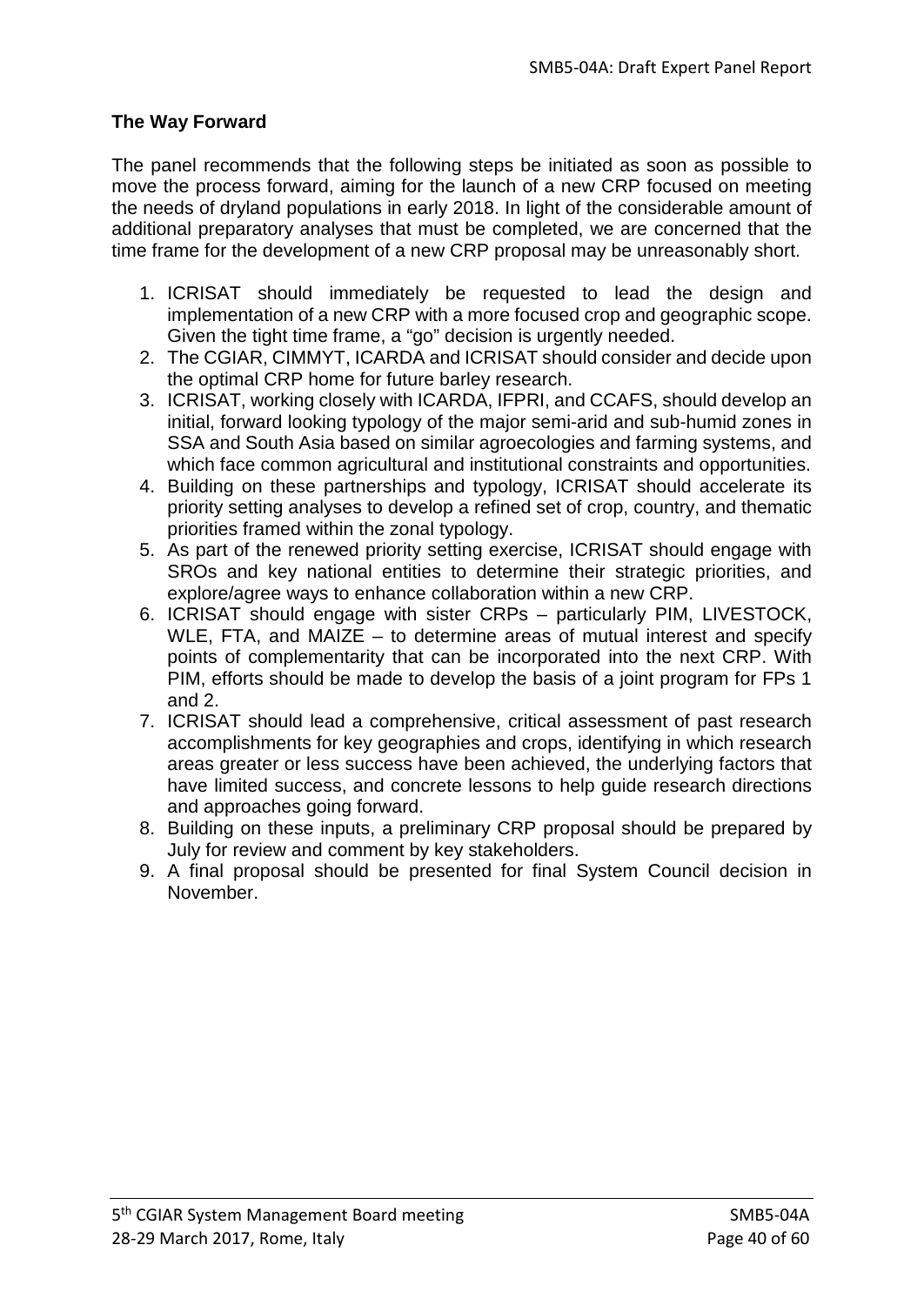*Curriculum Vitae*

#### **PETER JOSEPH MATLON**

| <b>ADDRESS</b> | PO Box 53264         |  |  |
|----------------|----------------------|--|--|
|                | Washington, DC 20009 |  |  |

**Telephone** (917) 330-6522 **email** matlonpj@aol.com

#### **PROFESSIONAL EXPERIENCE**

**Since November, 2007: Retired from Rockefeller Foundation, Self-Employed.** Adjunct International Professor of Applied Economics and Management. Cornell University. Member of the External Advisory Board of the Sorghum and Millet Innovation Lab, Kansas State University (2013 present). Chair of the Board of Trustees for The Africa Rice Center, Cotonou, Benin (2011-2016). Member of the Board of Trustees of the African Agricultural Technology Foundation (2010-2011). Member of the Advisory Board, Cornell International Institute for Food, Agriculture and Development (2009-2016). Chair of the Steering Committee (2008-2010) and Senior Advisor for AWARD (African Women in Agricultural Research and Development) (2010-2016). Board Chair of the Global Fund for AWARD (2009-present). Consultant for the Bill and Melinda Gates Foundation. Consultant for the African Economic Research Consortium. Member of the CGIAR Working Group on Structure and Governance (2007-2009).

**September 2006 to November, 2007: Managing Director, Africa. The Rockefeller Foundation, Nairobi.** Directed operational support and guided all Rockefeller Foundation strategic planning and programming in Africa. Contributed to the development of a new global strategic plan for The Rockefeller Foundation.

**September 2006 to November 2007: Interim President, Programs for a Green Revolution in Africa, Nairobi.** Coordinated program planning, recruitment and establishment of financial, administrative and logistical systems for the Alliance for a Green Revolution in Africa (AGRA). AGRA was established as an autonomous charitable organization with the purpose of strengthening African agriculture and reducing poverty and food insecurity. The Rockefeller and the Bill and Melinda Gates foundations provided initial funding of \$150 m.

**January 2004 to September 2006: Director, Africa Regional Program, The Rockefeller Foundation, Nairobi.** Oversaw Foundation grant making in health, food security, education, and information systems throughout Africa. Supervises the work of five Foundation program officers and 16 support staff.

**August 2001 to December 2003: Deputy Director for Food Security, The Rockefeller Foundation, New York.** Supported Foundation philanthropic activities through grant making in science and technology, market development, policies and capacity building. Management responsibilities include developing an integrated African strategy for Rockefeller's food security program and overseeing the activities of three Food Security Program Officers based in Africa. Team leader of The Rockefeller Foundation's cross-thematic Intellectual Property Policy Team.

January to August 2001: Group Leader a.i., Environmentally Sustainable Development Group, Bureau for Development Policy, United Nations Development Programme (UNDP), New York. **Managed professional and support staff of the ESDG. Led the formulation of UNDP corporate strategies for environmental and natural resource management, and preparation of a thematic trust fund proposal to mobilize resources in support of**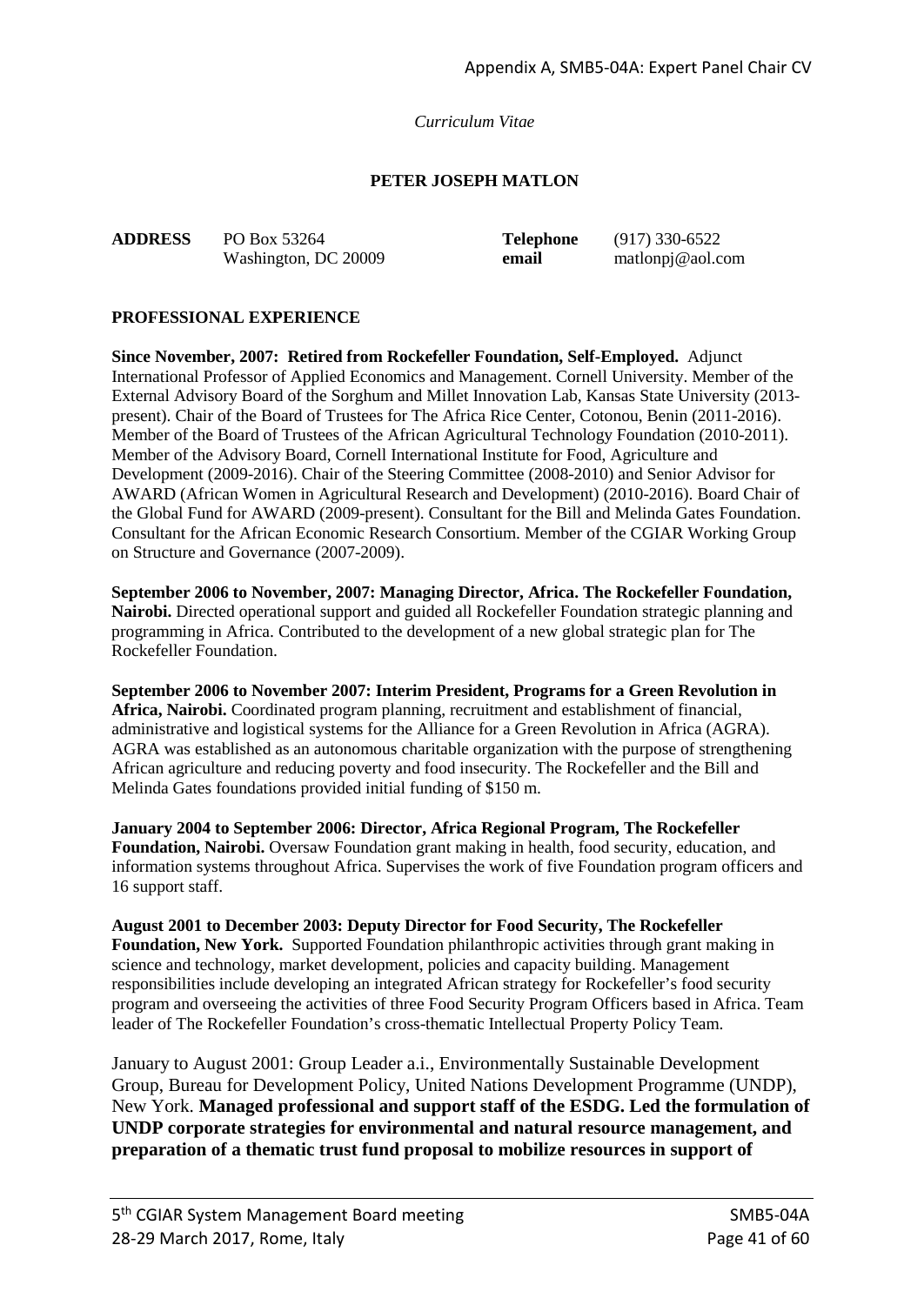**programming in these areas. Spokesperson for UNDP in global environmental meetings and conferences. Member of Bureau for Development Policy Results Management Team that is charged with developing Bureau policies and operational procedures. Identified, negotiated and managed resource mobilization and strategic partnerships in environment and natural resources management on behalf of UNDP. Served as the UNDP Co-Sponsor to the CGIAR.**

June 1997 to December 2000: Chief, Global Programme for Food Security and Agriculture, Sustainable Energy and Environment Division, UNDP, New York. **Provided strategic guidance and technical assistance to the formulation of UNDP food security and agriculture programs, and managed a portfolio of global projects. Principal author of the UNDP Global Cooperation Framework that sets out the strategy for UNDP global programming across all development themes for the period 2001-2003. Supported Country Office programs. Served as the Executive Secretary of the Impact Assessment and Evaluation Group for the CGIAR. Also served as the UNDP Co-Sponsor of the CGIAR during 2000.**

**September 1988 to April 1997: Director of Research, West Africa Rice Development Association (WARDA), Bouake, Cote d'Ivoire.** Joined WARDA at the beginning of a transition period during which fundamental reforms were introduced into the Association's mission, structure and operations. Helped draft the WARDA Strategic Plan (1990-2000); prepared First Medium-Term Plan (1990- 1994); coordinated formulation of Second Medium-Term Plan (1994-1998); prepared and successfully negotiated funding proposals to mobilize resources from bilateral and multilateral donors; directed global recruitment of new scientific staff; participated in developing institutional policies for operations, administrative, contributed to the design of research office and laboratories in new Main Research Center (MRC); led the development of a long-term land use plan; coordinated the selection and purchasing of laboratory and farm equipment; conceptualized and directed innovative mechanisms for collaboration with national agricultural research systems in West and Central Africa; negotiated collaborative agreements with advanced research centers; directed and supervised the work of 25 PhD level research scientists located in four countries; drafted and/or coordinated the preparation of funding proposals and periodic reports for submission to donors; directed annual review of research programs; directed and edited the annual research report; negotiated and monitored all collaborative initiatives with national research institutes and advanced centers; represented WARDA in regional and international meetings.

**September 1979-September 1986: Principal Economist and West African Economics Program Leader, ICRISAT, Ouagadougou, Burkina Faso, and September 1986-September 1988: Principal Economist, ICRISAT Center, Hyderabad, India.** Served as economist on a multidisciplinary team of scientists for which the goal was to develop improved sorghum and millet production technologies for the West African semi-arid tropics. Conducted field research and analyses aimed at: identifying farm-level constraints; analyzing farmers' objectives and resources; and defining technologies types that would fit into and perform well within resource-poor farming systems. To these ends, conducted panel survey of 150 farm households in three agroclimatic zones during five years (1981-1985). Also designed and conducted on-farm tests of sorghum and millet varieties, fertility management practices, intercropping systems, new tillage equipment and water harvesting/erosion control systems. Directed thesis research of four PhD students.

**April 1977-August 1979: Assistant Professor, Department of Agricultural Economics, Michigan State University, East Lansing, Michigan.** Taught two graduate level courses (Agricultural Project Analysis and Research Methods). Directed thesis research of four PhD and seven MSc students. Served as principal investigator for a USAID funded research project on technical change and income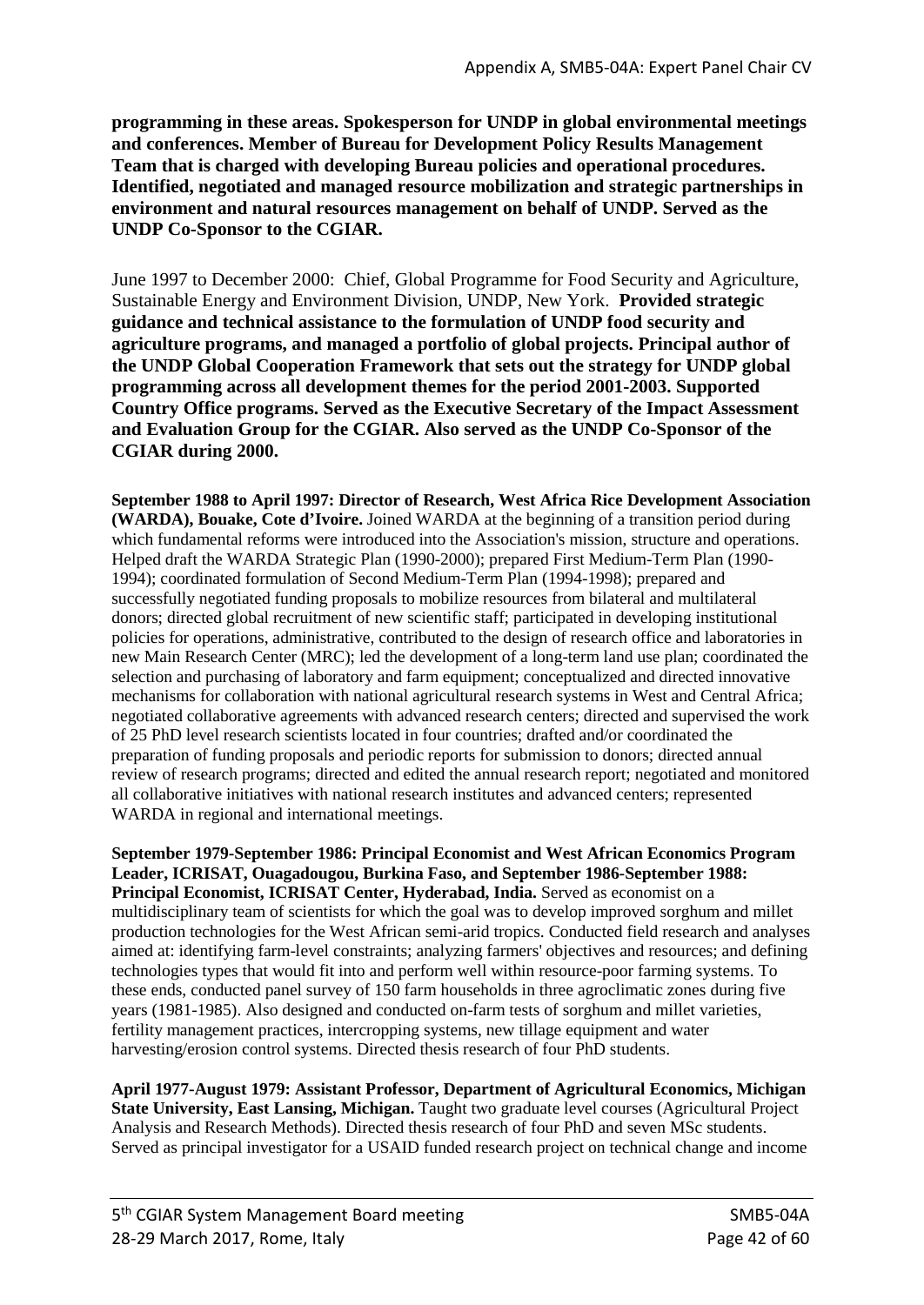distribution in Nigeria and Sierra Leone. Provided technical support (survey design and analysis) to integrated agricultural research project in Burkina Faso. Member of Faculty Executive Committee for the African Studies Center of Michigan State University. Published research results as journal articles, book chapters and in institutional publications.

#### **EDUCATION**

| 1971-77 | Cornell University                                                                           | <b>Agricultural Economics PhD</b> |             |
|---------|----------------------------------------------------------------------------------------------|-----------------------------------|-------------|
| 1967-71 | Woodrow Wilson School,<br>Princeton University                                               | Development Economics             | <b>MPA</b>  |
| 1963-67 | School of Foreign<br>Service,<br>Georgetown University<br>Magna cum laude,<br>Phi Beta Kappa | <b>International Affairs</b>      | <b>BSFS</b> |

#### **LANGUAGE PROFICIENCY**

Speak and read French fluently.

#### **OTHER PROFESSIONAL ACTIVITIES**

#### *Journal Related*

Member of the Advisory Committee of the journal *Agricultural Economics,* since 2006. Member of the Editorial Board of the journal *Nutrient Cycling in Agroecosystems*, since 1993. Member of the *Conseil scientifique* of the journal *Agriculture et développement*, since 1993.

#### *Referee for:*

*American Journal of Agricultural Economics Food Policy Journal of Developing Areas Nutrient Cycling in Agroecosystems Review of Agricultural Economics World Development*

#### *Board Membership*

Member of the External Advisory Board of the Sorghum and Millet Innovation Lab of Kansas State University since 2013.

Member of the Advisory Board of the Cornell International Institute for Food, Agriculture and Develo0pment, 2010-2016.

Chair of the Board of Trustees for The Africa Rice Center, Cotonou, Benin, 2011-2016. Member of the Board since 2010.

Chair of the Board of Trustees for the Global Fund for African Women in Agricultural Research and Development (AWARD), 2009 to present.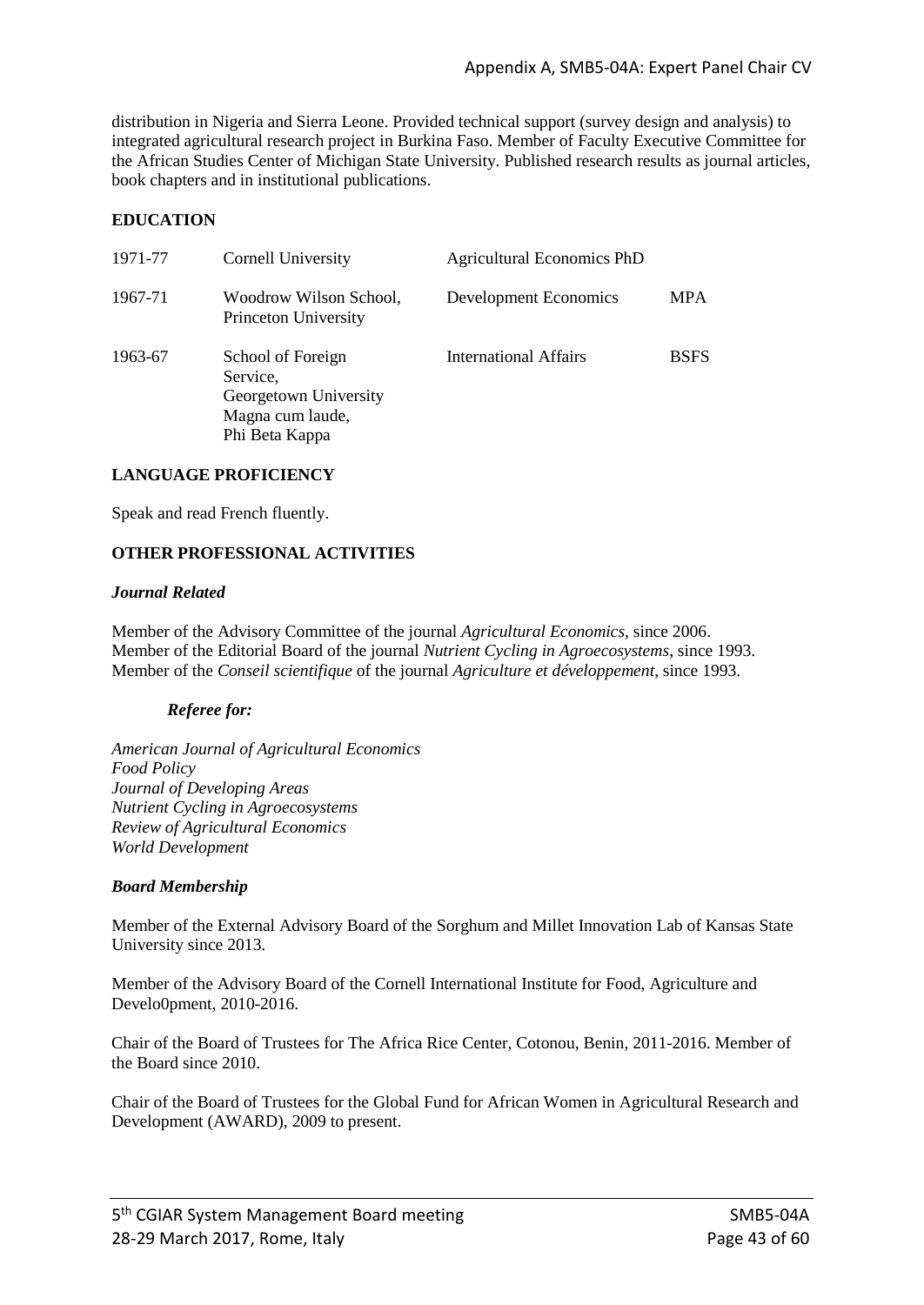Member of the Board of Trustees for the African Agricultural Technology Foundation (AATF), Nairobi, Kenya, 2010-2011.

Member of the Board of Trustees of St. Thomas Academy, a Catholic preparatory school, Mendota Heights, Minnesota, 2008 to 2011.

Member of Board of Directors for the Agricultural Biotechnology Support Program, Michigan State University, 2000-2003.

#### *Panels/Committees*

Member of the Advisory Committee for the Cornell International Institute for Food, Agriculture and Development, 2009 to present.

Chair of the Steering Committee and representative of the Bill and Melinda Gates Foundation for the African Women in Agricultural Research and Development (AWARD) Program, January, 2008 – June, 2009.

Member of the Structure and Governance Working Group of the CGIAR Change Management Process, February - November, 2008.

Member of the advisory panel of the Development Gateway, Food Security Community, 2001 to present.

Member of the United Nations Millennium Project Hunger Task Force during 2002-2005.

Member of the Executive Council for the Consultative Group on International Agricultural Research (CGIAR). Representing foundation members of the CGIAR. 2002-2004.

Member of the Study Panel on African Agricultural Productivity coordinated by the Inter-Academy Council of National Academies of Science during 2002-2003. The panel presented its report to the UN Secretary General in 2003.

Chair of the United Nations Inter-Agency Working Group for the Food Insecurity and Vulnerability Information and Mapping Systems program during 2000-2002; member 1997-2002.

Member of the Program Steering Committee of the United Nations ACC Sub-Committee on Nutrition, 1998-2000.

Member of the Scientific Advisory Committee for the West and Central African Council for Agricultural Research and Development (WECARD/CORAF), 1999 to present.

Advisor to the Committee for Agricultural Sustainability, Consultative Group on International Agricultural Research (CGIAR), 1994-1997.

Member of the Planning Task Force for the Ecoregional Program for the Humid Tropics of Africa, coordinated by the International Institute for Tropical Africa 1994-1996.

Member of the Advisory Committee for Humid and Sub-Humid Zone Framework for Action, Special Project for African Agricultural Research (SPAAR), The World Bank, 1992-1994.

Member of the SPAAR Network Working Group, 1993-1996.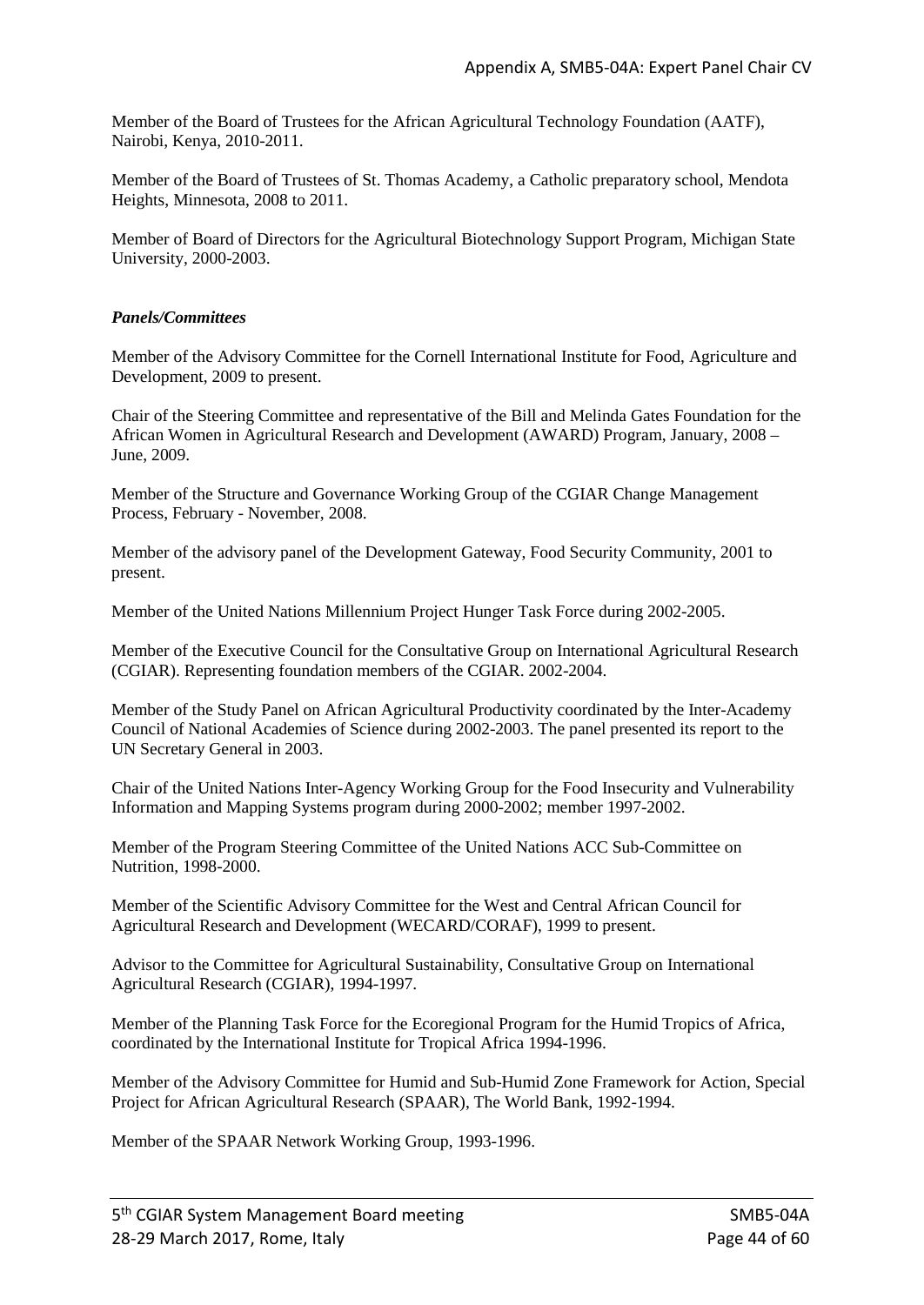Member of the Center Directors' Working Group on Ecoregional Approaches to Agricultural Research of the CGIAR, 1992-1993.

Chairman, Committee of Deputy Directors General for CGIAR Centers, 1991-1992.

Member of the External Advisory Committee for the Small NARS Research Project of ISNAR, 1990- 1992.

Member of the Scientific Advisory Committee for the International Foundation for Science, Stockholm, Sweden, 1989-2001.

Resource Person for the Summer Institute for African Agricultural Research, International Agricultural Programs, University of Wisconsin, Madison, Wisconsin, annually 1989-1999.

Member of the Sustainability Committee of the CGIAR, 1989-1990.

Co-founder and Member of the Steering Committee for the West African Farming Systems Research Network, 1981-1986.

Member of the Management Committee for the Organization of African Unity/SAFGRAD Regional Farming Systems Program (IFAD funded), 1984-1986.

Member of Planning Committee for the National Adaptive Research Program *Institut Burkinabe de la Recherche Agronomique et Zootechnique*, Government of Burkina Faso, 1984-1985. Member of Faculty Executive Committee for the African Studies Center, Michigan State University, 1977-1978.

#### *Consultancies*

The Bill and Melinda Gates Foundation, Seattle, Washington State, 2009. Review research proposals and provide other advice as requested.

The African Economic Research Consortium, Nairobi, Kenya. 2008. Review research proposals and papers.

The World Bank, Washington, DC, 1987-1990. Prepared technical report examining the effects of land tenure on soil fertility management practices in Burkina Faso. Office of Technology Assessment, U.S. Congress, Washington, D.C. August 1987. Evaluated technical interventions employed in projects initiated by the African Development Foundation.

*Institut Sénégalais de la Recherche Agronomique*, Dakar, Senegal, May 1985. Lectured to scientists and technicians in national farming systems program on methods of on-farm research.

IFDC, Bamako, Mali, October 1984. Lectured on methods for the economic evaluation of results from fertilizer experiments. Students included scientists and technicians from several francophone West African countries.

IFAD, Rome, Italy, 1982. Prepared President's Report for OAU/SAFGRAD West Africa Farming Systems Project.

USAID Rural Development Project in Fada N'Gourma Upper Volta, 1978. Prepared survey methodology for multidisciplinary field studies. **PRINCIPAL PUBLICATIONS**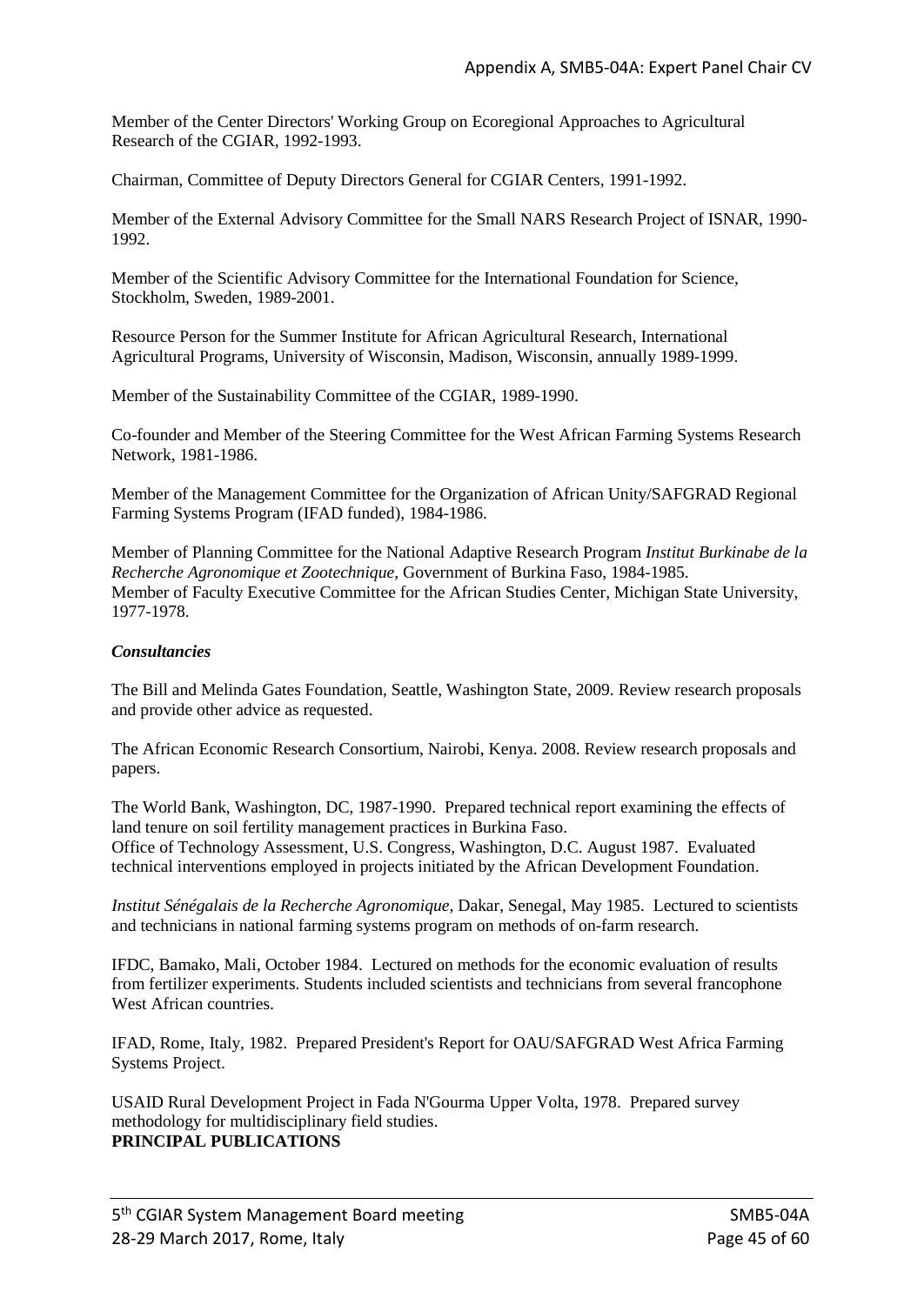#### *Professional Journals*

Chavas, J-P., P.M. Kristjanson, and **P.J. Matlon**. 1991. "On the Role of Information in Decision-Making. The Case of Sorghum Yield in Burkina Faso." *Journal of Development Economics*. 35 pp 261-280.

**Matlon, P.J.** 1990. "Improving Productivity in Sorghum and Pearl Millet in Semi-Arid Africa." *Food Research Institute Studies*, Vol. XXII, No. 1, Food Research Institute, Stanford University.

Jaeger, W.K. and **P.J. Matlon.** 1990. "Utilization, Profitability, and the Adoption of Animal Draft Power in West Africa." *American Journal of Agricultural Economics*. Vol. 72, No. 1.

Hulugalle, N.R., J. de Koning and **P.J. Matlon.** 1990. "Effect of rock bunds and tied ridges on soil water content and soil properties in the Sudan savannah of Burkina Faso." *Tropical Agriculture* (Trinidad), Vol. 67, No. 2.

Reardon, T., **P.J. Matlon**, and C. Delgado. 1988. "Coping with Household-level Food Insecurity in Drought-affected Areas of Burkina Faso." *World Development*, Vol. 16, No. 9.

Monteith, J.L., **Matlon, P.J**., Sachan, R.C., Virmani, S.M., and Walker, T.S. 1988. "The Evolution of On-Farm Research at ICRISAT". *Entwicklung + Landlicher* Raum 3:7-9.

**Matlon, P.J.**, and D.S.C. Spencer. 1984. "Increasing Food Production in Sub-Saharan Africa: Environmental Problems and Inadequate Technological Solutions." *American Journal of Agricultural Economics*, Vol. 66, No. 5.

**Matlon, P.J.** 1978. "Aspects of Rural Labor Market Operation: A Javanese Case Study: Discussion." *American Journal of Agricultural Economics*. Vol. 60, No. 5.

#### *Edited Books*

*Coming Full Circle - Farmers' Participation in the Development of Technology*, **Peter Matlon**, Ronald Cantrell, David King, and Michel Benoit-Cattin (eds.). 1984. IDRC, Ottawa, Canada.

#### *Book Chapters, Contributions*

**Matlon, P. J.** 2012, "The African Resurgence – an updated narrative for African agriculture." Pages 117-123 in *What is the Matter with African Agriculture.* H. J. W. Mutsaers and P.W. M. Kleene (eds.). KIT Publishers. Amsterdam.

**Matlon, P. J.** 2008. Forward to *Innovation Africa: Enriching Farmers' Livelihoods.* Selected and edited from papers presented at an International Conference on Innovation in African Agriculture Held in Kampala, Uganda, November, 2006. Earthscan. London.

Norman, D.W. and **P.J. Matlon**, Agricultural Systems Research and Technical Change. 2000. Pages 17-47 in *Research on Agricultural Systems: Accomplishments, Perspectives and Issues.* J-P Colin and Eric Crawford (eds.) Nova Science Publishers, Inc. New York.

**Matlon, P.J.,** T. Randolph, R. Guei. 1998. "Impact of Rice Research in West Africa." Pages 383-401 in *Impact of Rice Research.* P.L. Pingali and M. Hossain (eds.). International Rice Research Institute, Los Banos, Philippines.

**Matlon, P.J.** and A. Adesina. 1997. "Agricultural Growth and Sustainability: Prospects for Semi-Arid West Africa." Pages 229-245 in *Sustainability, Growth and poverty Alleviation – A Policy and*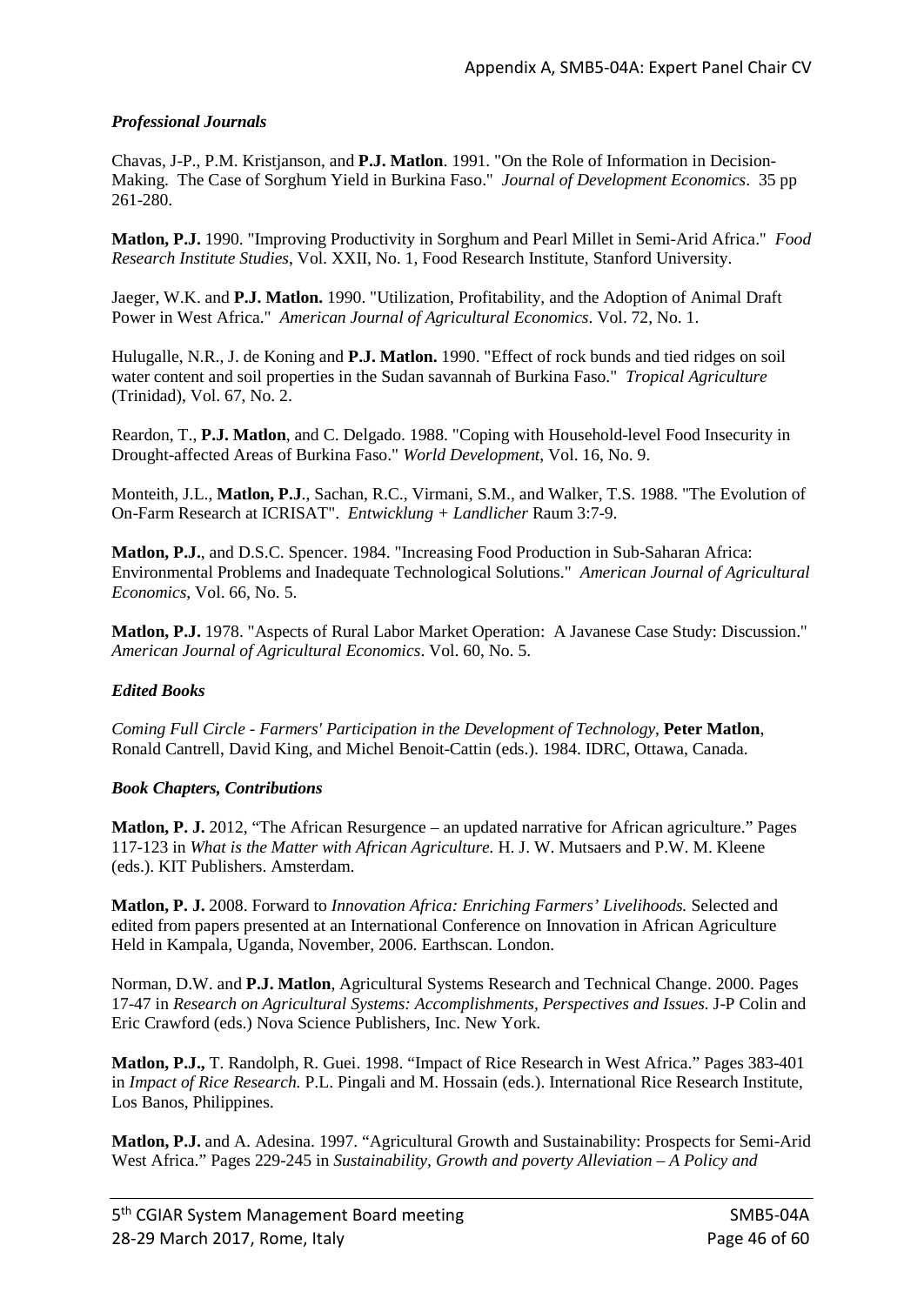*Agrocecological Perspective.* S.A. Vosti and T. Reardon (eds.). Johns Hopkins University Press, Baltimore and London.

Reardon, T., V. Kelly, C. Delgado, **P. Matlon**, O. Badiane. 1994. "Is Income Diversification Agriculture-Led in the West African Semi-Arid Tropics (WASAT)? Nature, Causes, Effects, Distribution, and Production-Linkages of Off-Farm Activities." Pages 207-229 in *Economic Policy Experience in Africa - What Have We Learned?* A. Atsain, S. Wangwe, and A.G. Drabek (eds.). African Economic Consortium, Nairobi.

**Matlon, P.J.** 1994. "Indigenous Land Use Systems and Investments in Soil Fertility in Burkina Faso." Pages 41-69 in *Searching for Land Tenure Security in Africa*, John W. Bruce and Shem Migot-Adholla (eds.). Kendall/Hunt Publishing Company, Dubuque.

Reardon, T. and **P. Matlon**. 1989. "Seasonal Food Insecurity and Vulnerability in Drought-Affected Regions of Burkina Faso." Pages 118-136 in *Seasonal Variability in Third World Agriculture*, David E. Sahn (ed.). Johns Hopkins University Press, Baltimore and London.

**Matlon, P.J**. 1987. "The West African Semiarid Tropics." Pages 59-77 in *Accelerating Food Production in Sub-Saharan Africa*, J.W. Mellor, C.L. Delgado, and M.J. Blackie (eds.). Johns Hopkins University Press, Baltimore.

**Matlon, P.J**. 1985. "A Critical Review of Objectives, Methods and Progress to Date in Sorghum and Millet Improvement: A Case Study of ICRISAT/Burkina Faso." Pages 154-178 in *Appropriate Technologies for Farmers in Semi-Arid West Africa*, H.W. Ohm and J.G. Nagy (eds.). Purdue University, West Lafayette, Indiana.

**Matlon, P.J.** 1984. "Technology Evaluation: Five Case Studies from West Africa." Pages 95-118 in *Coming Full Circle - Farmers' Participation in the Development of Technology*, P. Matlon, R. Cantrell, D. King and M. Benoit-Cattin (eds.). IDRC, Ottawa, Canada.

**Matlon, P.J.** 1981. "The Structure of Production and Rural Incomes in Northern Nigeria: Results of Three Village Case Studies." Pages 261-310 in *Inequality and Development in Nigeria*, H. Bienen and V.P. Diejomaoh (eds.). Holmes and Meier, New York.

#### *Conference Proceedings*

**Matlon, P. J.** 1999. "Hunger and Free Trade – Remarks". Pages 127-130 in *Proceedings of the 93rd Annual Meeting*, The American Society of International Law. 24-27 March 1999. Washington D.C.

**Matlon, P. J.** 1996. "What Changes are Required in Systems-Oriented Research Methodology?" Pages 211-214 in *Systems-Oriented Research in Agriculture and Rural Development*. Proceedings of an International Symposium Held in Montpellier, France, 21-25 November 1992. Sebilotte M. (ed.). CIRAD, Montpellier, France.

**Matlon, P. J.** 1996. "WARDA's Work and Progress in Inland Valleys in Sub-Saharan Africa". Pages 147-160 in *Inland Valley Research in Sub-Saharan Africa - Priorities for a Regional Consortium.* Proceedings of the First Annual Workshop of the Inland Valley Consortium Held at WARDA, Bouake, Cote d'ivoire, June 8-10 1993. Jamin J. Y., Andriesse W., Thiombiano L., and Windmeijer P. (eds.). Inland Valley Consortium. Bouake, Cote d'Ivoire.

**Matlon, P. J.** and Adesina. 1994. "Potential IARC Contributions to Building Social Science Capacity in NARS". Pages 24-27 in *Social Science in the CGIAR*. Proceedings of a Meeting of CGIAR Social Scientists Held at the International Service for Agricultural Research (ISNAR), The Hague, The Netherlands, August 1992. Collinson M. P. and Platais K. W. (eds.) CGIAR Study Paper No. 28. The World Bank, Washington, D.C.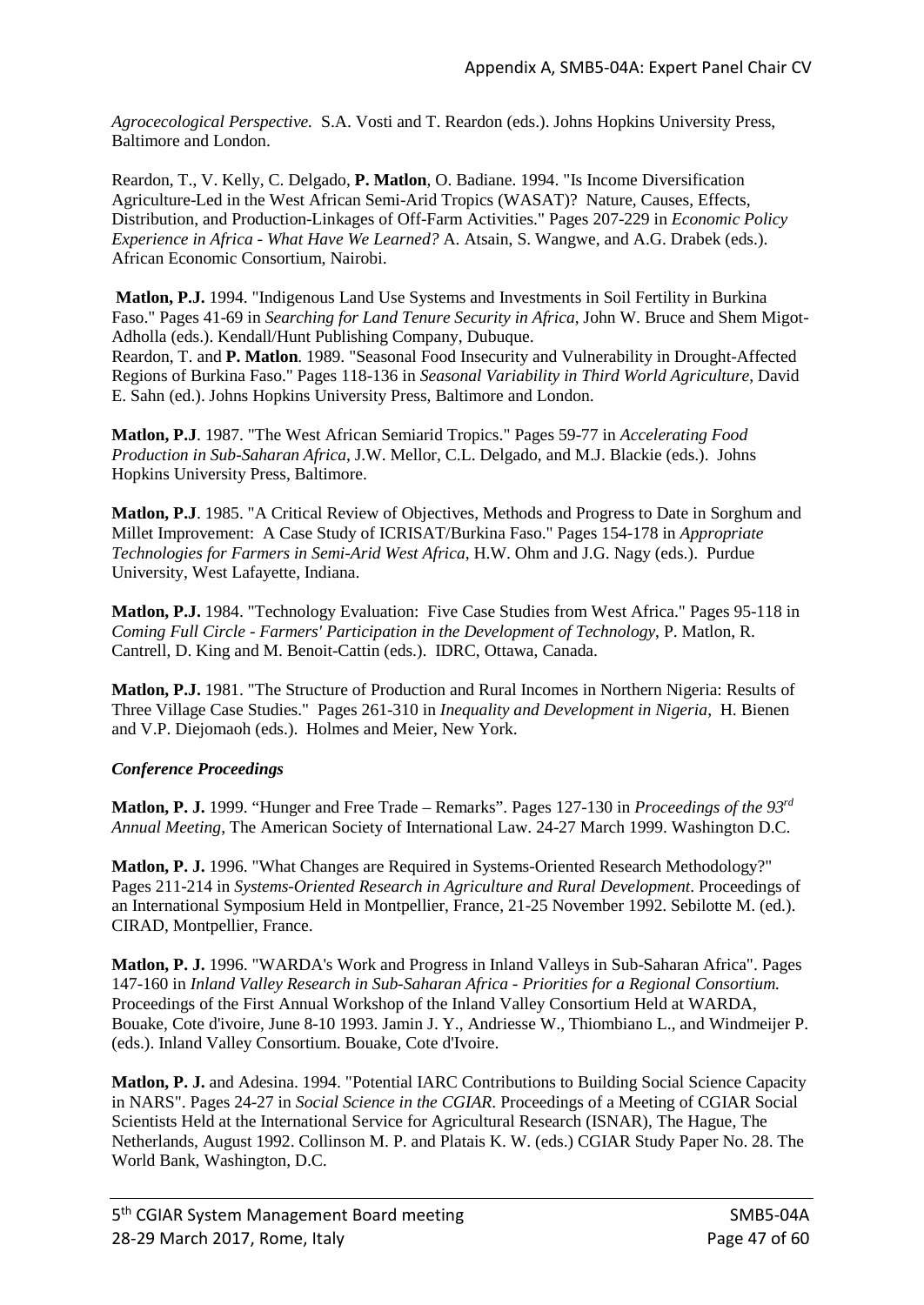**Matlon, P.J.** 1994. "Research Needs for Sustainable Rice Production in West Africa: WARDA's Assessment and Response." Pages 231-239 in *Proceedings of the 17th Session of the International Rice Commission*, 4-9 February 1990, Goiâna, Goias, Brazil, International Rice Commission Newsletter, 1990, Vol. 39, FAO, Rome.

**Matlon, P.J.** and Adesina, A. 1991. "Prospects for Sustainable Growth in Sorghum and Millet Productivity in West Africa." Pages 363-387 in *Agricultural Sustainability, Growth, and Poverty Alleviation: Issues and Policies.* Proceedings of the Conference on Agricultural Sustainability, 23-27 Sept. 1991, Feldafing, Germany. Vosti, S.A., Reardon, T., and von Urff, W. (eds.). Food and Agriculture Development Centre, Feldafing.

**Matlon, P.J.** 1991. "Farmer Risk Management Strategies: The case of the West African Semi-Arid Tropics." Pages 51-79 in *Risk in Agriculture*, Proceedings of the Tenth Agriculture Sector Symposium, 9-10 January 1990, The World Bank, Washington DC, USA. Holden, D, Hazell, P., and Pritchard, A. (eds.).

**Matlon, P.J.**, and Kristjanson, P.M. 1989. "Farmers' Strategies to Manage Crop Risk in the West African Semi-Arid Tropics." Pages 604-606 in *Challenges in Dryland Agriculture - A Global Perspective*. Proceedings of the International Conference on Dryland Farming, 15-19 Aug. 1988, Amarillo/Bushland, TX, USA. College Station, TX, USA: Texas A & M University (CP 475).

**Matlon, P.J.** 1987. "Making Millet Improvement Objectives Fit Client Needs: Improved Genotypes and Traditional Management Systems in Burkina Faso", Pages 233-245 in *Proceedings of the International Pearl Millet Workshop*, ICRISAT, India.

Stoop, W.A., C.M. Pattanayak, **P.J. Matlon** and W.R. Root. 1981. "A Strategy to Raise the Productivity of Subsistence Farming Systems in the West African Semi-Arid Tropics." W.A. Stoop, C.M. Pattanayak, P.J. Matlon and W.R. Root, Pages 519-526 in *Sorghum in the Eighties*. Proceedings of an International Symposium on Sorghum, ICRISAT, India. (Also published in French as *Article occasionnel No 1 du Programme de coopération internationale*, ICRISAT, 1982.)

#### *Institutional Publications*

Gilbert, E., **Matlon, P.**, and Eyzaguirre. 1994. "New Perspectives for Vulnerable Institutions: Agricultural Research Systems in the Small Countries of West Africa". *ISNAR Briefing Paper No. 14*. International Service for National Agricultural Research (ISNAR). The Hague, The Netherlands.

Tenkouana, A., Traore, T., de Koning J., **Matlon, P.J.**, and Stoop, W.A. 1992. "Research on cropping systems at ICRISAT, Burkina Faso". Pages 272-296 in *Improving Farming Systems in the Interior Savannah Zone of Ghana*. Nyankpala Agricultural Research Report.

**Matlon, P.J.**, and Fafchamps, M. 1988. "Crop Budgets for Three Agroclimatic Zones of the West African Semi-Arid Tropics". *Progress Report No. 85,* Resource Management Program, Economics Group, ICRISAT, India.

Lichte, J., **Matlon, P.**, Bloom, R. 1981. "An Assessment of Animal Traction in Francophone West Africa". *African Rural Economy Working Paper No. 34*. Dept. of Agricultural Economics, Michigan State University, East Lansing.

**Matlon, P.**, Eponou, T., Franzel, S. Byerlee, D. and Baker D. 1979. "Poor Rural Households, Technical Change, and Income Distribution in Developing Countries: Two Case Studies from West Africa". *African Rural Economy Working Paper No. 29*, Dept. of Agricultural Economics, Michigan State University, East Lansing.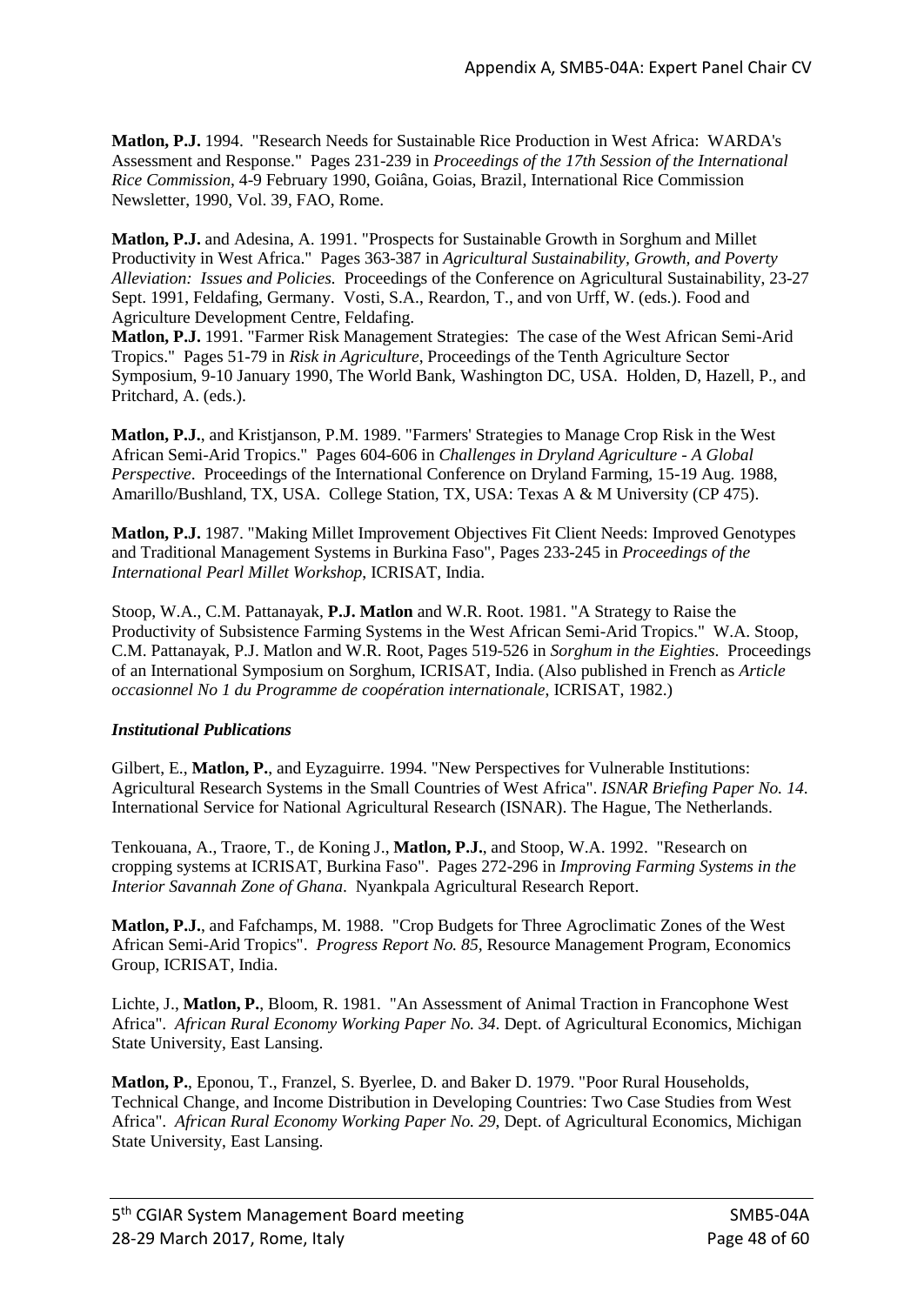**Matlon, P.** 1979. "Income Distribution Among Farmers in Northern Nigeria: Empirical Results and Policy Implications". *African Rural Economy Working Paper No. 18*, Dept. of Agricultural Economics, Michigan State University, East Lansing.

**Matlon, P.** 1978. "Income Distribution and Patterns of Expenditure, Savings, and Credit Among Farmers in the North of Nigeria - A Cash Flow Analysis". *Occasional Paper No. 96*, Dept. of Agricultural Economics, Cornell University, Ithaca.

**Matlon, P.** 1975. "A Note on the Production and Marketing of Groundnut in Three Villages of Kano State". *Samaru Newsletter*, Vol. 17, No. 3. Inst. for Agric. Res., Zaria, Nigeria.

**Matlon, P.** 1972. "The Definition and Measurement of Rural Disguised Unemployment in Low Income Countries - A Review of the Literature and Speculations on the Use of Energy". *Staff Paper No. 72-11*, Dept. of Agricultural Economics, Cornell University, Ithaca.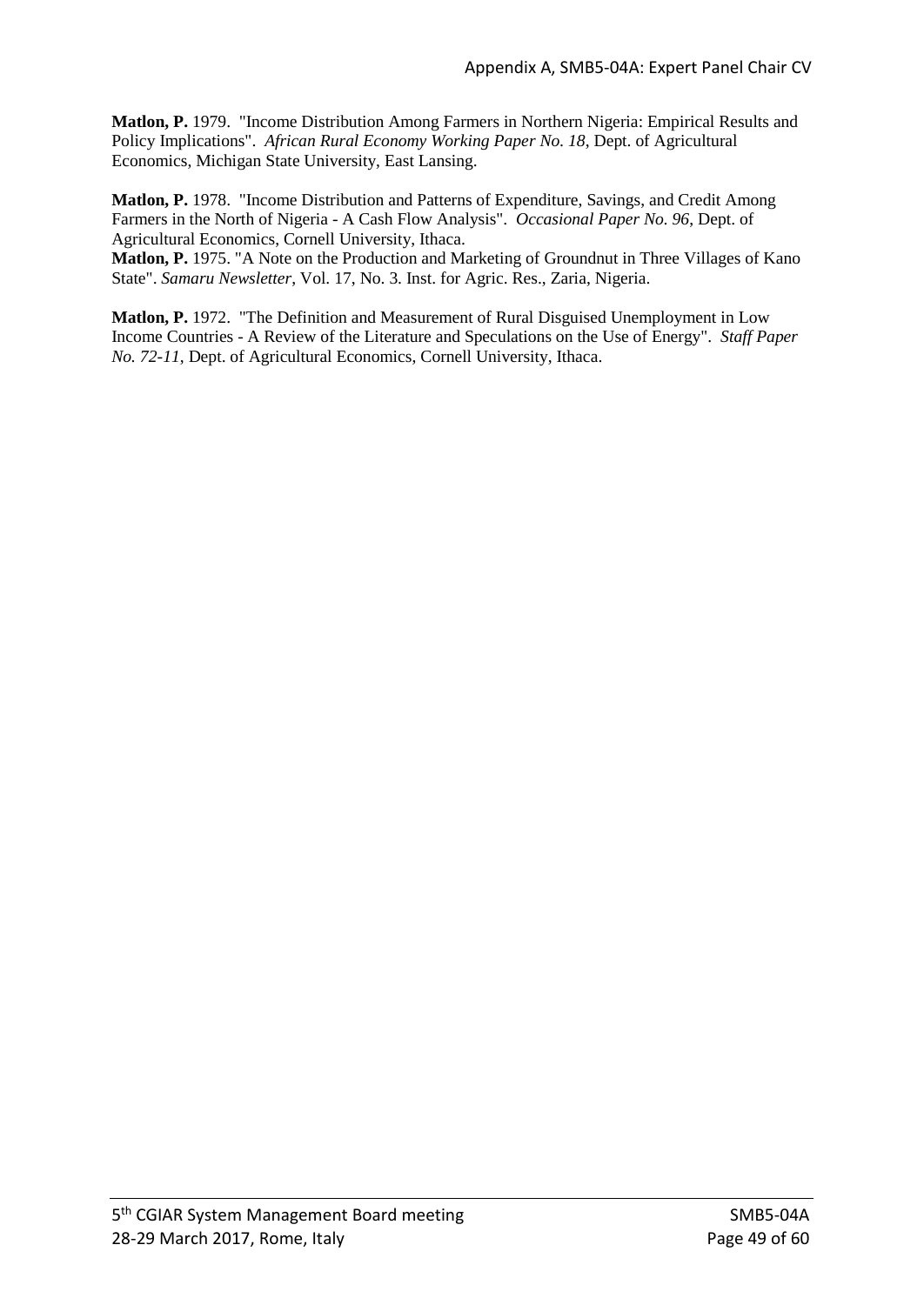# Annex 1 BIOS OF ADDITIONAL EXPERT PANEL MEMBERS

Listed alphabetical by family name

### TIMOTHY J. DALTON

Dr Timothy J. Dalton serves as the Director of the Sorghum and Millet Innovation Lab. Professor Dalton received A.B from Columbia University in 1988, an M.S in Agricultural Economics from the University of Illinois in 1992 and a Ph.D. in Agricultural Economics in 1996 from Purdue University. Dr Dalton's research and development experience in sorghum and millet stretches back 20 years back to a M.S thesis on dryland sorghum and millet farming systems in the Peanut Basin of Senegal followed by an award-winning doctoral dissertation on the ex-ante economic impact of improved sorghum varieties on soil degradations in Southern Mali (partially funded by INTSORMIL) He is well versed in interdisciplinary research and specialized in understanding the relationship between agricultural production, technological changed and the environment. He has extensive professional experience in more than 20 African nations. He has considerable experience with CGIAR research institutes, the Standing Panel on Impact Assessment of the CGIAR, the Food and Agriculture Organization of the United Nations, foundations, USAID and USDA. He is a member of the multistate research project "NC&1034 Impact Assessment and Decision Strategies for Agricultural Research" and a member of the Council of Food, Agriculture and Resource Economics Blue Ribbon Panel on Development. In 2012 he led the USAID-commissioned external evaluation of the Peanut CRSP and the Aquafish CRSP. Dr DALTON is fluent in French

#### GREG EDMEADES

Independent Consultant, Cambridge, New Zealand

Greg Edmeades was raised on a dairy farm near Cambridge in the North Island of New Zealand, and obtained his first two degrees in agriculture and crop science from Massey University in that country. He completed his PhD in maize physiology from the University of Guelph, Canada, and joined CIMMYT in Mexico in 1976 as a Postdoctoral Fellow. From 1979 to 1984 he led a Canadian-funded project in Ghana, western Africa, aimed at increasing maize and cowpea production at the farm level. Greg then returned to CIMMYT, where he led a research program focused on developing stress-tolerant maize varieties—especially tolerance to drought and low soil fertility. This work has served as the precursor of three projects in Sub-Saharan Africa sponsored by the Bill and Melinda Gates Foundation.

In 1999 Greg joined Pioneer Hi-Bred international and, although based in Hawaii, he continued to work on field aspects of maize drought tolerance. In 2004 he retired from Pioneer and returned to New Zealand where he consults as a project reviewer in Africa and South-East Asia, and in maize agronomy in New Zealand. Greg is a Fellow of the Crop Science Society of America.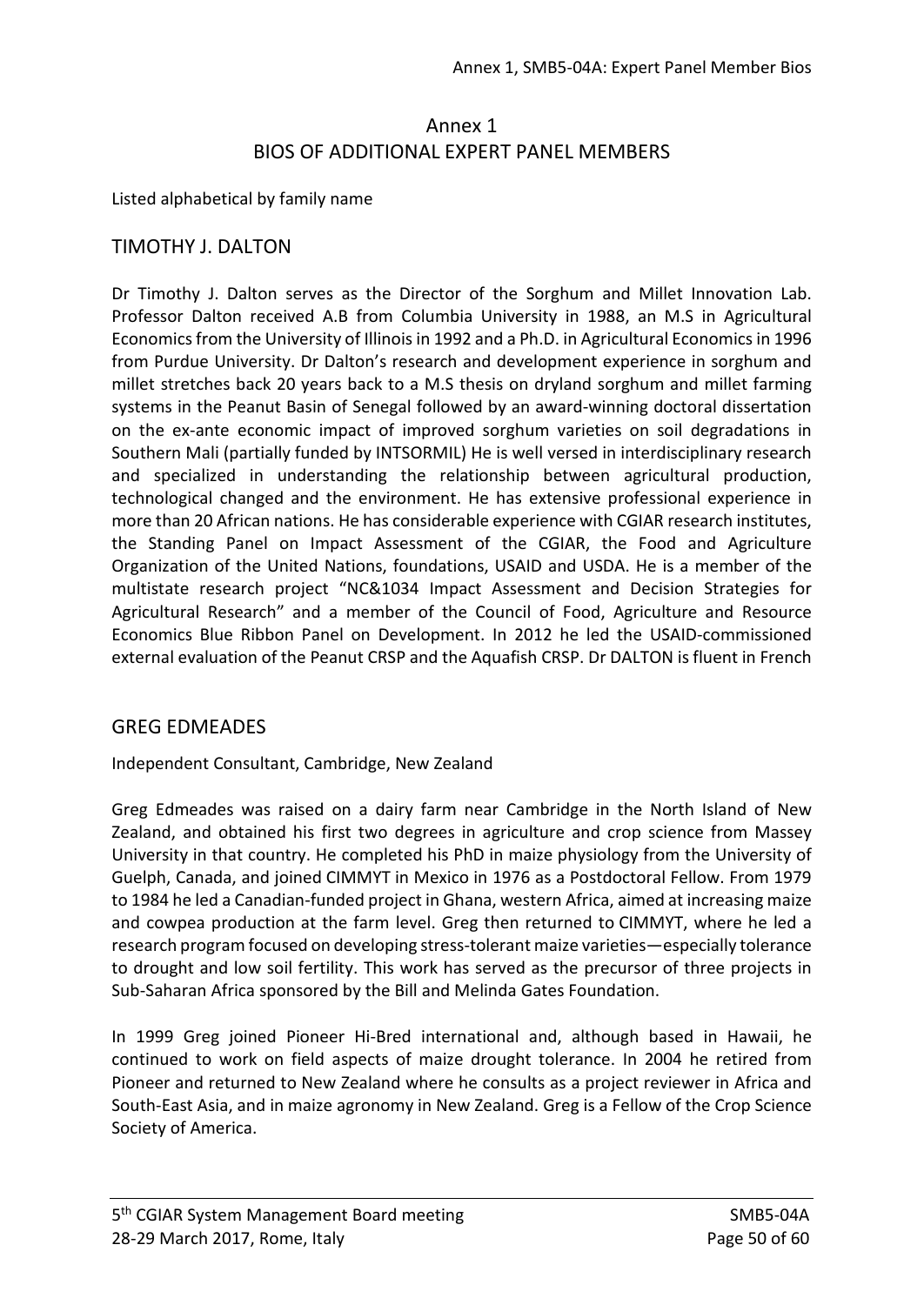# Dr. Brhane GEBREKIDAN

Dr. Brhane Gebrekidan currently lives in Alexandria, VA, USA with frequent visits and extended stay in Addis Ababa, Ethiopia. He was the Africa Region Manager of the Integrated Pest Management Innovation Lab (IPM IL) and is Member of the External Advisory Board of the Sorghum/Millet Innovation Lab (SM IL), both of USAID's Feed –the-Future program. In the most recent past, he has served and/or currently serves as a member and/or leader of various professional groups including V/President, Founding Fellow and Board Member of the Ethiopian Academy of Sciences (EAS), Chair of the Agriculture Working Group (AWG), V/Chair of the Professional Advisory Group (PAG) to Colleges of Agriculture of Ethiopian Public Universities, and V/Chair of the Ethiopian Association of Agricultural Professionals (EAAP). Additionally, he has served as External Board Member of ICRISAT's Sorghum and Millet Project supported by the Gates Foundation.

Starting from 2002, for almost six years, he was the Chief of Party / Senior Research Advisor of the USAID funded, Virginia Tech implemented Amhara Micro-enterprise development, Agricultural Research, Extension and Watershed management (AMAREW) Project based in Bahir Dar, Ethiopia. Prior to that, at Virginia Tech's Office of International Research Education and Development (OIRED), he was the Program Director of the Integrated Pest Management Collaborative Research Support Program (IPM CRSP) for eight years, a USAID Global Bureaufunded program covering Africa, Asia, Latin America, the Caribbean, and Eastern Europe. Overall he has over 40 years of Ethiopian, African, and global experience in agricultural research, education, technology transfer and project management. Dr. Brhane Gebrekidan is a plant breeder by profession, having developed several new varieties of sorghum and maize for different ecological zones of Ethiopia. In the late seventies he served as the founding editor of the Ethiopian Journal of Agricultural Sciences.

In the nineteen sixties and seventies, for nine years, he taught courses in plant breeding, genetics, biometry, and cropping systems at the former Alemaya College of Agriculture, Addis Ababa University (now Haramaya University). In addition to the above, his leadership skills have been tapped for numerous agricultural development and related projects in Ethiopia, elsewhere in Africa, and internationally. He has served as Associate Program Director of the International Sorghum and Millet (INTSORMIL) CRSP, national (Ethiopian) sorghum research team leader and coordinator, regional (Eastern and Southern Africa) team leader and coordinator for sorghum and millet under the International Crops Research Institute for the Semi-Arid Tropics (ICRISAT), maize breeder and team leader for Eastern and Southern Africa under the International Maize and Wheat Improvement Center (CIMMYT), and Head of the Plant Sciences Department of Alemaya College of Agriculture, Addis Ababa University. As leader of both the national Ethiopian and the eastern/southern Africa regional sorghum/maize programs, he has worked closely with the former Institute of Agricultural Research (now EIAR) for over two decades. During the 50<sup>th</sup> Anniversary of the Ethiopian Institute of Agricultural Research (EIAR) he was awarded a certificate for exceptional contributions in agricultural research in Ethiopia. In general, for over two decades he has worked with national researchers and administrators of most eastern and southern African countries to facilitate and promote good practices and policies in maize, sorghum, and millet improvement, and agricultural development in general.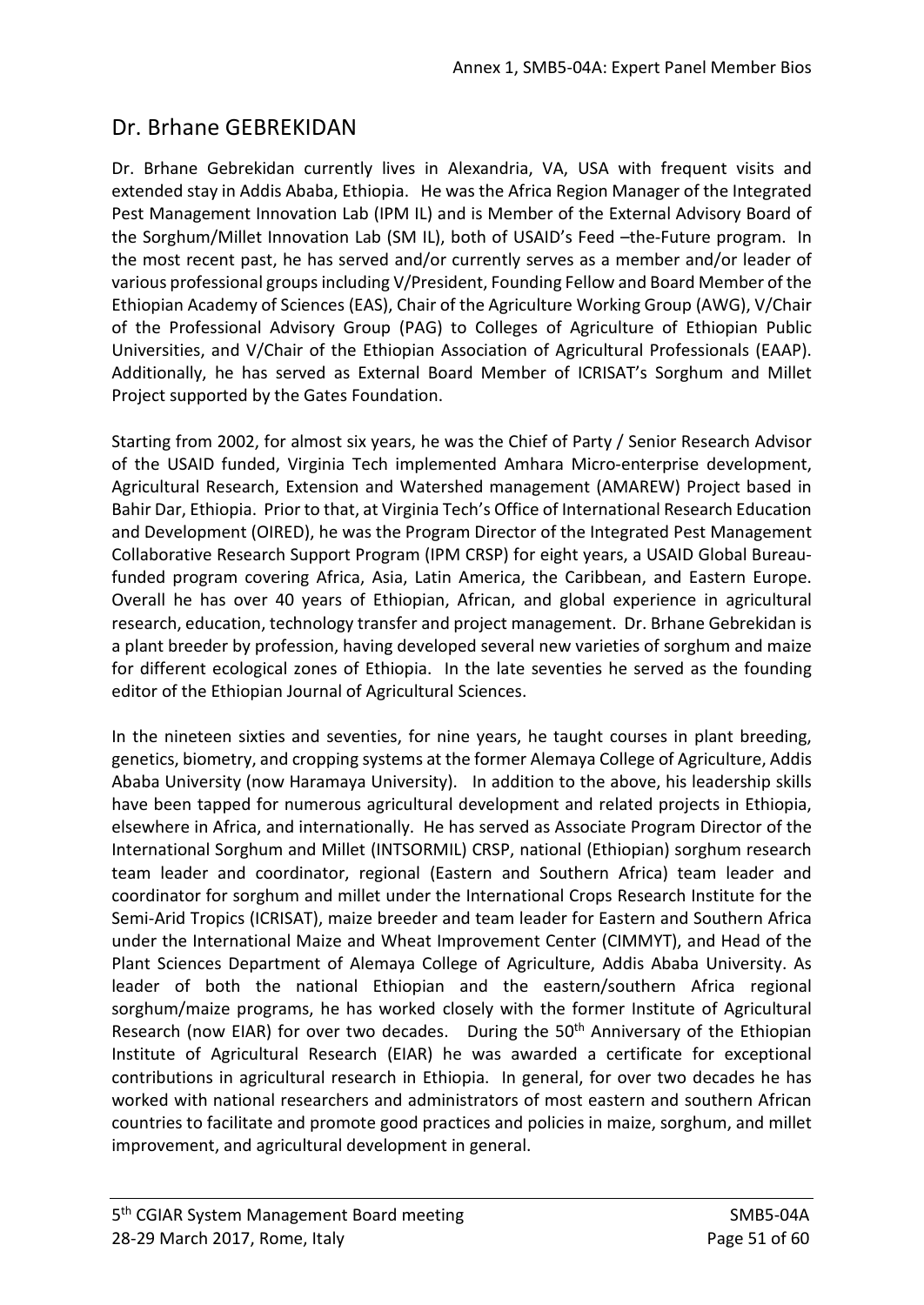# EDWARD MABAYA

**Dr. Edward Mabaya** is an academic and a development practitioner in the field of Agricultural Economics. As a development practitioner, Mabaya is involved in several programs that seek to improve the lives of African farmers through private enterprises and public policy. In various capacities, he has more than a decade of experience with seed sector development across Sub-Saharan Africa. Mabaya is the lead investigator of The African Seed Access Index, a research and outreach program that promotes the creation and maintenance of enabling environments for competitive seed systems serving smallholder farmers in Africa. He has served as advisor on several seed sector development initiatives including: External Advisory Committee Member for Alliance for a Green Revolution in Africa's Program for Africa's Seed Systems (AGRA-PASS), Investment Committee member for the 11 million dollar African Seed Investment Fund (ASIF) and Principal Investigator for a multi-year research project investigating the potential of genetically modified crops in Africa.

As a Senior Research Associate in the Charles H. Dyson School of Applied Economics and Management at Cornell University, he conducts research on food marketing and distribution, seed systems, and the role of efficient agricultural marketsin Africa's economic development. He is currently the Associate Director at the Cornell International Institute for Food, Agriculture, and Development, a center that engages diverse disciplines, actors and institutions around the world to advance knowledge and practice for sustainable agriculture, rural development and global food security. Mabaya earned his MS and Ph.D. degrees in Agricultural Economics at Cornell University and his B.Sc. from the University of Zimbabwe. In 2007, Ed was an Archbishop Desmond Tutu Leadership Fellow, a training program offered by the African Leadership Institute at Oxford University. He was 2016 New Voices Fellow, a media engagement fellowship run by the Aspen Institute. Ed has published widely including five books, 21 book chapters, 17 journal articles and 11 OpEds. A great public speaker, Mabaya has shared his work at many public fora (including opening keynote at CIMMYT@50, a TEDx talk, The Moth storytelling, etc) as well numerous media outlets (including NPR, BBC, Kenya TV, and CCTV).

Mabaya's work has received many distinguished recognitions including for "42 African Innovators to Watch in 2016" by Ventures Africa magazine, Coca Cola Africa Diaspora Network 2013 recognition for "dedicated service and contribution towards sustainable development in Africa" and the 2006 and 2017 L.A. Potts Success Story award for "program with model resulting in high impact on poor communities". Ed is currently president of the African Association of Agricultural Economists (2016-2019).

## MAUREEN MIRUKA

Maureen Miruka is Director of Agriculture and Market Systems CARE USA and is currently based in Nairobi, Kenya. She previously worked as Senior Technical Advisor and later Team Leader of CARE's Flagship Women in Agriculture Program-Pathways; and Principal Researcher (Socio-Economics) at the Kenya Agricultural and Livestock Research Organization. She has consulted on gender equality, women's empowerment youth and livelihoods for: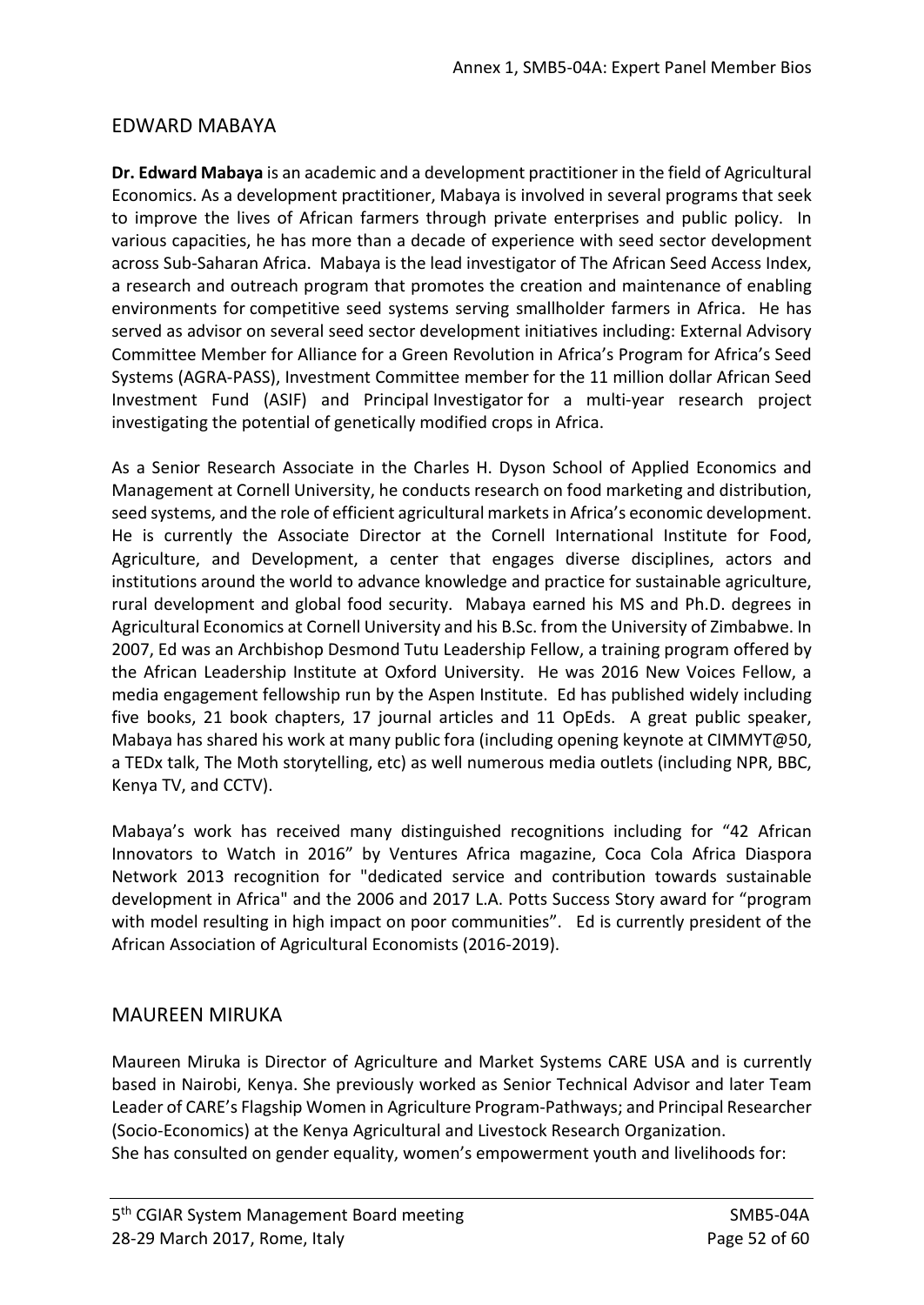- The International Development Research Center-Governance and Justice Program;
- The Global Alliance for Livestock Veterinary Medicines (GALVmed);
- The Partnership for African Social & Governance Research (PASGR);
- The McKnight Foundation; Africa Conservation Tillage Network;
- International Centre for Research in Women and GTZ- among others.

Her research and development focal areas are on gender equality and women's empowerment in agriculture, livestock and natural resource based livelihoods.

She holds a PhD in Natural Resources from University of Greenwich, London UK.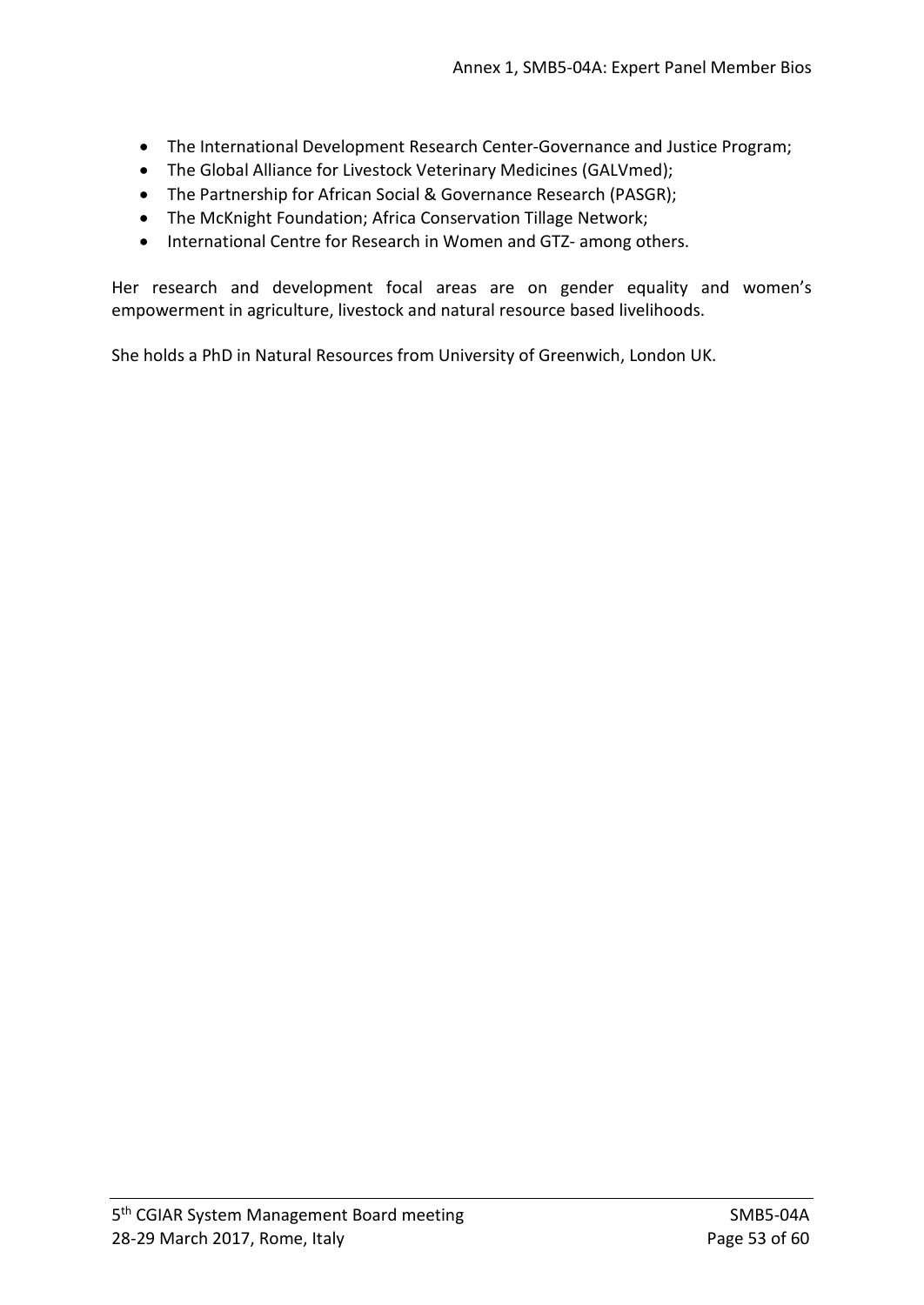# Annex 2 GLDC Expert Panel 12 Framing Questions

### **1. Rationale**

- a. Does the proposal present a sufficient evidence-based justification for major international public research investment on grain legumes and dryland cereals in the target areas? If not, what is lacking?
- b. Are there adequate data and analysis on the extent, depth and nature of food and nutritional insecurity and natural resource challenges facing these broad agro-food systems? If not, what is lacking?
- c. Is there convincing evidence that research can address these problems with a high likelihood of sufficient impact i.e. that returns to the investment are likely to be competitive? If not, explain your concerns and what additional work/evidence needs to be provided?
- d. Are the outcomes and impacts projected in the proposal credible and based on the best available data and analysis? Please identify those projections that may require additional work and suggest how this should be done.
- e. Although the CGIAR has made major investments in dryland areas over the past 40 years, results have been mixed with few if any major documented impacts. Does the proposal reflect adequate analysis and insightful understanding of what worked, what didn't and why? If not, what changes do you recommend?
- f. Does the program adequately build on lessons learned to give stakeholders assurance that much greater progress will be made through this new program orientation going forward? If not, what changes in the proposal do you recommend?
- g. Theories of Change have been presented for each FP. Are the TOCs coherent and convincing? If not, what specific changes in the TOCs do you recommend?
- h. Does the proposal identify the most significant assumptions underlying the TOCs, and are they adequately addressed? If not, what do you recommend?
- i. Do you have any other comments or recommendations regarding the GLDC Rationale?

#### **2. Prioritization of Crops, Countries and Research Themes**

- a. Are the methods used to set crop priorities sufficient? Would you recommend additional factors or analyses to guide these decisions? If so, what?
- b. The ISPC raised concerns regarding possible contradictions and inconsistencies of using quantitative congruence analyses within an innovation systems framework? Do you agree, and if so, how can this be resolved?
- c. ISPC commented that one of the main arguments contained in the proposal for focus on the target crops - based on the unique institutional constraints and policy challenges facing that set of crops - is weak, pointing out that many crops in the CGIAR portfolio face very similar constraints and challenges in many contexts. Do you agree, and if so should the next proposal revise that argument, and how?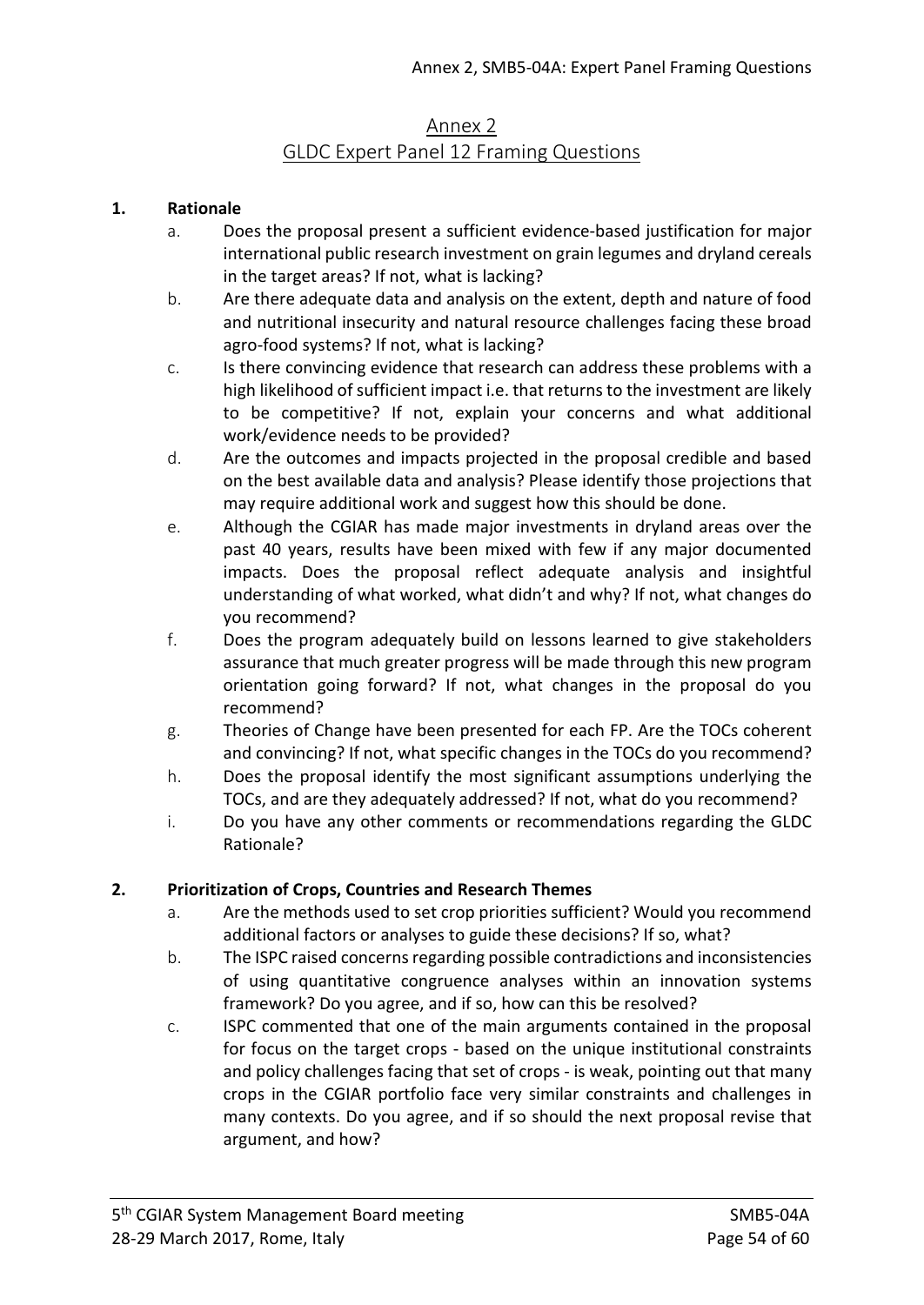- d. Are the methods used to set research theme priorities sufficient? Would you recommend additional factors or analyses to guide these decisions? What specifically?
- e. Are the methods used to select target countries and spillover countries sufficient? Would you recommend additional factors or analyses to guide these decisions? What specifically?
- f. Does the proposal reflect sufficient knowledge and understanding of strategic research priorities at national and regional levels, and are those adequately incorporated into shaping the GLDC strategy? If not, what changes would you recommend?
- g. Is there an appropriate balance between program activities focused on (1) markets, institutions and policies, (2) genetic improvement, and (3) natural resources management? If not, how would you recommend achieving a better balance?
- h. Is the broad budgetary allocation optimally aligned with priorities across crops, FPs and CoAs? If not, how would you recommend adjusting the allocation of resources for greater efficiency and impact?
- i. Do you have any other comments or recommendations regarding the GLDC Priorities?

## **3. Structure**

The ISPC expressed concern regarding coherence between the two overarching streams being addressed in this single CRP: (1) technology focused research aimed at improving the productivity, sustainability and resilience of dryland production systems (especially FP 4 and FP 5, and elements of FP 3); and (2) research on market, institutional and policy issues that together restrict the development of those systems (FP 2 and FP 3 which employ livelihoods, innovation systems and value chain framings).

An overriding question, then, is whether these two streams of research are addressed most efficiently and effectively when combined into a single CRP, or whether they be would be tackled better in alternative institutional and structural arrangements.

This in turn depends on answers to the following sub-questions:

- a. Are there in fact strong functional synergies between these two streams such that they should be retained as components of a single CRP? And does the proposal make a convincing case demonstrating these synergies? If not, what changes do you recommend?
- b. The proposal describes multiple interlinkages and cross flows of information between the FPs. Do you believe that these are sufficient to adequately achieve the potential synergies that may exist? If not, how can they be improved and strengthened to more fully realize those functional synergies?
- c. Does the proposal demonstrate that the lead Centers have sufficient capacity to conduct impactful cutting edge research on markets, institutions and policies? If necessary, how should their capacities be strengthened? Or would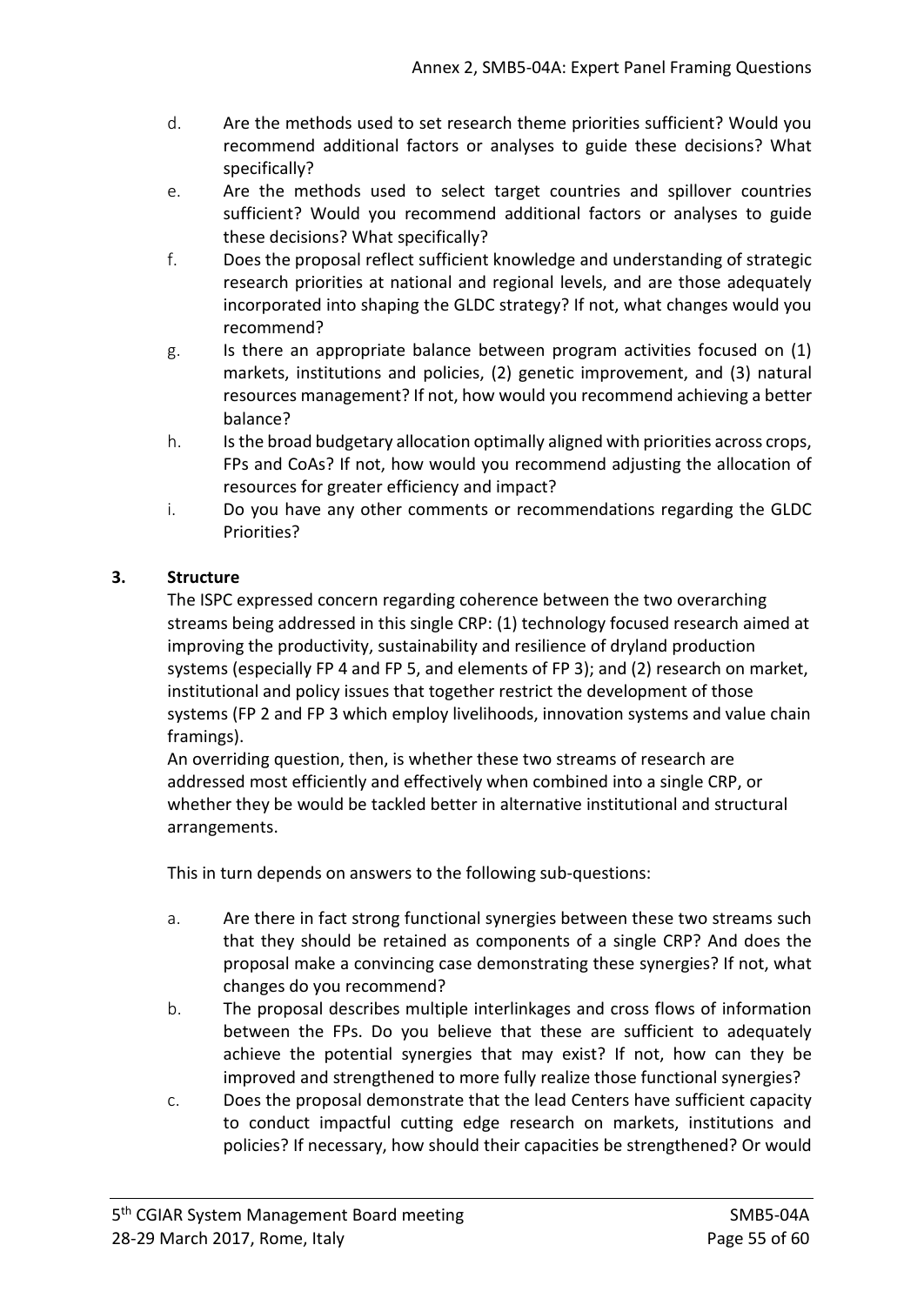these elements be better lead and executed by a specialized institution such as IFPRI? What specific changes do you recommend?

- d. If IFPRI should play a lead role in the research on markets, institutions and policies, do you believe this requires changing the structure and institutional arrangements within GLDC (e.g. an IFPRI researcher leading the relevant FPs)? Or alternatively, should the markets, institutions and policy research be conducted outside of GLDC, either as a separate CRP or as a significant research program within PIM? And if this were to be done, what arrangements would be needed to achieve close cooperation and synergy between the technology, and markets/institutions/policies research streams? The broad geographical area in which grain legumes and dryland cereals are grown is characterized with wide heterogeneity with respect to climate, soils, biotic stresses, markets, institutions, policies, political stability, etc.
- e. Is this context variability adequately recognized, described and accounted for in the proposal's research structure? If not, what changes do you recommend?
- f. Is the range of relatively homogeneous sub-zones adequately distinguished and characterized (e.g. through a typology) in order to define their unique combinations of constraints, opportunities and risks, and on which targeted program initiatives can be most efficiently prioritized, designed and implemented? If not, what changes do you recommend?
- g. Could research across the wide range of GLDC's contexts be conducted with greater focus and efficiency by changing the program structure or approach? If so, what changes do you recommend?
- h. Do you have any other comments or recommendations regarding the GLDC Structure?

## 4. **Research Approaches**

The major actions of the GLDC research program are set out in 5 Flagship Programs (FPs) and 17 Clusters of Activities (CoAs). And these must be optimally selected and designed to successfully address the major challenges in GLDC agrifood systems.

- a. Are there important gaps, research activities that are not included in the proposed program of work at the FP or more detailed CoA levels, that are necessary to achieve the program goals? If so, what changes do you recommend?
- b. Are there any duplications or overlaps that need to be restructured and/or streamlined for greater efficiencies, either at FP or more specific CoA levels? If so, what changes do you recommend?
- c. Is the proposed research content of the FPs and CoAs optimally designed? Are there any changes in focus, approach or methods that do you believe should be considered, either at FP or more detailed CoA levels? If so, what changes do you recommend
- d. Are the innovation systems concepts that have been used to frame activities in FPs 2 and 3 the best way to organize, guide and conduct work on markets, institutions and policies? Is there sufficient consideration of the political challenges facing this work, i.e. how political economy factors shape and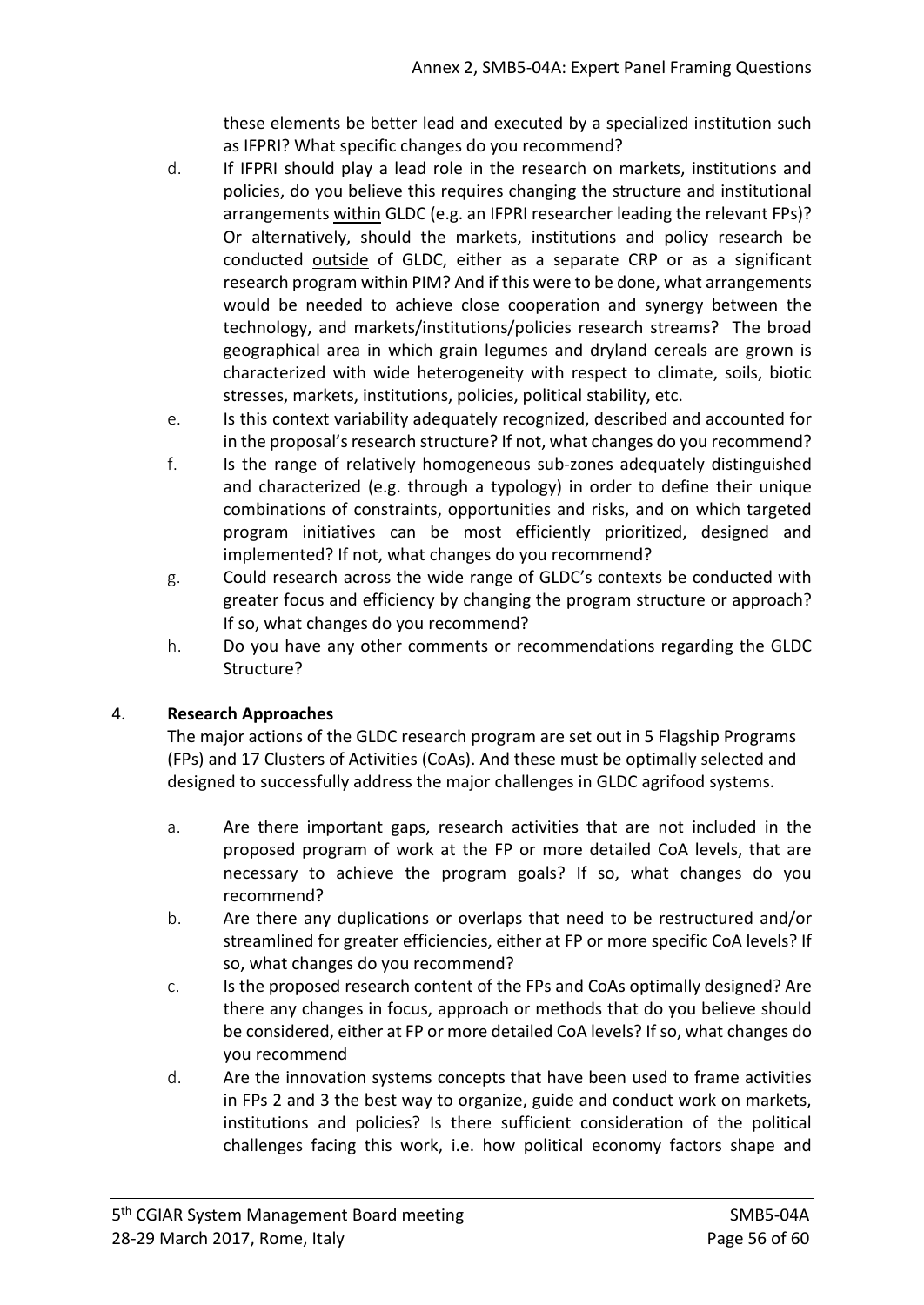constrain policy change in the real world? If not, what changes do you recommend?

- e. Are the FPs and CoAs adequately operationalized? That is, does the proposal provide sufficient detail to make it clear what will be done, how and by whom? What specific changes do you recommend?
- f. Are the most important potential synergies between FPs and CoAs adequately identified, and are the measures proposed to exploit those synergies sufficient? If not, what changes do you recommend?
- g. Do you have any other comments or recommendations regarding GLDC Research Approaches and Methods?

## **5. Comparative Advantage and Partnerships**

- a. Is there sufficient evidence of the comparative advantages of ICRISAT, and its principal CGIAR and non-CGIAR partners, to lead all elements of this work? That is, that the collective organizations are the best in class research organizations to deliver the highest quality and most cost-effective research on the selected research topics, at both FP and more specific CoA levels? If you have any concerns, please explain.
- b. Are the roles assigned to partners optimal across the research to development spectrum, either at FP or more specific CoA levels? If not, what changes do you recommend?
- c. Are there other more capable research organizations that should be considered for inclusion as GLDC partners? If so, which, and to play what roles in specific FPs or CoAs?
- d. Are there organizations that are currently included as partners that may not have the requisite capacities, and should be considered to be dropped from the team, or whose roles should be reconsidered in specific FP? If so which, and in what ways?
- e. Do the bios presented for FP leaders demonstrate sufficient expertise and experience to lead the proposed programs? Do you have any specific observations and recommendations?
- f. In addition to other program components, comment specifically on whether you believe the proposed institutional assignments provide optimum capacity to lead the markets, institutions and policies research themes. If not, please recommend specific changes.
- g. Are national programs in the target and spillover countries adequately engaged in the design and implementation of the GLDC? And is the engagement designed in ways that will empower national capacities going forward? If not, what changes do you recommend?
- h. In FP 2 and 3, in particular, is it clear how GLDC will work with private sector entities acrossthe value chains? If not, what specific recommendations do you make?
- i. Do you have any other comments or recommendations regarding issues of Comparative Advantage and Partnership arrangements?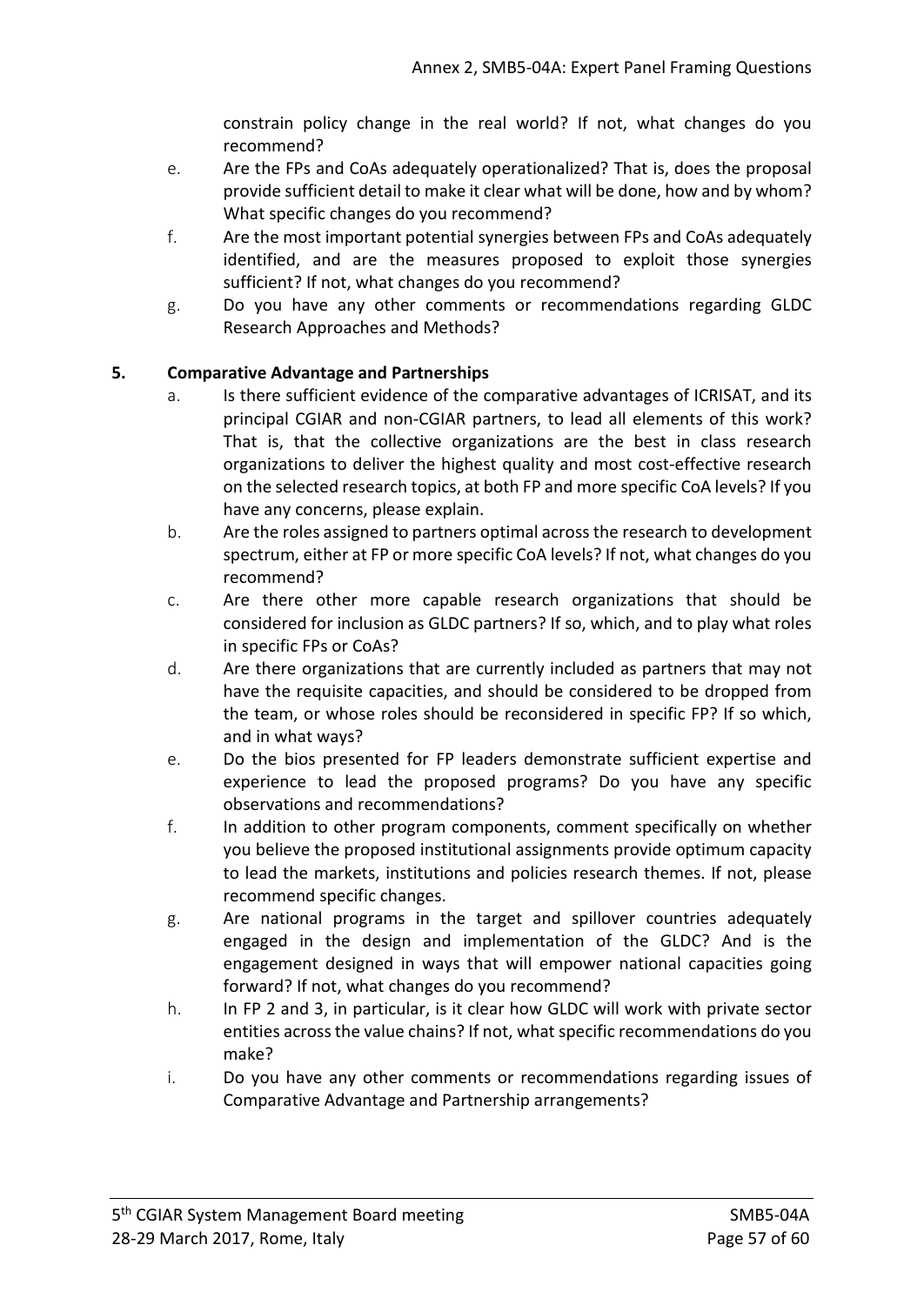#### **6. Management and Governance**

The management and oversight of 5 FPs and 17 CoAs, with participation of dozens of research organizations located both within and outside the target regions is complex and challenging. Governance is assured by an Independent Advisory Committee of up to 16 members from including 11 non-CGIAR partners and 5 CGIAR ex officio members.

The IAC in turn reports to the Lead Center Governing Board which has fiduciary and legal responsibility. Each FP is led by an FP Director who chairs an 11 member Research Management Committee. The 5 FP Directors are drawn from and located within 4 different CGIAR Centers. The 17 CoAs are also managed by Leaders from different Centers.

- a. Are the management and governance structures and processes adequately described and are they likely to be efficient and effective? If not, do you have any specific recommendations for changes?
- b. Is there sufficient agency given to regional and national stakeholders? If not, do you have any specific recommendations for changes?
- c. Do you have any other comments or recommendations regarding issues of Management and Governance?

#### 7. **Linkages to Other CRPs**

There are multiple areas of shared interests and activities between GLDC and other CGIAR Research Programs at both FP and CoA levels. These can reflect either potentially productive synergies or wasteful duplication.

- a. Doesthe proposal identify and include the mostsignificant intersections where close collaboration will occur? Are there any gaps at FP or CoA levels, and how should these be addressed?
- b. Are the levels and types of collaboration sufficient? If not, what changes do you recommend?
- c. Does the proposal describe adequately how research collaboration with other CRPs will be designed, implemented (e.g. who will do what and how will results be shared?) and managed for optimal efficiency? If not, what changes do you recommend at FP or CoA levels?
- d. Do you have any other comments or recommendations regarding Linkages to Other CRPs?

#### **8. Gender**

A range of gender factors can be decisive in influencing the nature, scale and inclusiveness of dryland crops development.

a. Are the most important Gender issues adequately identified in the discussion of each FP? If not, what is missing and what recommendations do you recommend?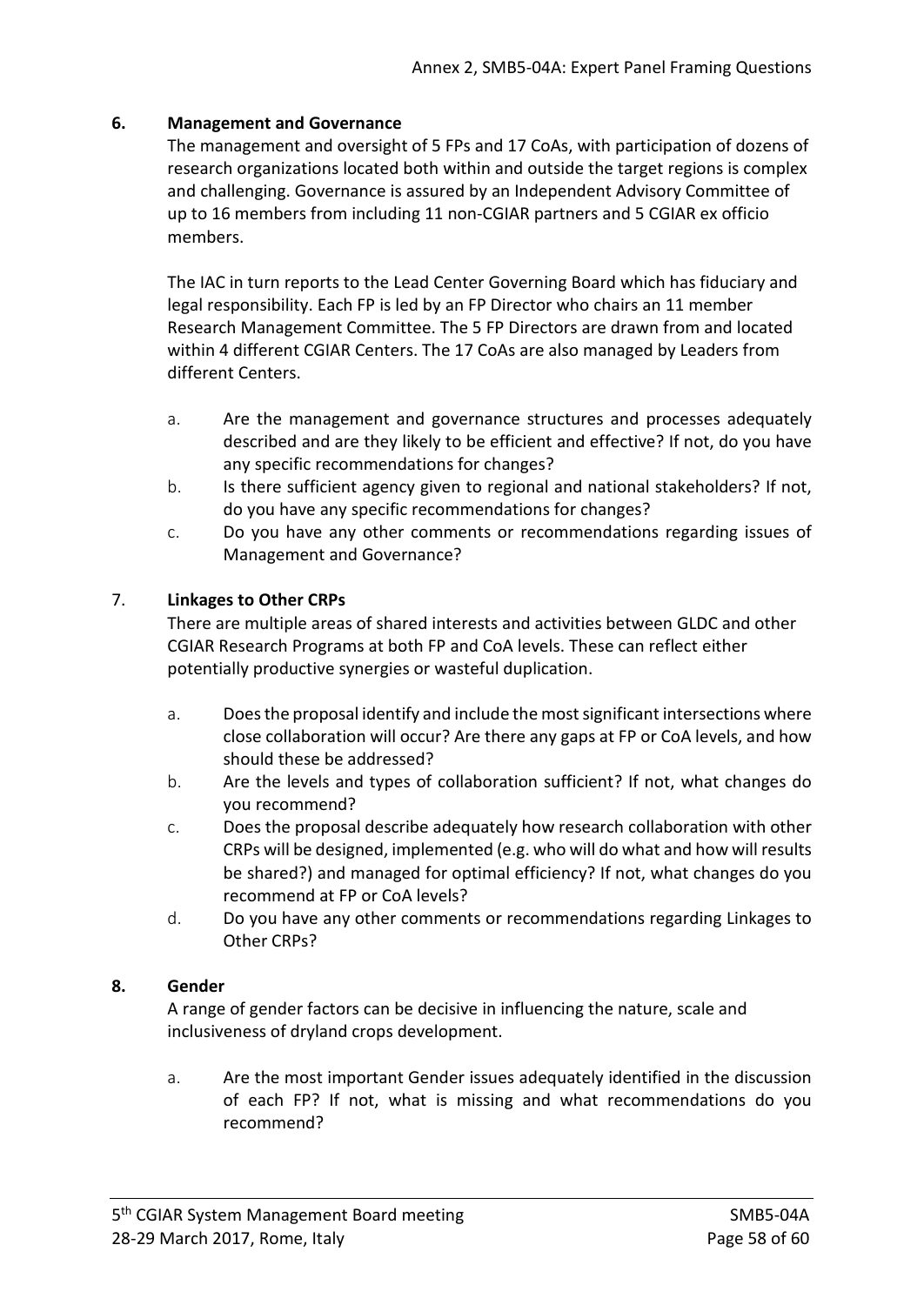- b. Do the proposed measures to ensure gender responsive research represent current best practice, and are they sufficient to ensure that research outputs are inclusive and impactful at scale? If not, what changes do you recommend?
- c. Do you have any other comments or recommendations regarding Gender issues?

## **9. Capacity Development**

- a. Are the Capacity Development activities adequately designed to ensure that national and regional partners will be sufficiently strengthened during the program to take on an expanded set of responsibilities, either at FP or more specific CoA levels? If not, what changes do you recommend?
- b. Do you have any other comments or recommendations on the Capacity Development dimensions of the GLDC?

## **10. Monitoring and Evaluation**

The proposal includes a major and complex Monitoring, Evaluation, Impact Assessment and Learning (MEIAL) effort.

- a. Is MEIAL implementation fully practical given its complexity and needed changesin both behavior and organizational culture? Can you recommend any modifications to make implementation more practical and less costly?
- b. If the MEIAL program is fully implemented, do you believe that it will provide timely and sufficient information to advise management and guide program adaptation on an on-going basis?
- c. Do you have any other comments or recommendations regarding MEIAL?

## **11. Nature and Structure of Revised Proposal(s)**

The Team has been encouraged not to limit ourselves to the boundaries and content of the current proposal. We have been encouraged to be open to thinking out of the box; to asking what else, or instead, needs to done to "meet the needs of the drylands". If there is a consensus in the Team that fundamental changes are needed regarding strategies, or structures, or partnership and institutional arrangements to meet the needs of the drylands, we are encouraged to put these forward as options to guide the next proposal or proposals. This explicitly includes whether or not the drylands agenda can be best met by a single CRP.

Keep in mind that while we have been encouraged to think creatively, we must also be pragmatic, because whatever directions we ultimately recommend must be feasible and have a high likelihood of success in the near term given institutional realities. And we must of course provide a convincing set of arguments to support our suggestions.